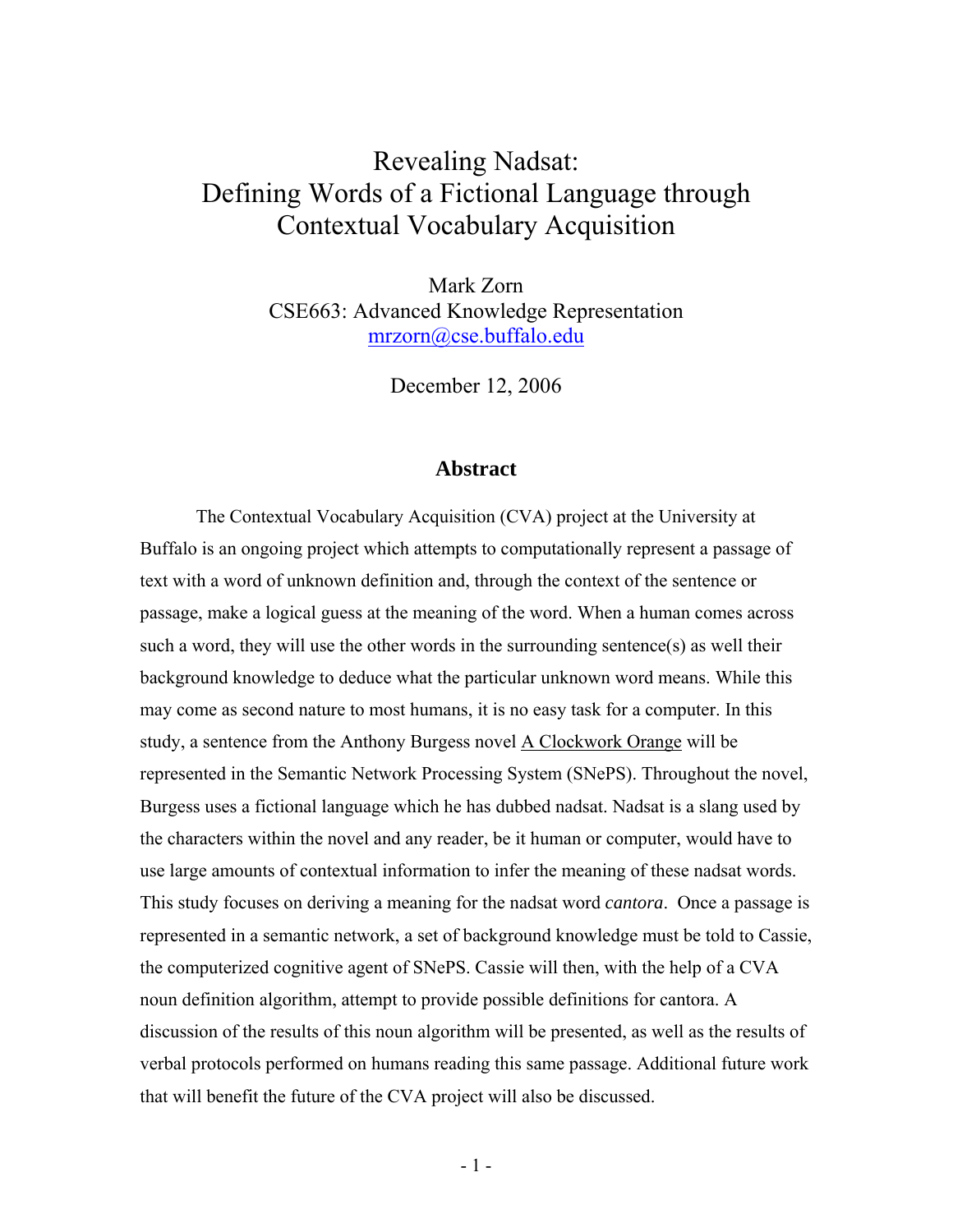### **1 – The CVA Project and SNePS**

 How does one comprehend what they are reading? A reader with sufficient education and vocabulary size has the ability to read and understand a vast array of books, papers, magazines, etc. How does a reader reach this point? From the time a person first starts learning to read as a child, their vocabulary, as well as skill set for inferring the definition of a particular word or set of words, increases. The average adult reader, upon discovering a word they do not know, will not immediately use a dictionary to learn the definition of this word. Although using a dictionary in this way would give you a correct answer every time, in many cases the reader will not need the dictionary definition of a word to understand what they are reading. But, if they do not know what a specific word means, how are they able to grasp the meaning of a sentence or passage? This question has a few answers. First, and most simply, the word may not be important to the overall meaning and can safely be ignored. However, more interestingly, and the focus of this study, an approximate definition for the word can be acquired through the use of context, using surrounding words to help determine what the unknown word means, combined with the background knowledge of the reader.

The CVA project at the University at Buffalo has defined contextual vocabulary acquisition as "the active, deliberate acquisition of word meanings from text by reasoning from contextual cues, background knowledge, and hypotheses developed from prior encounters with the word, but without external sources of help such as dictionaries or people." (CVA Project Description) As human readers, each of us most likely performs contextual vocabulary acquisition in different ways. Although these differences may be slight or vast, there is currently no one algorithm that can be used by humans to derive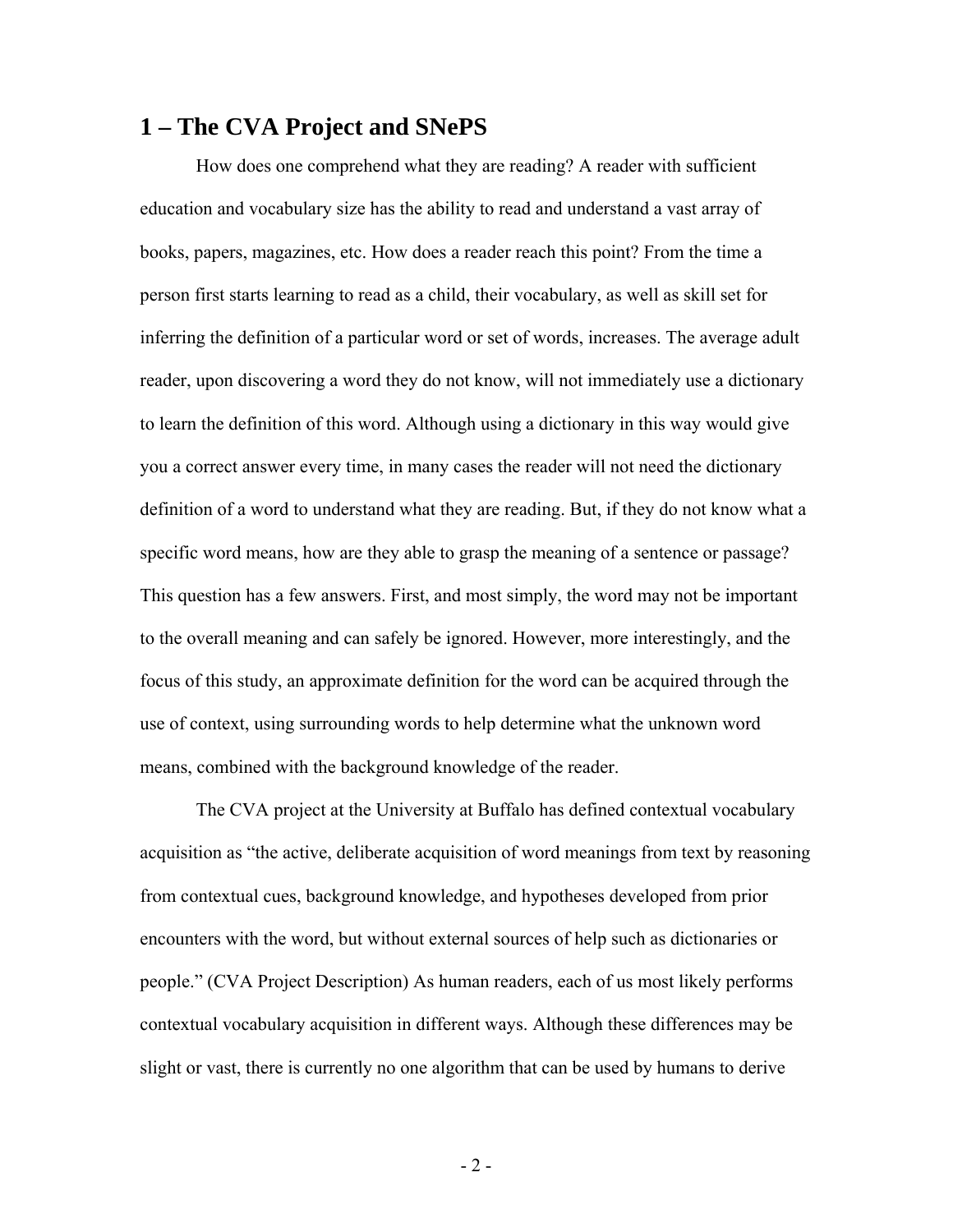meanings from unknown words. The teaching of CVA to a student, whether it be a young child just learning to read, a person learning a new language, or anyone interested in improving their reading comprehension skill, could be improved if such an algorithm is developed. Once created, this algorithm could be taught to a student with the goal of allowing the student to stop guessing what an unknown word means and be able to compute this definition.

 The Semantic Network Processing System (SNePS), also developed at the University of Buffalo, is used as a tool for the CVA project. SNePS has the ability to represent natural language in a semantic network. The semantic network is made up of nodes, which represent individual constants and functional terms, and directed arcs, which represent the relationships between these nodes. (SNePS wiki) Through the use of two languages, SNePSUL and SNepSLOG, a knowledge engineer can build a semantic network to represent just about anything found in natural language.

The semantic networks created in SNePS are viewed as the mind, or knowledge base, of an agent named Cassie. As Cassie's knowledge base increases she will attempt to draw inferences and essentially learn new information by creating nodes in the semantic network. Cassie will make inferences when reading a passage with an unknown word based upon her background knowledge; what she already knows about the world. These inferences, and the semantic network in its entirety, will be used in conjunction with a word definition algorithm created for the CVA project at the University at Buffalo. With the help of this algorithm, Cassie should be able to derive a definition for an unknown word provided she has the necessary background information in the knowledge base and the passage is converted correctly into a semantic network.

- 3 -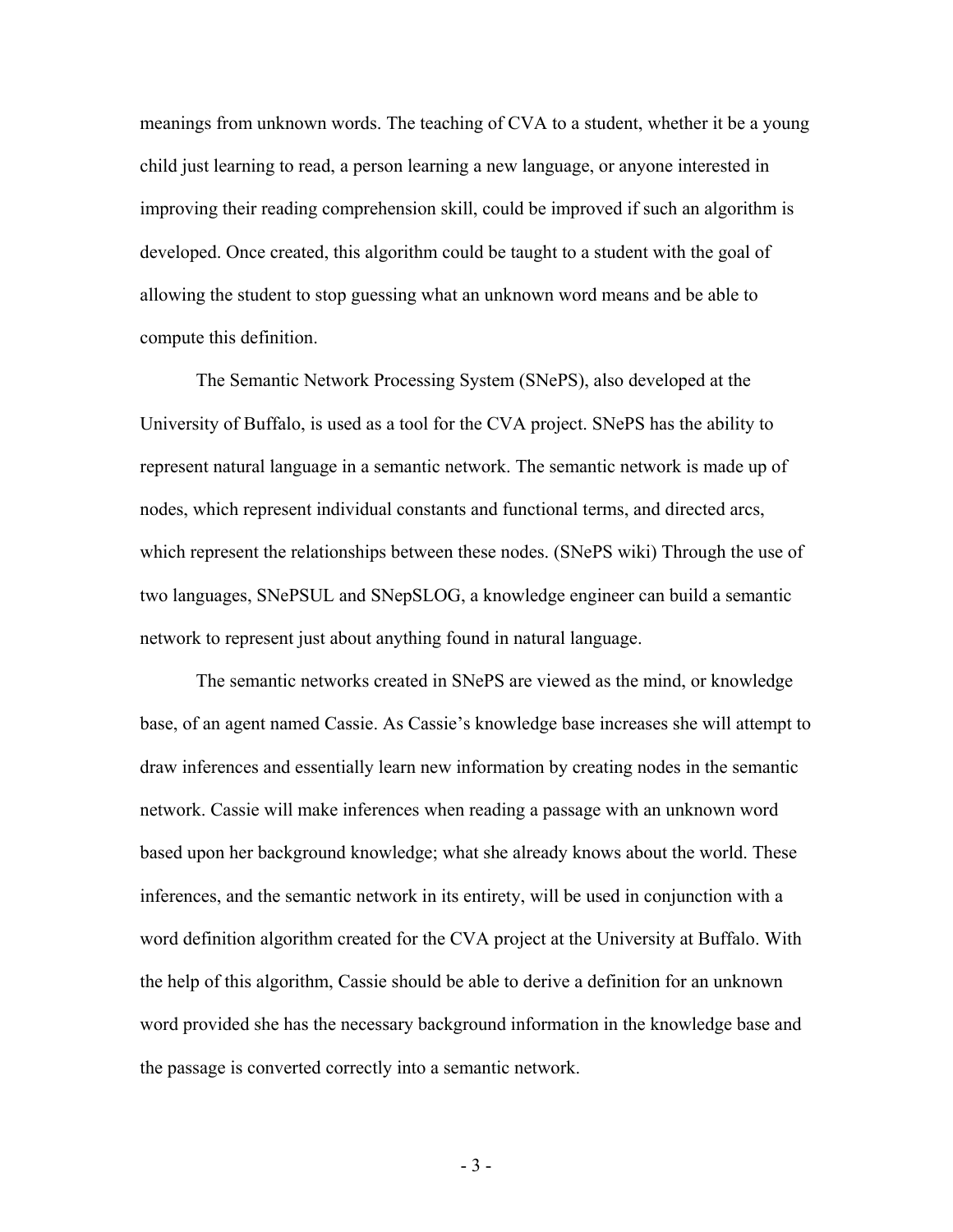#### **2 – The Passage and Unknown Word**

 If there was ever a list of novels that required CVA to fully comprehend not only the overall meaning of passages, but each individual sentence, Anthony Burgress' A Clockwork Orange would be near the top of it. For this novel, Burgress invented a fictional language called nadsat which is spoken by the narrator and characters. The word nadsat itself is the "suffix of Russian numerals from 11 to 19 (-надцать). The suffix slurs the Russian words for 'on ten'  $-$  i.e., 'one-on-ten', 'two-on-ten', and so on  $-$  and thus forms an almost exact linguistic parallel to the English '-teen'." (Nadsat wiki) Nadsat serves as a slang language used by the teens in the novel and is comprised of English with some Russian, as well as influences from Cockney and the King James Bible. But just to make things even more difficult, Burgress flat out invented many of the words himself. (Nadsat wiki) Obviously this poses a problem for a reader of the novel. When reading a sentence with a nadsat word in it, a reader can not use an English dictionary, or Russian dictionary, or any dictionary for that matter, to look up these words. The definition of these words can be derived solely from CVA.

 The source passage for this study on CVA in SNePS is taken from A Clockwork Orange.

*"Then we came to a very neat like cantora with typewriters and flowers on the desks, and at the like chief desk the top millicent was sitting…"* 

 The unknown word we have selected from this passage is cantora. Millicent is another nadsat word which will we assume to mean policeman/police officer.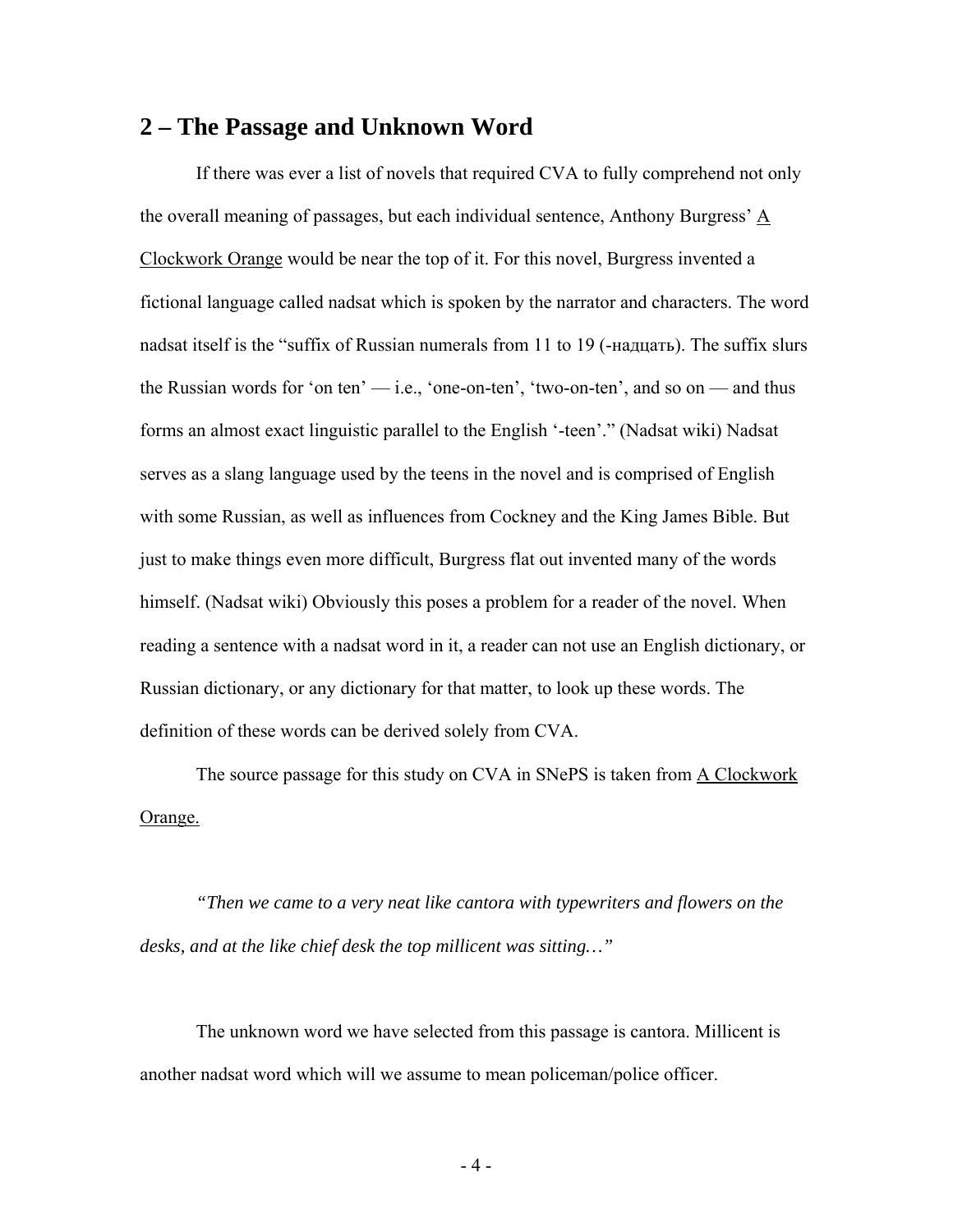Normally, upon choosing a passage to represent and an unknown word whose meaning must be derived, the next step would be to look up the word in a dictionary. However, we are not that fortunate in this case. This word will not appear in any dictionary in its present form. Using CVA ourselves on this passage, we may guess that cantora means office, or perhaps more specifically, a police office or station. After a little research, it is discovered that cantora comes from the Russian word kontora, meaning office. (Nadsat Dictionary) But how did we use CVA to derive this definition? This question will be key as we attempt to represent the passage and ask Cassie what she believes to be the definition of cantora.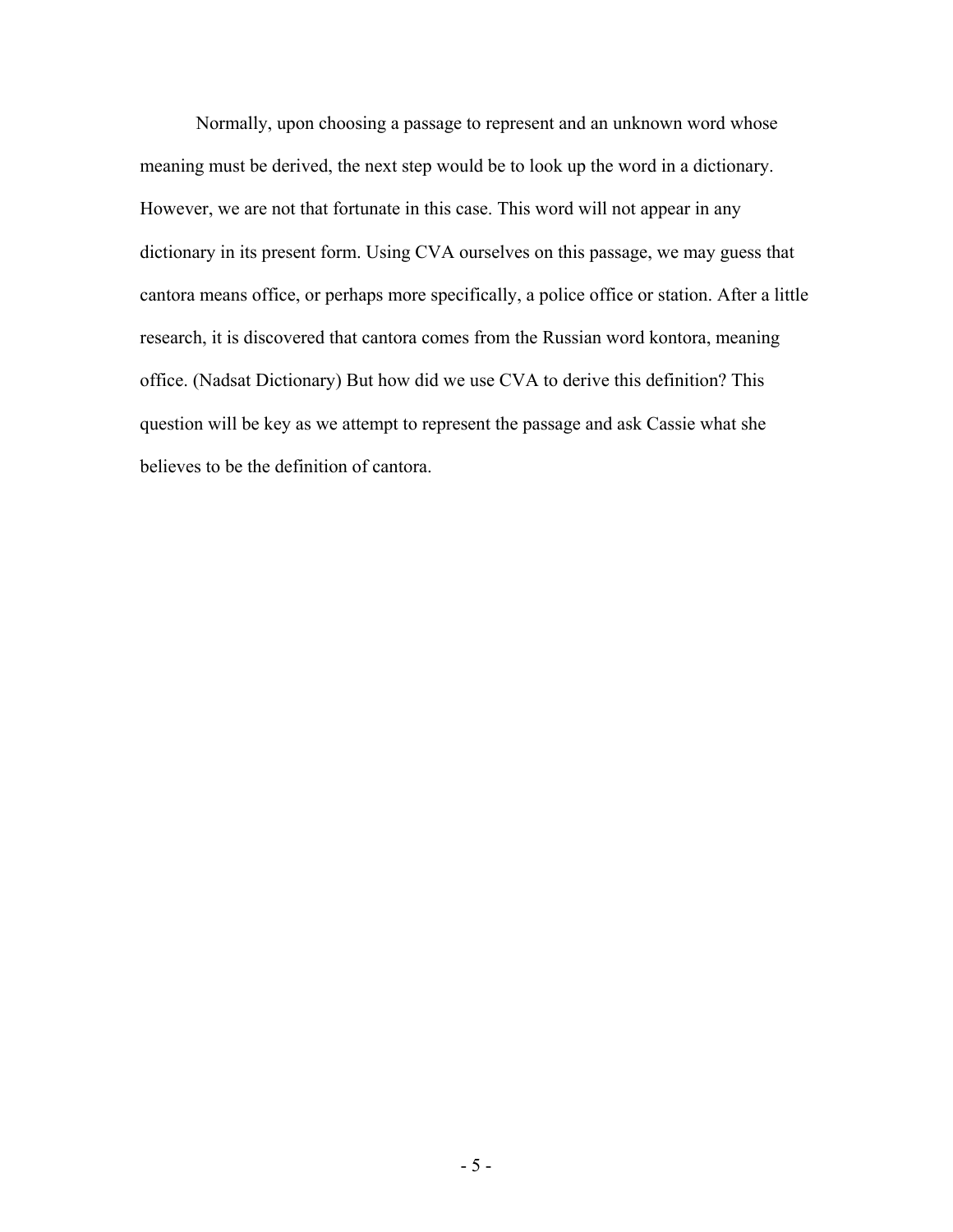#### **2 – CVA by Humans - Verbal Protocols**

 An early step in the CVA project is to have a number of people read the passage. Unless any of these people have read A Clockwork Orange before, chances were very high that none of them had ever heard or seen the word cantora before reading the passage. As such, these test subjects should give unbiased results when asked about the CVA they performed on the passage. Each person was asked to read the passage, explain what they though the word cantora meant, and describe how they derived this definition, including what information they use from the passage, as well as what prior background knowledge was used.

 We will look at responses from three of the test subjects, Susan, Mike, and Katey. When asked what they thought the word cantora meant, they responded as follows (note that the subjects where told that a millicent was a policeman/police officer):

*Susan: "An Office"* 

- *Mike: "A police station or the sort. From the sound of the word and because of the fact that flowers are present, perhaps it's a little one in a little town."*
- *Katey: "…an open floored police station, (or more generally an office floor/cubicle farm) probably pre-1980's (at least) or in a less technologically savvy country."*

 From these three responses it is immediately evident that there is enough information in the passage for a person to infer a definition for cantora. Although each test subject gave a different response, each person was able to capture the overall meaning of the word. These differing responses are typical of CVA when performed by humans. Each of the three test subjects had a different method for determining the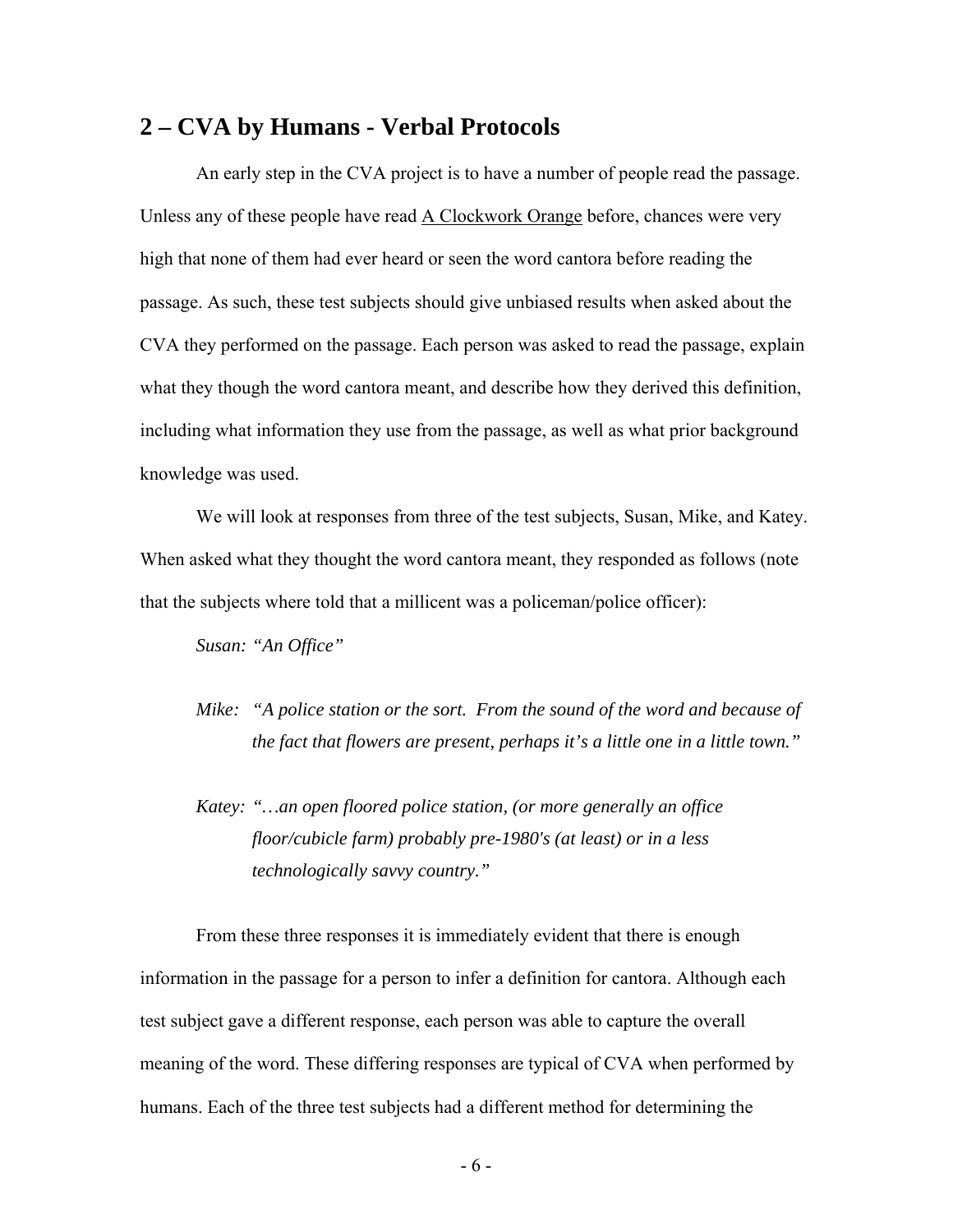meaning of cantora. Likewise, each individual has a different set of background knowledge which they applied while reading the passage.

 When asked what particular information and background knowledge was used to infer these definitions, they responded as follows:

*Susan: "Typewriters and desks seem like things that would be found in an office and I couldn't really think of another word that seemed to fit."* 

- *Mike: "…from the rest of the sentence, desks, typewriters, millicenti all around… knowing that cantora is a noun based on context… preconceived notion of what a police station would look like."*
- *Katey: "All the nouns are office things, typewriters, desks with personal decor, and a supervisor at a "chief desk" who is also a police officer. I used my prior knowledge of what items are typically found in offices, what kind of technology is from what era, and the definition of millicent given after the passage."*

 Looking at these responses, each person used different information to infer the definition of cantora. However, there are similarities found between the three responses. All three test subjects determined that the desks and typewriters mentioned in the passage caused them to believe that a cantora was an office of some sort. From these responses it seems that the idea of offices containing desks and typewriters is an important piece of background knowledge used while performing CVA on this passage. In fact, almost every response mentioned the desks and typewriters as a means for determining that a cantora must be an office. Clearly this will have to be represented in Cassie's background knowledge.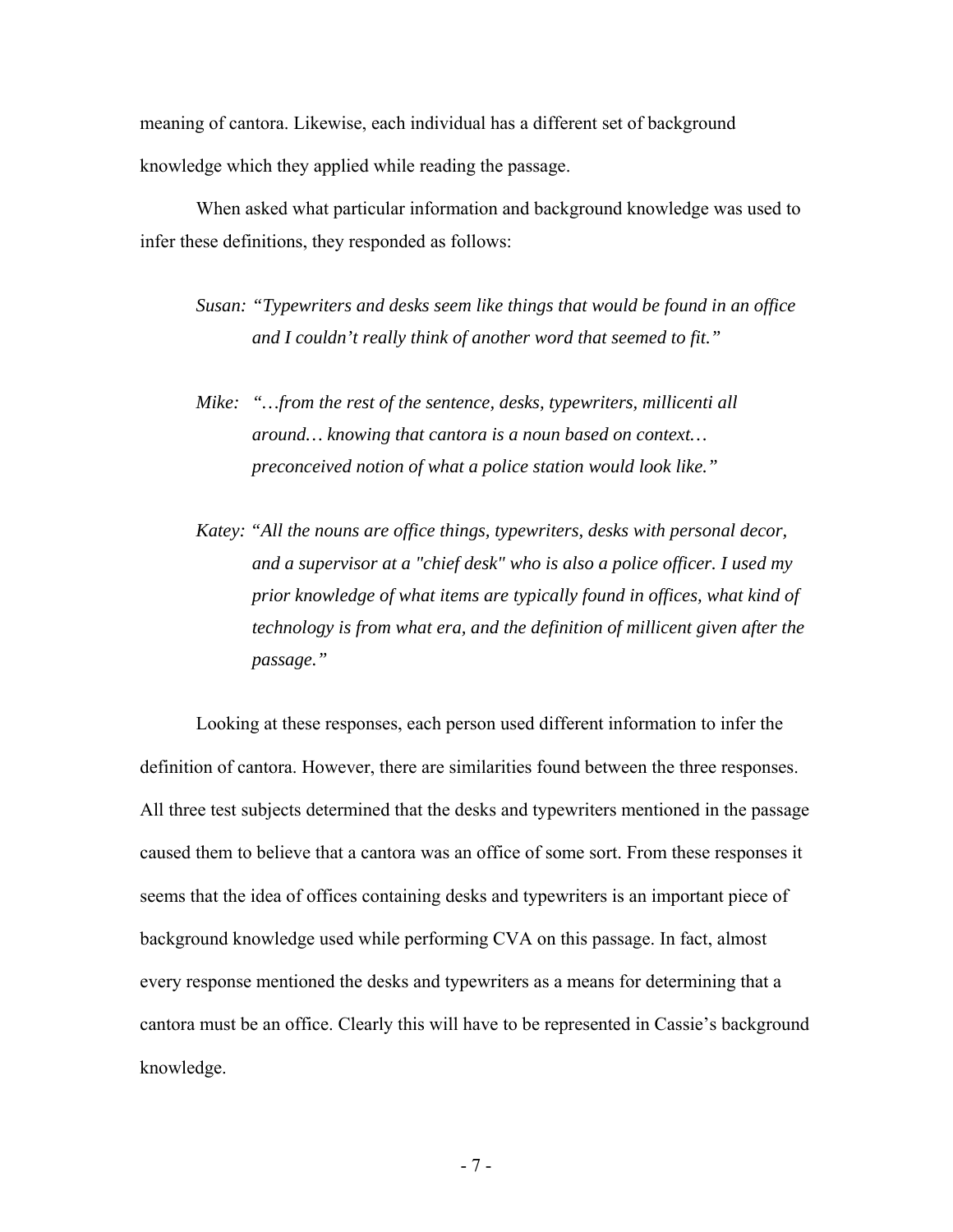The response of Lauren, a fourth test subject, while not correct in her end result of CVA, is worth mentioning. Lauren stated that she believed cantora to be "a canteen" and came to this conclusion because "It sounded Spanish for canteen… I have no prior knowledge of the Spanish word for canteen, it just sounds like it." While it appears that Lauren was just being lazy and was perhaps not the best test subject for these verbal protocols, she does bring up an interesting point. Often in different languages, words with similar meanings will sound or look alike. For example, the English word calendar and the Spanish word calendario both refer to the same object/concept. Calendar and calendario are examples of cognates, two words that were derived from the same ancestral language and therefore maintain similarities in look and sound. In fact, in the particular case of cantora, if one were to look at the Russian word for office, kontora, you will notice that these could be considered cognates.

While the use of cognates will not work for all words in Burgess' nadsat, it is not necessarily a bad step in CVA. Perhaps if Lauren were more familiar with Russian instead of Spanish, she would have assumed that a cantora was in fact an office. The idea behind using cognates in a computational CVA algorithm would be a difficult one to implement, however, it is a method used by humans and thus worth mentioning. It is also worth mentioning that false cognates will prove to be a stumbling block in CVA. The English word soap and the Spanish word sopa appear to be cognates; however sopa is the Spanish word for soup, not soap. These false cognates provide an additional layer of complexity to what would be the already difficult task of computing based upon cognates.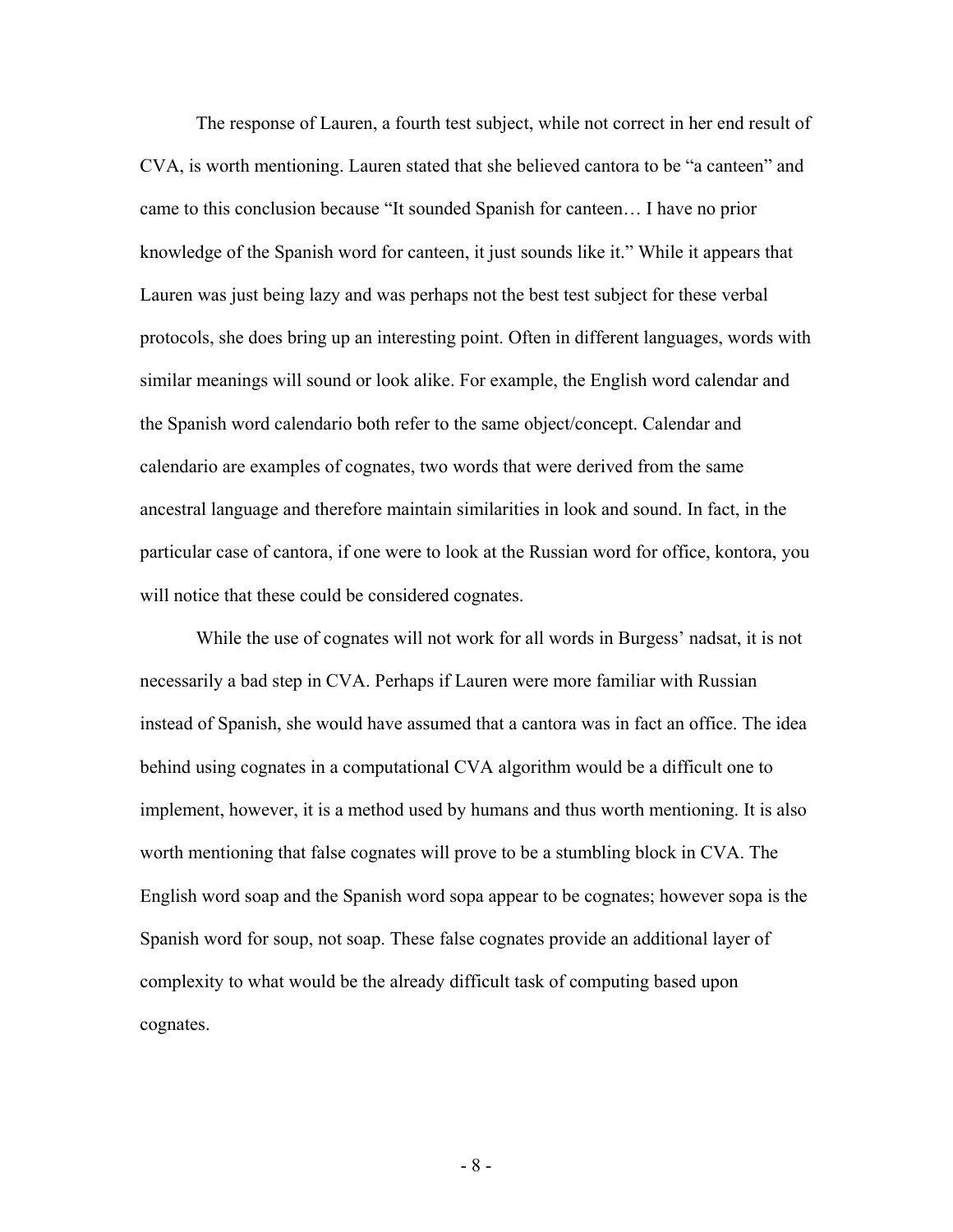### **4 – Representing the Passage in SNePS**

 Once it had been established through the verbal protocols that there was enough contextual information in the chosen passage to be able to derive at least a basic understanding of what the word cantora meant, the next step in this study was to represent the passage in a SNePS semantic network. In order to accomplish this task, the passage had to be broken down into a set of basic information. This process is by no means automated at this point in the CVA project. A human is required to review a given passage and decide how they will choose to represent it as a semantic network. Just like the process of performing CVA, no two humans will necessary represent a given passage with the exact same semantic network. Allowing a computer to parse a given passage and convert it into such a network, however, is no small task, and is a topic for other papers and projects.

 The seemingly simply passage chosen from A Clockwork Orange has a lot of information embedded within it. While a human reader may not consciously realize just how much of this information is present in the passage, for the semantic network to provide a full and complete representation of the passage all of this information must be included.

 Before we delve into the information present in the passage, let us first define the case-frames used in this study, as well as their semantics. Due to the use of SNePSLOG in this study, all case frames will appear similar to predicates from first order logic.

lex case frame thing-called $(x)$  $[$ [fthing-called(x)]] – x is the lexical name given to an object, concept, event, etc.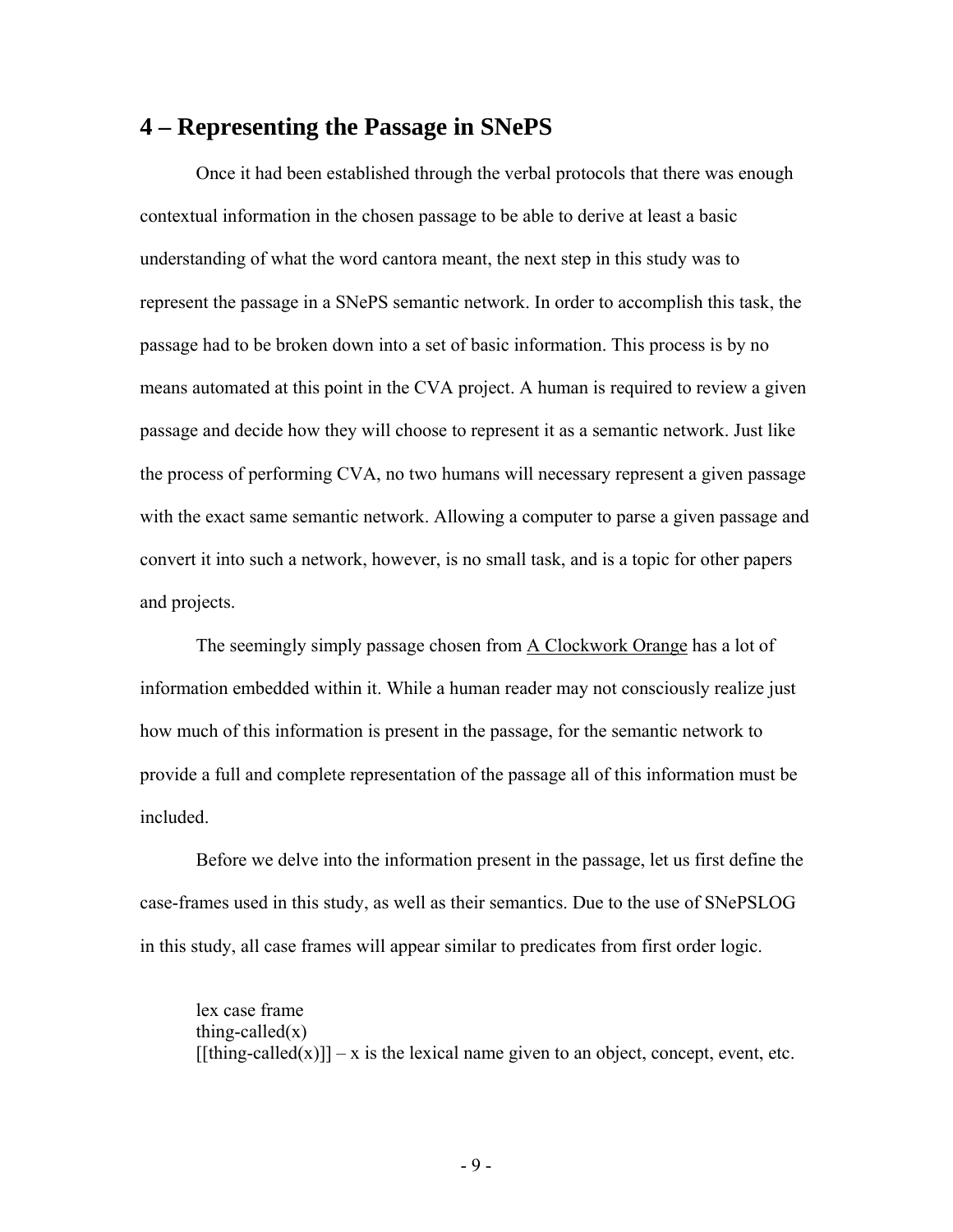object/property case frame  $object\text{-}property(x,y)$  $[**[object-property(x,y)]**] = x has the property y$ 

member/class case frame member-class $(x,y)$  $[$ [member-class(x,y)]] = x is a member of the class y

agent/act case frame  $agent-act(x,y)$  $[ [agent-act(x,y)]] = x$  does the action y

obj1/rel/obj2 case frame  $obj1-rel-obj2(x,y,z)$  $[ [obj1-rel-obj2(x,y,z)]] = x$  is related to z by the relation y

action/object case frame  $action-object(x,y)$  $[|]mathaction-object(x,y)] = x$  is done on/to y

subclass/superclass case frame  $subclass-superclass(x,y)$  $[$ [subclass-superclass(x,y)]] = x is a subclass of the superclass y

Now that we have defined a set of case frames to be used by SNePS, we can begin

breaking our passage down into a set of the basic information presented.

*"Then we came to a very neat like cantora…"* 

The first part of the passage will be broken into three separate pieces of

information. First we must represent that some "we" did the action of coming to a cantora

using the agent/act case frame.

```
 agent-act(thing-called(we),action-object(thing-called(come),cantora1))!
```
The cantora is said to be neat, and as such we must represent that the cantora has this

property.

object-property(cantora1, thing-called(neat))!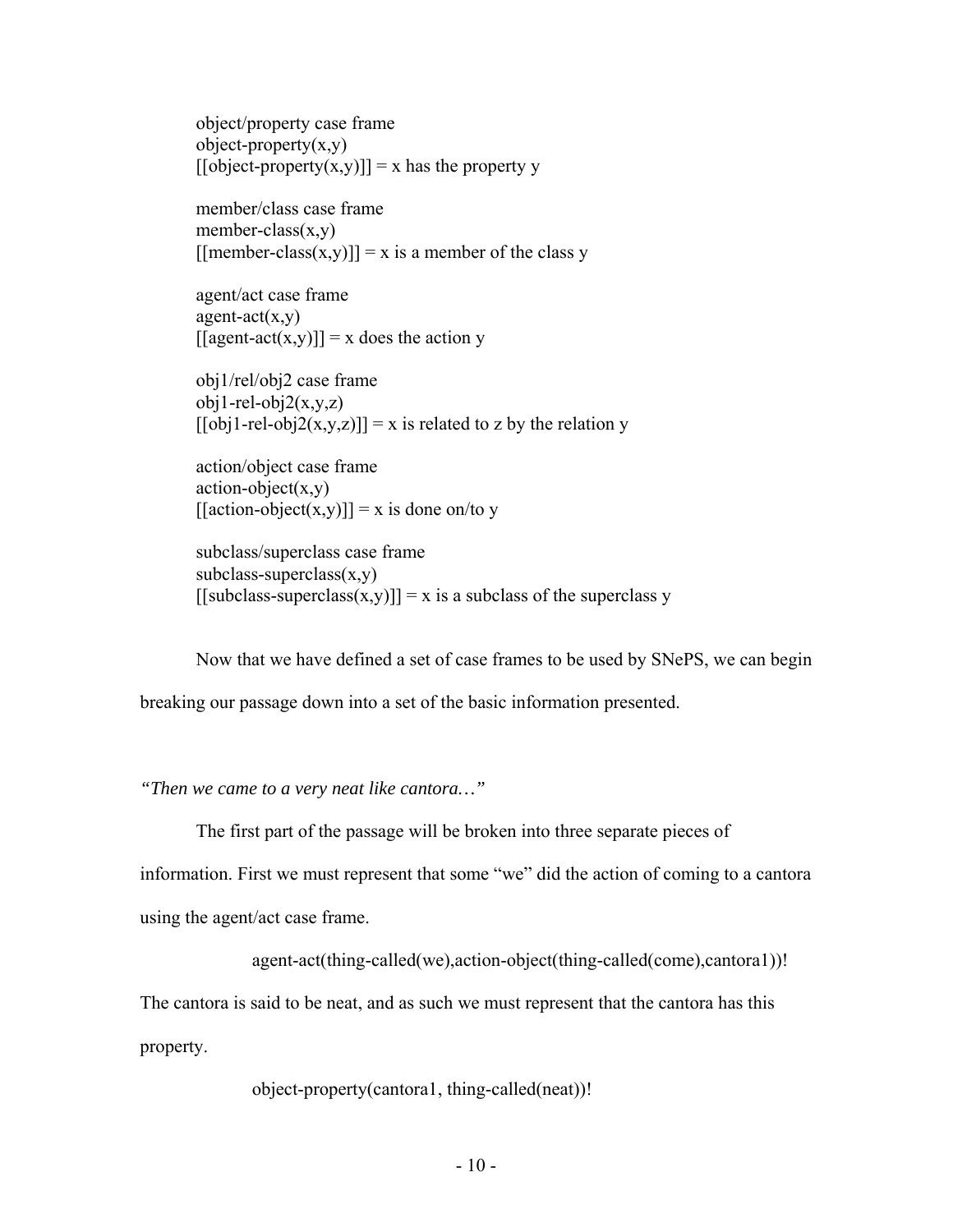Finally, there is a third piece of information in this part of the passage that may not be consciously apparent to a human reader but which they understand while reading. The cantora mentioned is a specific cantora, a single instance of the overall class of cantoras. Therefore, we must represent the fact that this particular cantora is a member of the class of all the cantoras in the world.

#### member-class(cantora1,thing-called(cantora))!

You will see such representations throughout the semantic network built for this passage. In this case, cantora1 is a base node in the network, and could be thought of as a variable in a programming language. With this member/class assertion, we have told Cassie that cantora1 is a specific instance of the class cantora.

#### *"…with typewriters and flowers on the desks*…"

 The next section of the passage requires some degree of thought before deciding upon a representation. The passage speaks of typewriters, flowers, and desks in the plural, but does not specify exactly how many of these objects there are in the cantora. There are two potential approaches to representing this portion of the passage. The first is a rule based approach. We would establish that for all x, where x is a desk in the cantora, there is a typewriter and flowers on top of x. This rule will represent the basic information required; there are desks with typewriters and flowers on them. However, this is not our only representation option. A second method, and the one chosen for this study, is the use of a mental model.

 The overall idea behind mental models is more complex than we will necessarily have to discuss in this study. However, a few basic features of a mental model should be

- 11 -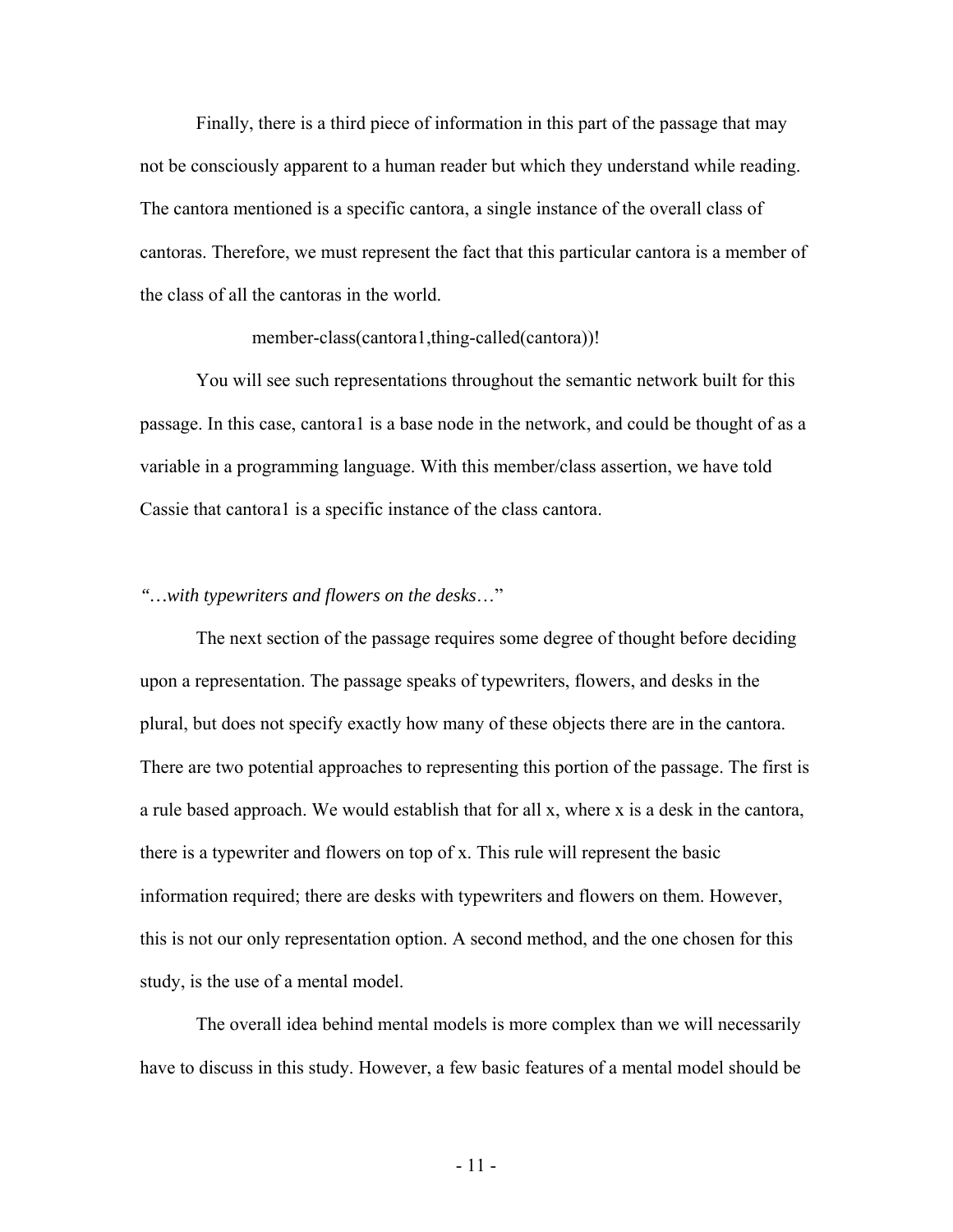noted. A mental model will only include what a person or agent believes to be true, not necessarily which is true in the real world. Because of this, each person or agent could have a different mental model about a given thing. The way in which the mental model is used in our representation of the passage could be far different if performed by another person. Mental models have a similar structure to what they represent, however they are simpler than the actual thing or concept. A mental model can be used to simplify a more complex concept and allows a person to reason about this simplified model and make predictions about the effect of a particular action on the model. (Mental Models for Producers)

 As we've stated, the cantora in this passage has some number of typewriters and flowers on top of desks, but we do not know exactly how many of each. There could be eight desks, twelve typewriters, and ten flowers, or there could be twenty five desks, twenty five typewriters, and one hundred flowers. They question we have to ask ourselves is, does it really matter exactly how many of each there are? We understand that since the plural form of each noun is used, there must be at least two desks, each with at least one typewriter and one flower on it. For the representation of this passage, taking the minimum number of these objects, in this case two, should be sufficient. We can create representations of two separate desks in the cantora, each with its own typewriter and flower on it. In doing this, we have satisfied the requirements of the passage, there are desks, typewriters, and flowers, but in creating this mental model, we will then have base nodes for each of these individual objects so that we may talk about each one independent from the rest.

- 12 -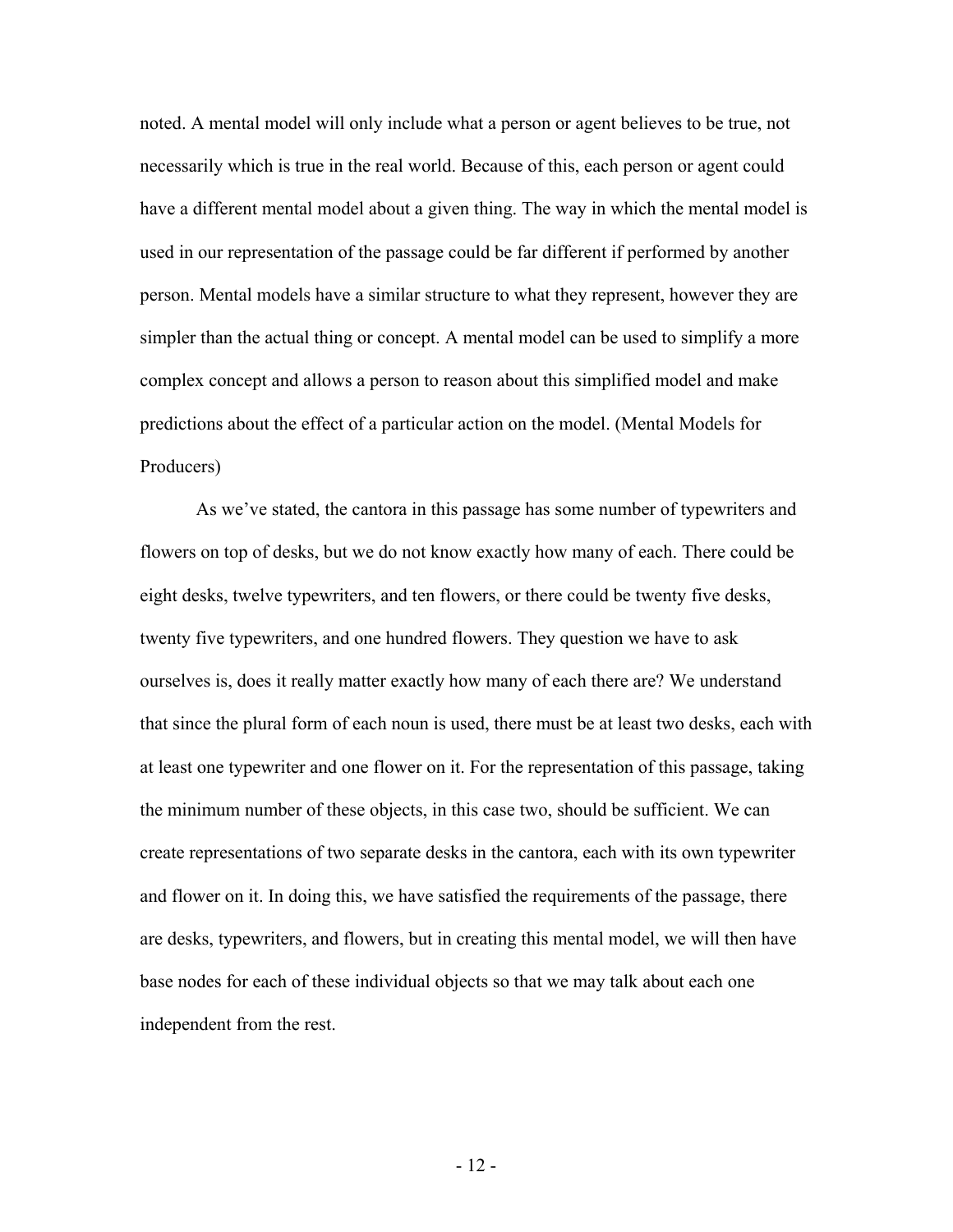The representation of this portion of the passage is as follows:

The base nodes desk1 and desk2 are specific instances of the class desk.

member-class(desk1, thing-called(desk))!

member-class(desk2, thing-called(desk))!

In building the semantic network representation of the passage, the word "with (*…cantora with typewriters…*) was assumed to mean that the cantora contained these objects. As such, the cantora contains both desk1 and desk2.

obj1-rel-obj2(cantora1,thing-called(contains),desk1)! obj1-rel-obj2(cantora1,thing-called(contains),desk2)!

The base nodes typewriter1 and typewriter2 are specific instances of the class typewriter. member-class(typewriter1, thing-called(typewriter))! member-class(typewriter2, thing-called(typewriter))!

Each typewriter is related to a desk by the "on" relation. Typewriter1 is on top of desk1 and typewriter2 is on top of desk2.

obj1-rel-obj2(typewriter1,thing-called(on),desk1)!

obj1-rel-obj2(typewriter2,thing-called(on),desk2)!

Base nodes flowers1 and flowers2 are specific instances of the class flowers. member-class(flowers1, thing-called(flowers))! member-class(flowers2, thing-called(flowers))!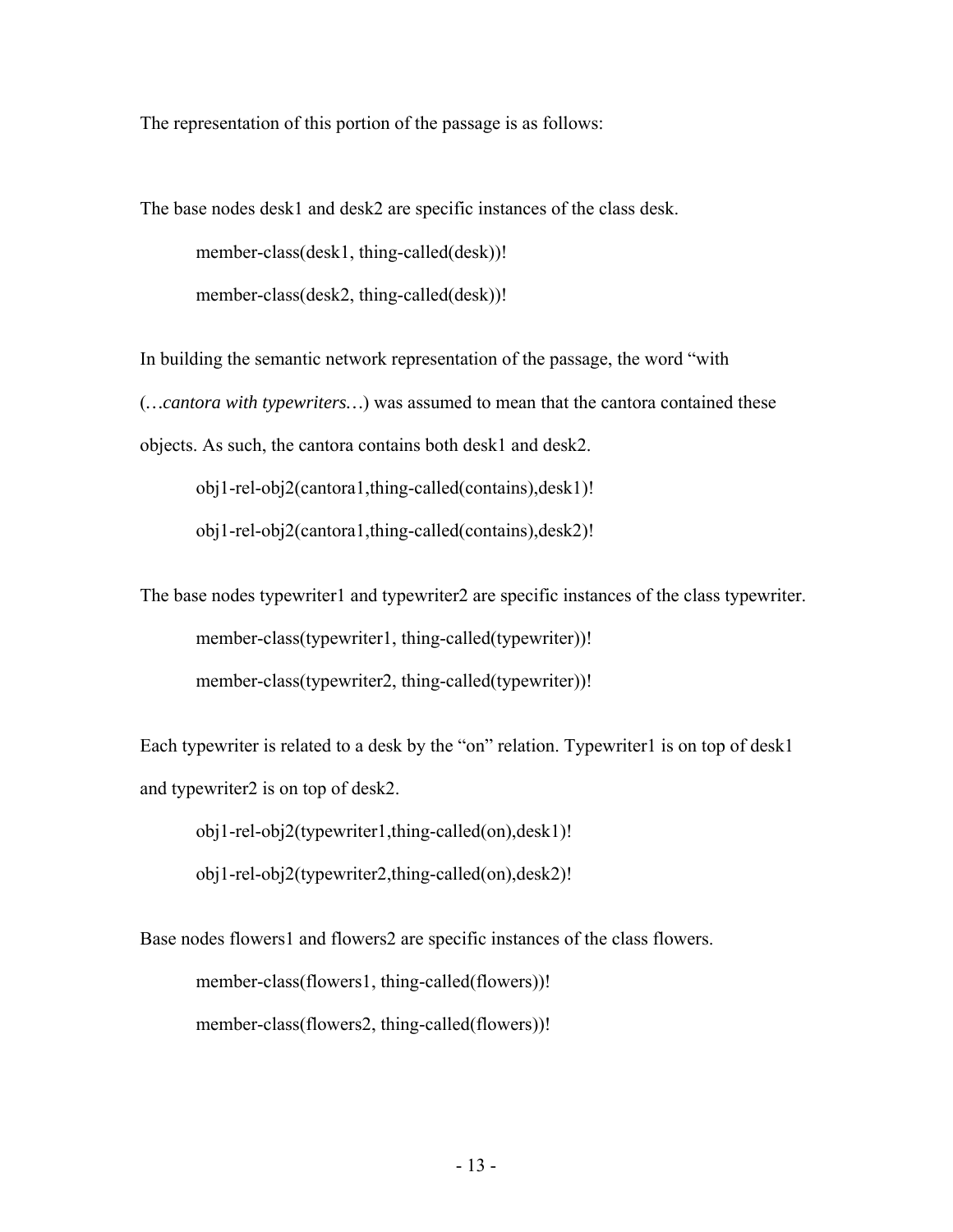The flowers are related to a desk by the "on" relation. Flowers1 is on top of desk1 and flowers2 is on top of desk2.

obj1-rel-obj2(flowers1,thing-called(on),desk1)!

obj1-rel-obj2(flowers2,thing-called(on),desk2)!

*"…at the like chief desk the top millicent was sitting…"* 

The remainder of the passage is pretty straight forward in its representation. The chief desk is a specific instance of the desk class and has the property of being the chief desk. We also make the assumption that since we were talking about other desks that were contained within the cantora, that this chief desk is also inside the cantora, although this is not explicitly said.

member-class(chiefdesk1,thing-called(desk))! object-property(chiefdesk1,thing-called(chiefdesk))! obj1-rel-obj2(cantora1,thing-called(contains),chiefdesk1)!

We finish the presentation of the passage by representing the top millicent. Similar to the chief desk, the top millicent is a specific instance of the millicent class who has the property of being the top millicent. We must then represent that the top millicent is sitting at the chief desk.

member-class(topmillicent1,thing-called(millicent))! object-property(topmillicent1,thing-called(topmillicent))! agent-act(topmillicent1,action-object(thing-called(sitting),chiefdesk1))!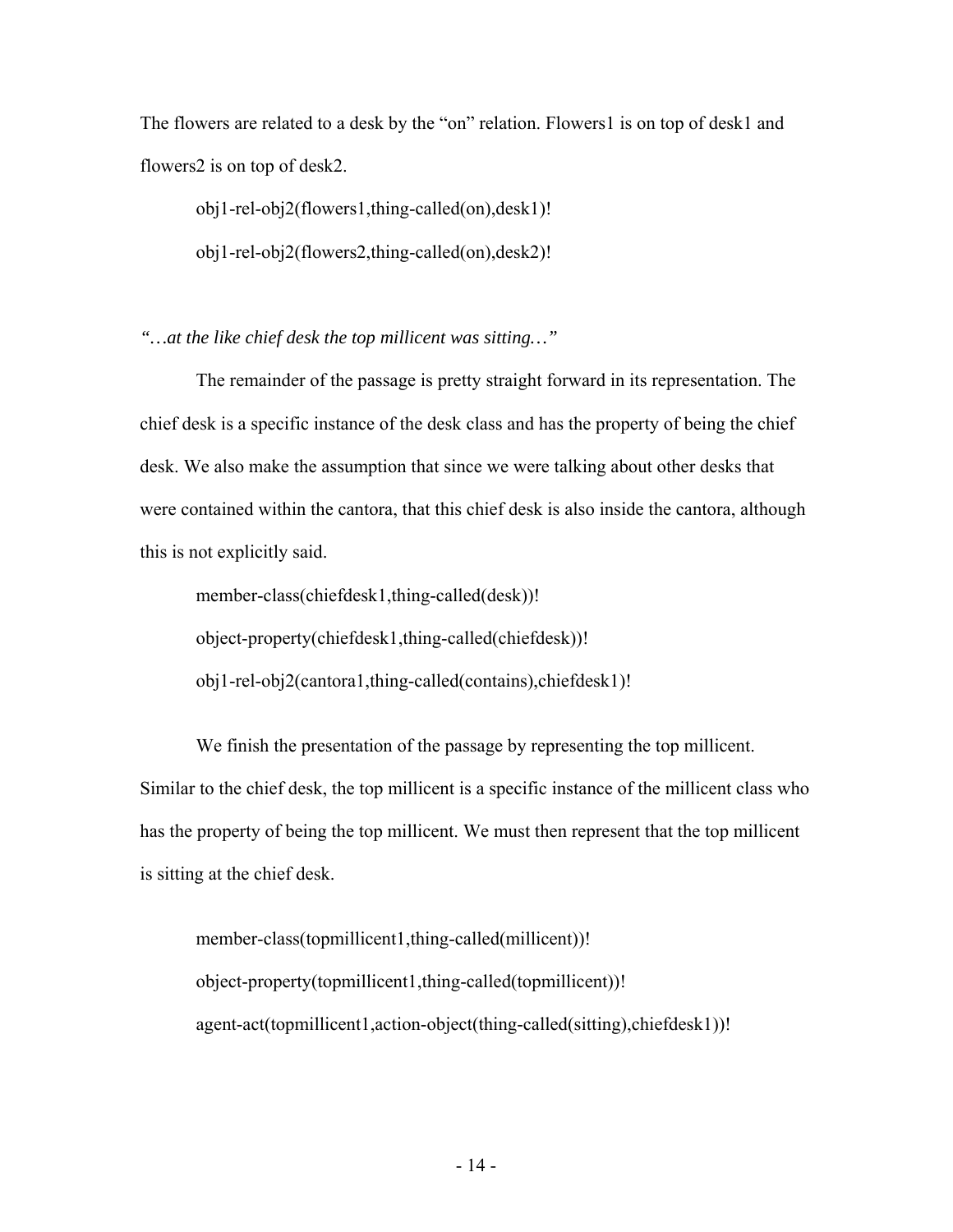#### **5 – Background Information**

Now that the passage has been represented in a semantic network, the next step in the computerized CVA process is to provide our agent, Cassie, with the appropriate background knowledge she will need in order to derive a definition for the word cantora. Selecting what background information to represent is no small task. An average human reading this particular passage will have a wealth of background information regarding the various objects and actions occurring. They will have information about the specific objects in the passage, the desks, typewriters, and flowers. Likewise, information about police officers, what their jobs are, where they might work, etc. And finally, a human reader will have information regarding the actions and relations found in this passage, what it means for an object to be on top of another, as well as what it means for someone to be sitting at a desk.

How much or how little of this information should be represented? The average reader may know what a typewriter is, how it is used, and a base understanding of how it functions. However, a person who is an expert on typewriters will know significantly more information about typewriters, how each individual part inside it functions, the different kinds of typewriters, and perhaps even the history and the evolution of the typewriter. Choosing what to represent depends on our ultimate goal. For our passage, the history and specifics of the typewriter will be extraneous information, perhaps nice to have, but certainly not required.

Since we are dealing with only one passage in this study, and representing only the information required to derive the meaning of cantora, our set of background knowledge will be very small. In fact, when compared to the background knowledge of a

- 15 -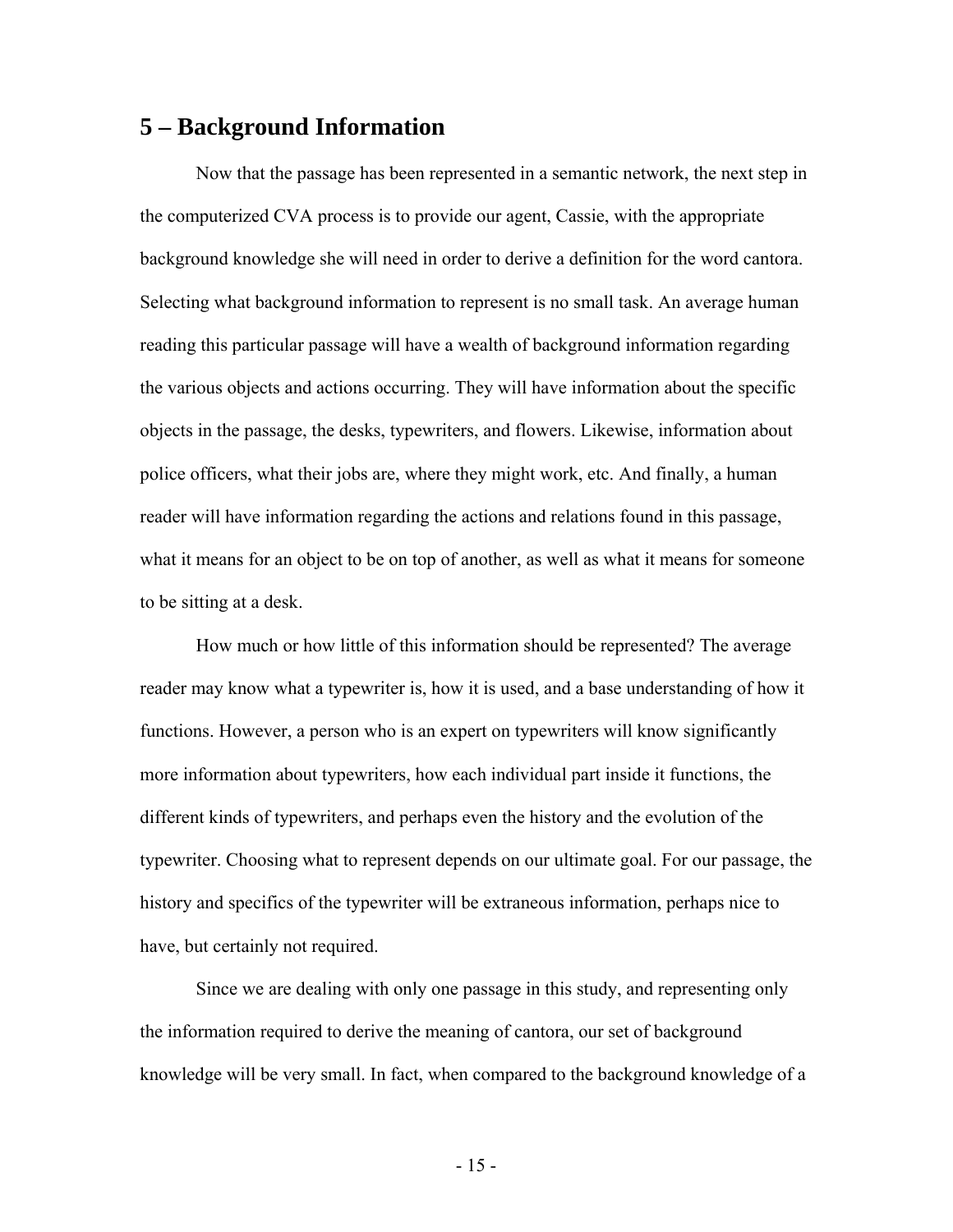human reader, Cassie's will be miniscule. In this way, the background knowledge chosen is cherry-picked; we choose only to represent what is required for Cassie to derive a definition for our unknown word. The intention is that this information will allow Cassie to define cantora, however it may leave something to be desired when comparing it to how a human performs CVA. The knowledge a human has about a particular set of objects/concepts/actions is not cherry-picked in the way that Cassie's knowledge is. A human will have more information and rules that they will use to attempt to infer the meaning of the unknown word, which may result in contradictions or ambiguities that Cassie, in this CVA study, will not have to interpret. Obviously we can only tell Cassie so much information, so although her knowledge base will be small, the validity of the study will not be lost as she will still have to use this knowledge in an attempt to deduce the meaning of an unknown word, in our case, cantora.

Thinking back to our verbal protocols, the one piece of information that almost all of our human test subjects used to decide that a cantora was a form of an office was the fact that if something contains desks, and there are typewriters on these desks, then chances are we are talking about an office. This goes back to the idea of mental models. When people think of an office, they picture a desk, or group of desks, with typewriters, or more modernly computers, on the desks. While this mental model may not always be true, in general, it seems to be an accurate representation and, as such, is a good piece of background information to represent.

Informally, the rule we wish to define says that if a place has a desk with a typewriter on it, then that place is an office. More formally, we wish to say that for all x, y, z, and w, if x contains y, y is a desk, z is a typewriter, z is on y, and x is a member of

 $-16-$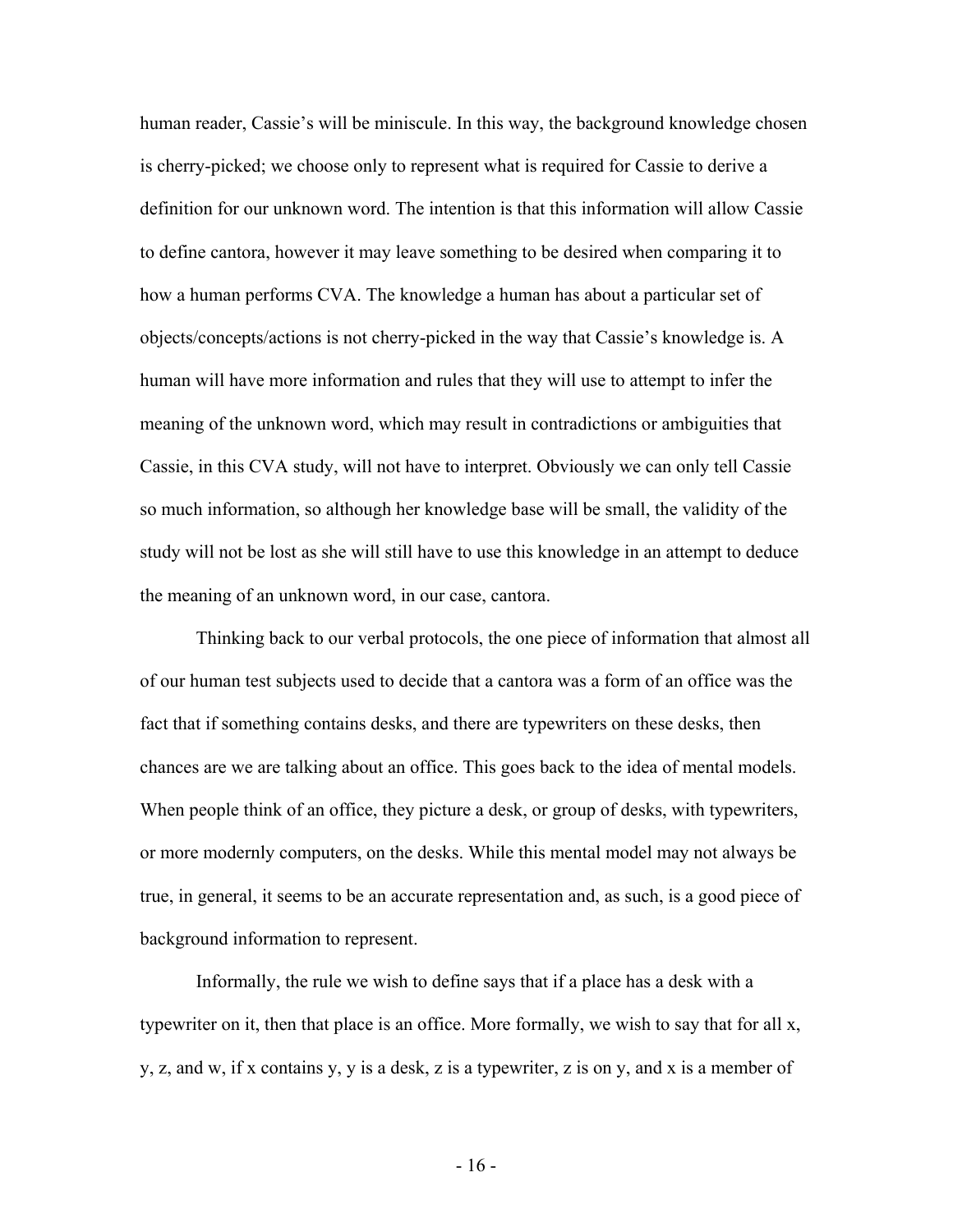some class w, then w is a subclass of the superclass office. We take this rule and add it to Cassie's set of background knowledge as follows:

```
all(x,y,z,w)(
\{ obj1-rel-obj2(x, thing-called(contains), y), 
               member-class(y, thing-called(desk)),
               member-class(z, thing-called(typewriter)),
               obj1-rel-obj2(z, thing-called (on), y),member-class(x, w) } 
       &\Rightarrow subclass-superclass(w, thing-called(office)) 
       )!
```
Looking at the rule which Cassie now has in your knowledge base, we see that this is really the only piece of background knowledge we need. Remembering back to our representation of the passage, Cassie knows that cantora1 contains desk1, that typewriter1 is on top of desk1, and that cantora1 is a member of the class cantora. With these pieces of information, in combination with the rule just established, Cassie will be able to determine that the class cantora is a subclass of the class office. That is to say, a cantora *is* an office. It seems like this piece of background knowledge is all Cassie needs to accomplish the task of performing CVA on the passage and we have already established that it is a legitimate rule to believe through our verbal protocols.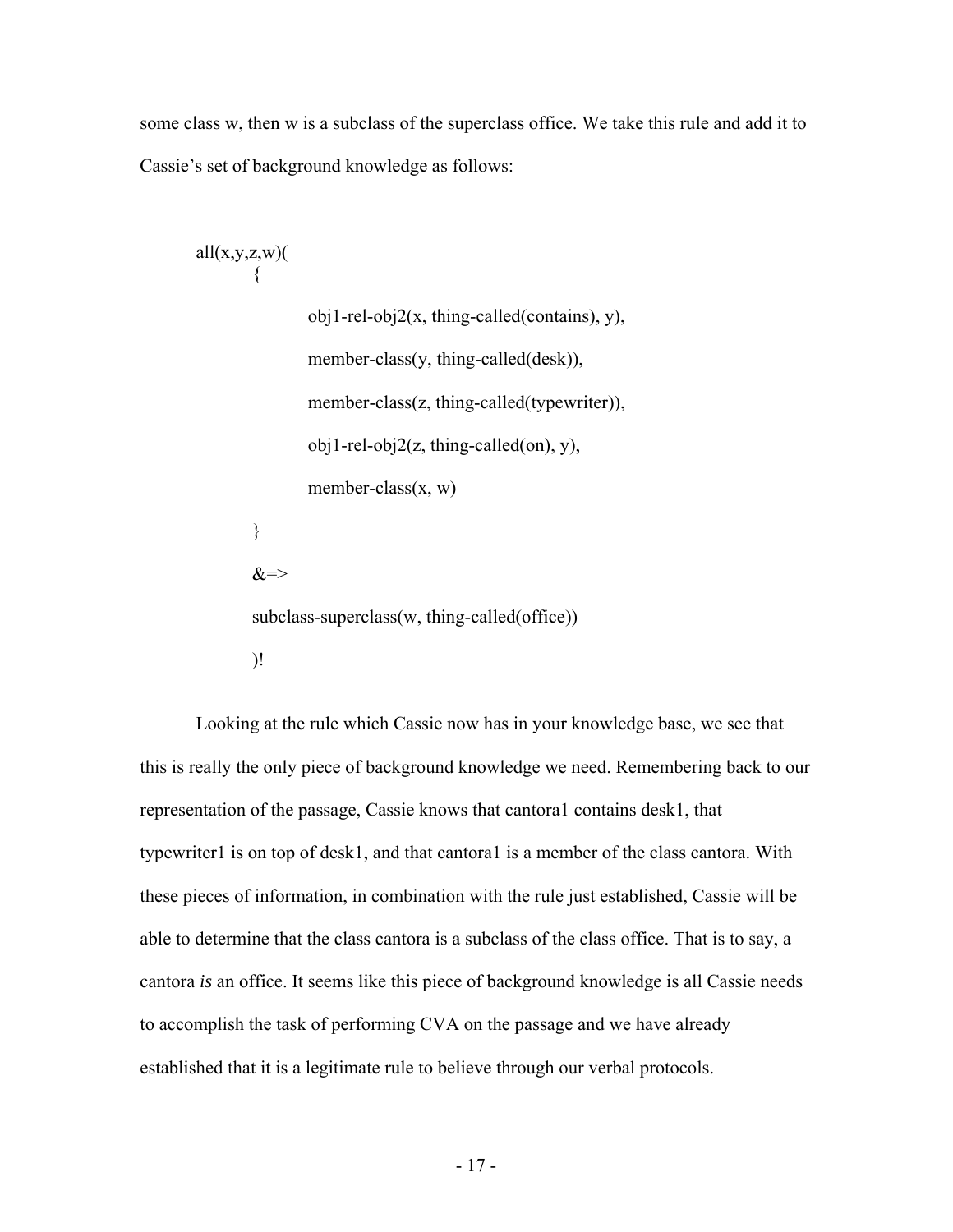Since this single rule is all we really need to derive a definition for cantora, we could stop here and not add any additional background information to the knowledge base. However, a few additional piece of information will not cause any harm and can be added to increase the overall understanding of the sentence. As in the case of the history of the typewriter, all of the following additional background knowledge is seemingly extraneous and as such, will only be mentioned briefly as they can be safely removed with no ill effect.

A few rules for the transitivity of "containing" have been added to Cassie's knowledge base. For all x, y, and z, if x contains y and z is sitting at y, then x contains z. Thus, in our passage, since the top millicent is sitting at the chief desk, and the cantora contains the chief desk, then the cantora also contains the top millicent.

```
all(x,y,z)(
\{obj1-rel-obj2(x, thing-called (contains),y), agent-act(z,action-object(thing-called(sitting),y)), 
 } 
       &=>obj1-rel-obj2(x, thing-called (contains), z))!
```
Conversely, for all x, y, and z, if x contains z and z is sitting at y, then x contains y.

```
all(x,y,z)(
\{ obj1-rel-obj2(x,thing-called(contains),z), 
         agent-act(z,action-object(thing-called(sitting),y)), 
         } 
        &\Rightarrowobj1-rel-obj2(x, thing-called (contains),y))!
```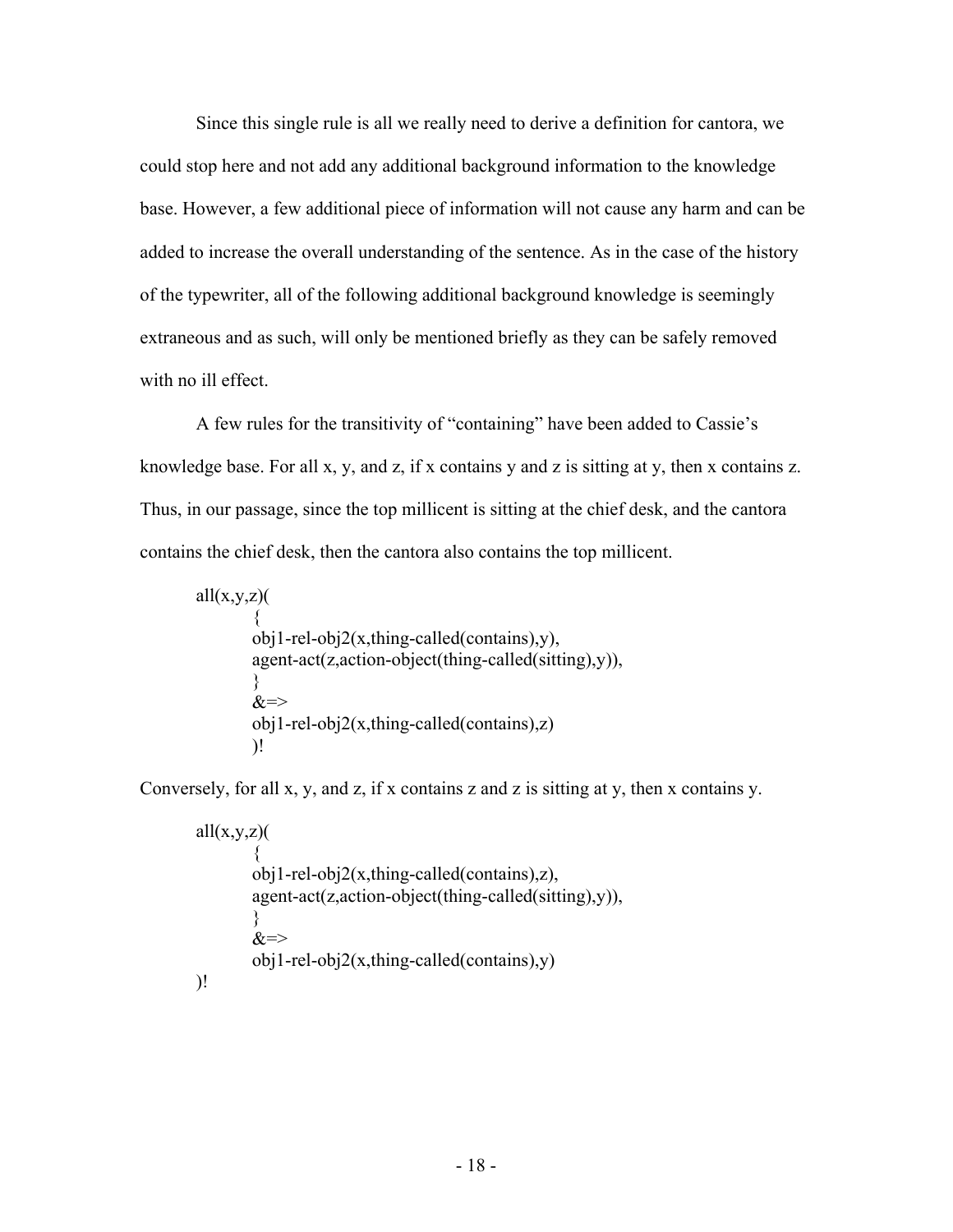Similar to the above rules, for all  $x$ ,  $y$ , and  $z$ , if  $x$  contains  $y$  and  $z$  is on top of  $y$ , then x contains z. In our passage, the cantora contains all the desks, and therefore everything on top of the desks.

$$
all(x,y,z)
$$
\n{  
\n{  
\n obj1-rel-obj2(x, thing-called (contains),y),  
\n obj1-rel-obj2(z, thing-called (on),y)  
\n}  
\n&=>  
\n obj1-rel-obj2(x, thing-called (contains),z)  
\n)]

The addition of rules and facts to the knowledge base could continue ad infinitum. Obviously we have to choose a stopping point. A more complete knowledge base may containing much more information in this set of background knowledge, but for our study it seems as though we have met the required minimum amount of knowledge that must be represented.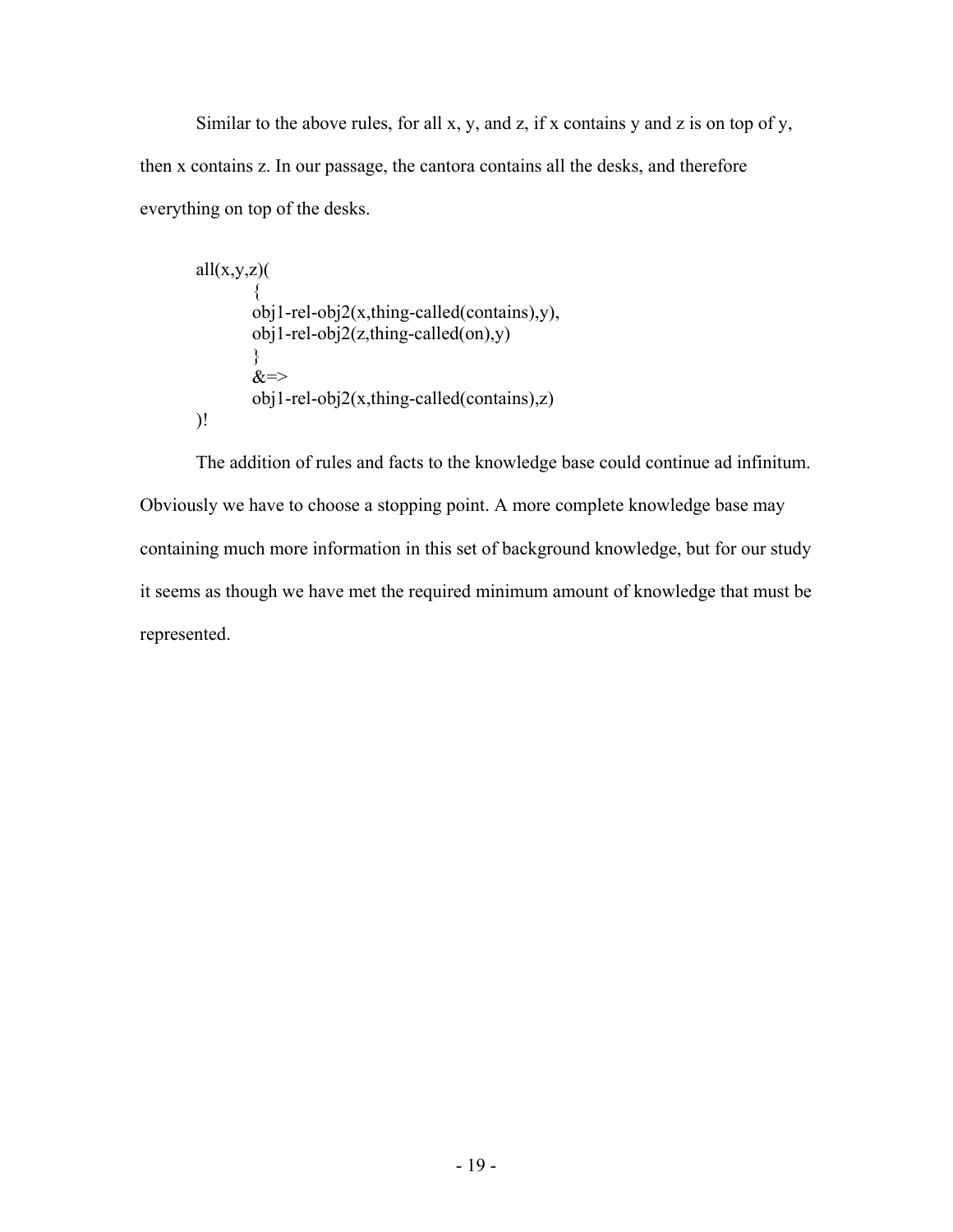### **5 – Results – Cassie's Inference**

The passage has been represented in a semantic network and the necessary background knowledge has been added to the knowledge base. The final step is to ask Cassie what she believes the word cantora to mean:

> ^(snepsul::defineNoun "cantora") Definition of cantora: nil

 It appears as though Cassie can not infer the meaning of cantora from the representation of the passage and the background knowledge that we gave her. What went wrong? To a human it seems logical, if cantora is a subclass of office, then obviously a cantora is an office. Did our background knowledge work as intended? Does Cassie know that cantora is a subclass of office? Upon reviewing the semantic network created at the end of running the demo file, we find the following:

wff36!: subclass-superclass(thing-called(cantora),thing-called(office))

This statement, wff36, was created by Cassie as she read the passage and applied the rule we placed in her background knowledge. The problem must lie elsewhere.

 It turns out that the problem seems to arise from the difference in SNePSUL and SNePSLOG. The representation of the passage and background knowledge was writing in SNePSLOG while the noun definition algorithm that Cassie uses to attempt to derive the meaning of an unknown word was written in SNePSUL. Upon further investigation we find that if we attempt to use the SNePSUL find command on our representation in SNePSLOG, the command does not appear to work properly. If we ask, in SNePSUL as the noun definition algorithm does, whether cantora is a subclass of anything at all we are essentially told no, or, 'I do not know':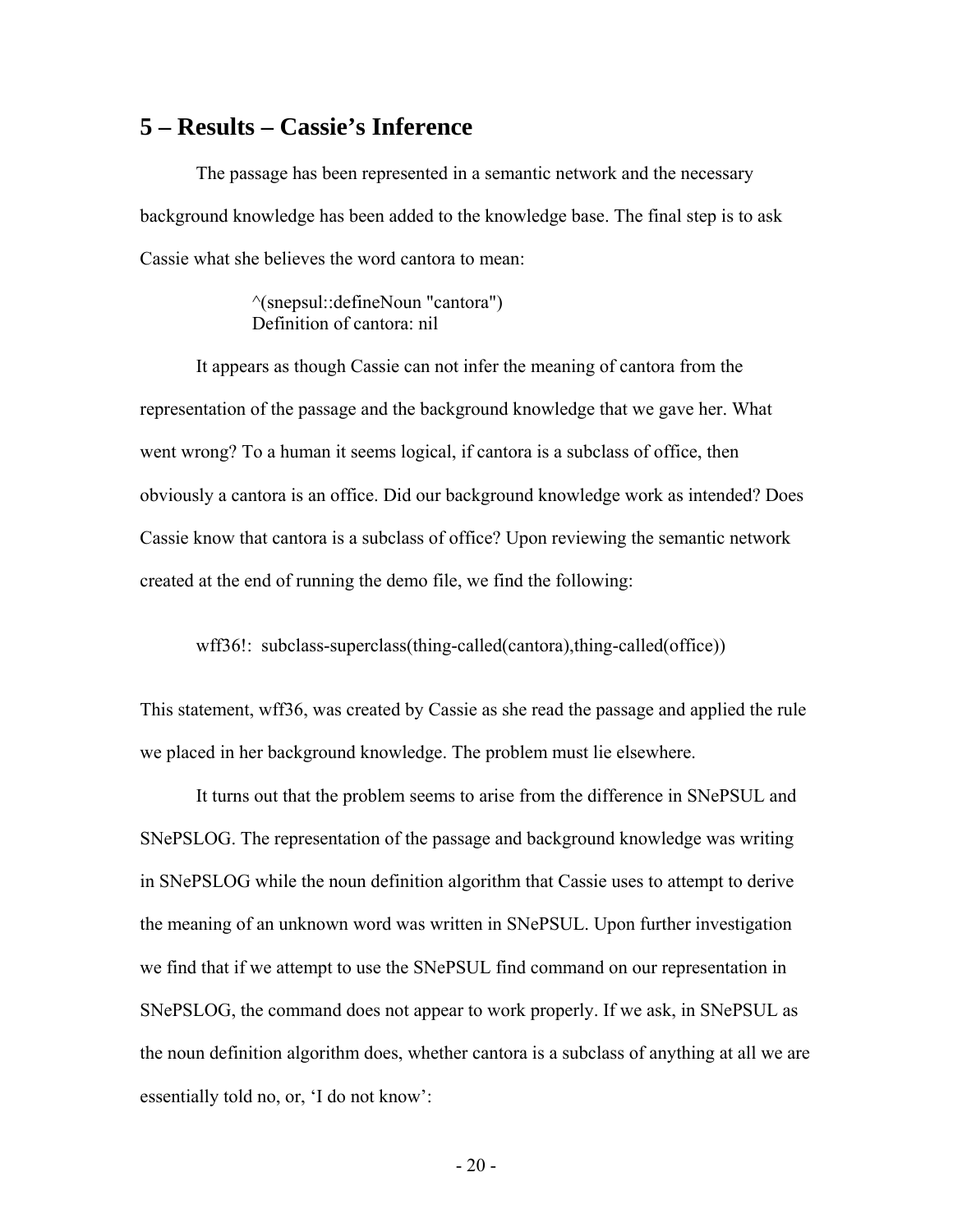%(snepsul::find (compose superclass- ! subclass lex) cantora) CPU time : 0.00

Recall that wff36 clearly states that cantora is a subclass of office. It is evident that for one reason or another, the SNePSUL find, which the noun definition algorithm uses, does not work properly with SNePSLOG code. If we ask this same question to Cassie using SNePSLOG, she will give us a much different response:

subclass-superclass(thing-called(cantora),?x)? wff36!: subclass-superclass(thing-called(cantora),thing-called(office)) CPU time : 0.01

When the SNePSLOG command is used, Cassie is able to find wff36 in her network and tells us that cantora is indeed a subclass of office. It is for this reason that the actual call to the noun definition algorithm does not return office as we would expect, but instead returns nil. Further investigation into exactly why this occurs will be necessary if the current definition algorithm will be used in conjunction with SNePSLOG.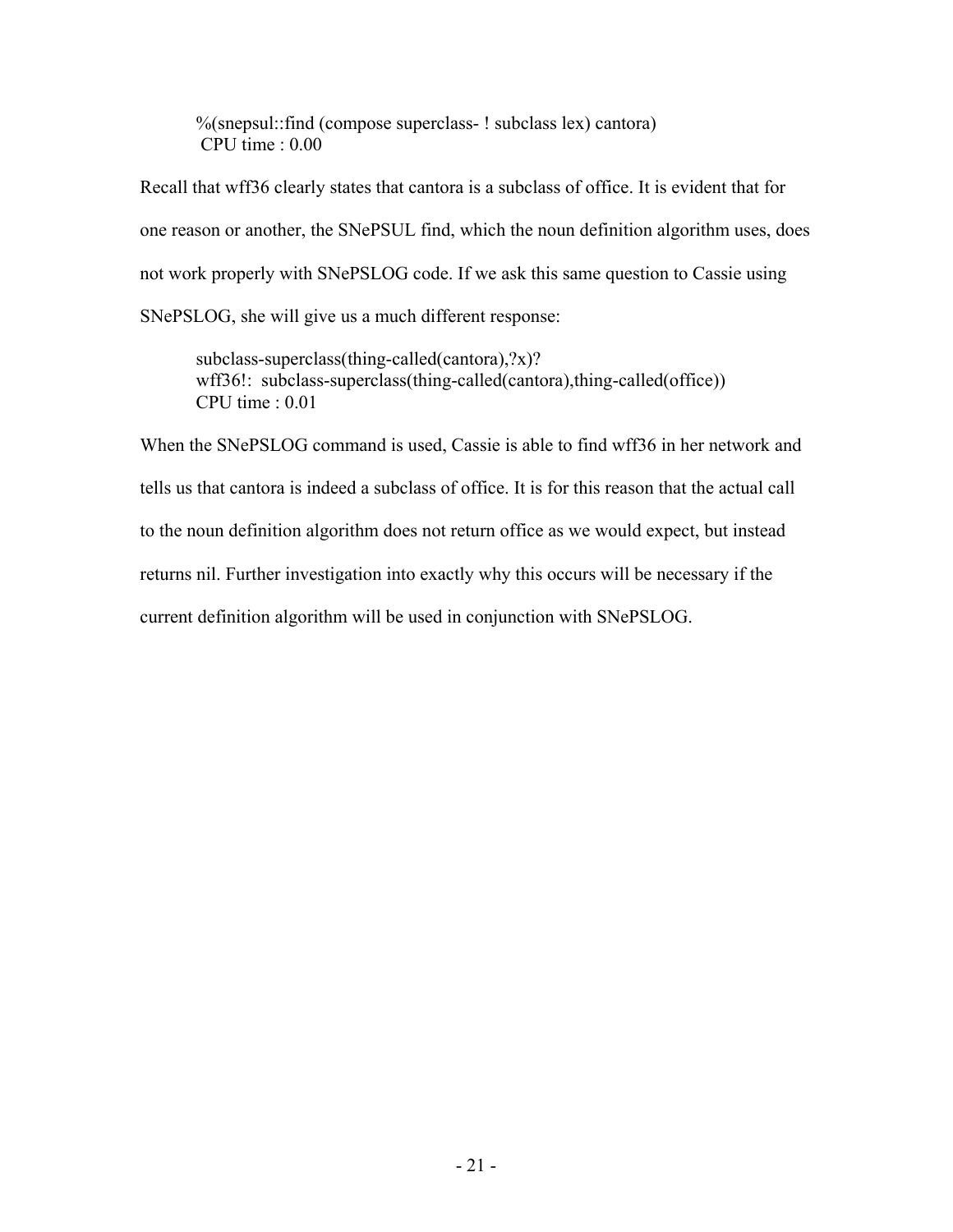#### **6 – Future Work – Short Term & Long Term**

The most obvious shortcoming of this CVA study using a passage from A Clockwork Orange is that when Cassie attempts to derive a meaning for the word cantora, using the noun definition algorithm, she does not return an answer. It appears the she does not know what cantora means. However, we have proved that if we ask her to find a superclass of cantora, she will return office as an appropriate superclass. In this way, she does in fact know that a cantora is an office.

The next step in working with this passage would be to convert the entirety of the SNePSLOG code to SNePSUL, the code in which the noun definition algorithm is written, and then ask again what the definition of cantora is. Two things could happen upon doing this, the algorithm could still not work and return nothing, or the algorithm could reason that a cantora is an office. If the algorithm returns office when asked what cantora means, we will have established that there may be a problem in running the SNePSUL algorithm code with a SNePSLOG representation. If the algorithm does not return office, or anything for that matter, then the representation of the passage and background knowledge may be at fault. Although it appears to be an accurate representation, there may be some hidden problem that would have to be discovered.

In the long term, there are three areas of research and development that need to be addressed. Firstly, the problem of running SNePSUL commands, such as the find command, with SNePSLOG should be researched. With our SNePSLOG representations of the passage and the required background knowledge, we can ask the same question using both SNePSUL and SNePSLOG and get drastically different results. With the small research done for this study in the matter, it appears that in most cases using the

- 22 -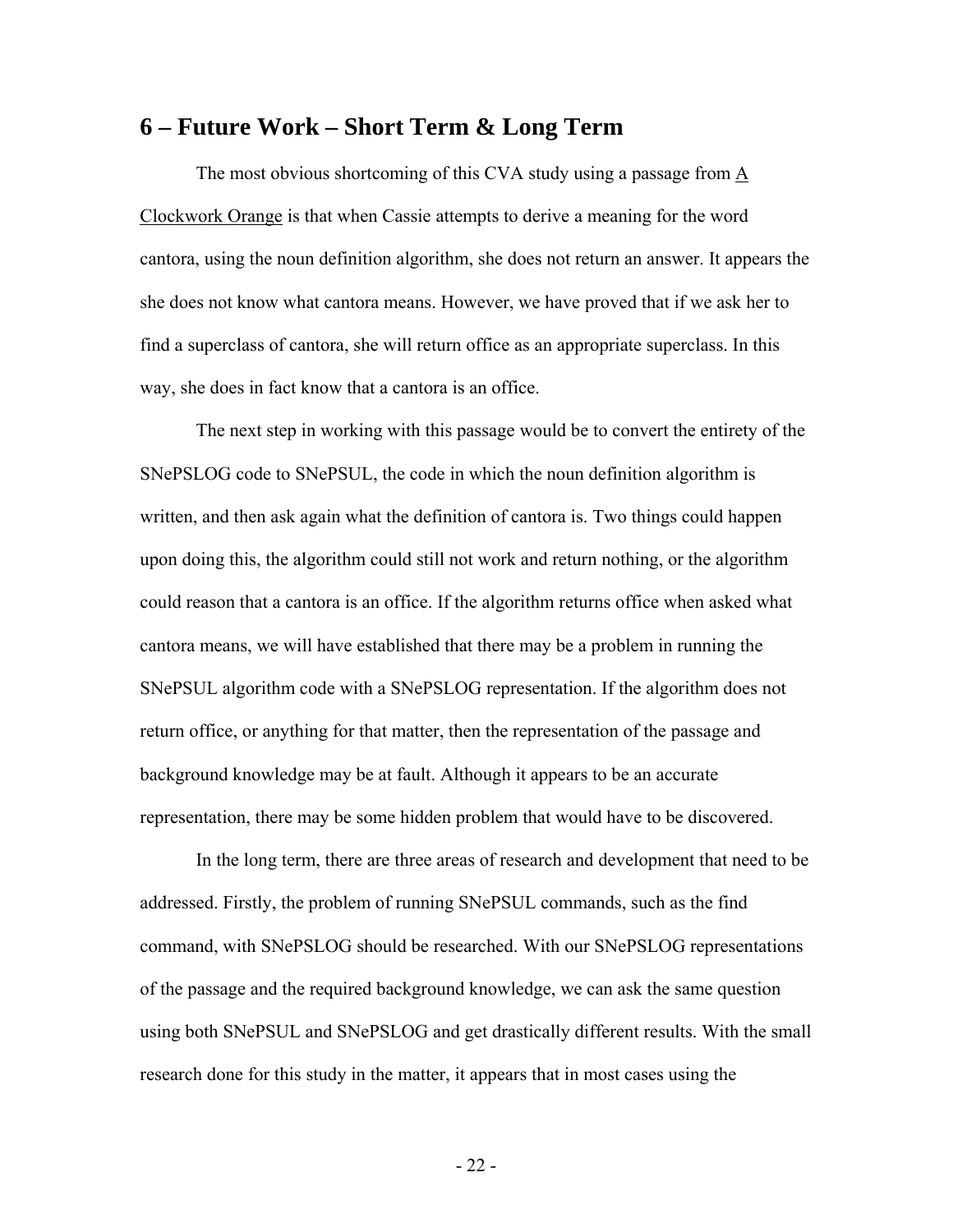SNePSUL commands, like those found in the noun definition algorithm, do not work properly with code written in SNePSLOG. However, using the equivalent commands in SNePSLOG will produce the results that one would expect. Obviously there is some issue here and it may take a great deal of research to establish why this occurs.

Secondly, the definition algorithms being used by Cassie when she performs CVA were written some time ago and, as previously mentioned, are in SNePSUL. Although it would be a great deal of work, converting these algorithms into SNePSLOG may be a worthwhile undertaking. Converting these algorithms could provide insight into what is and is not working with the present algorithms. If, when converted to SNePSLOG, the algorithms work as intended on the representation of our passage, then we will be able to establish that the problem was simply that the algorithms were written in SNePSUL. However, if the newly formed SNePSLOG algorithms still did not work with our representation, we could assume that the knowledge base we built is not quite as we expect it to be. Either way, conversion of these algorithms to SNePSLOG would bring about a greater understanding of how the algorithms use the semantic network built for a given passage and the background knowledge associated with it.

The third and final area of research that could be addressed for the CVA project is by far the most complicated. Currently for each passage we want to represent in a SNePS semantic network, a knowledge engineer has to read the passage and determine how they will choose to build a representation. Creating an automated natural language parser that could read a passage and build a network representation, while a lofty goal, would take the CVA project one step closer to full automation and computerization.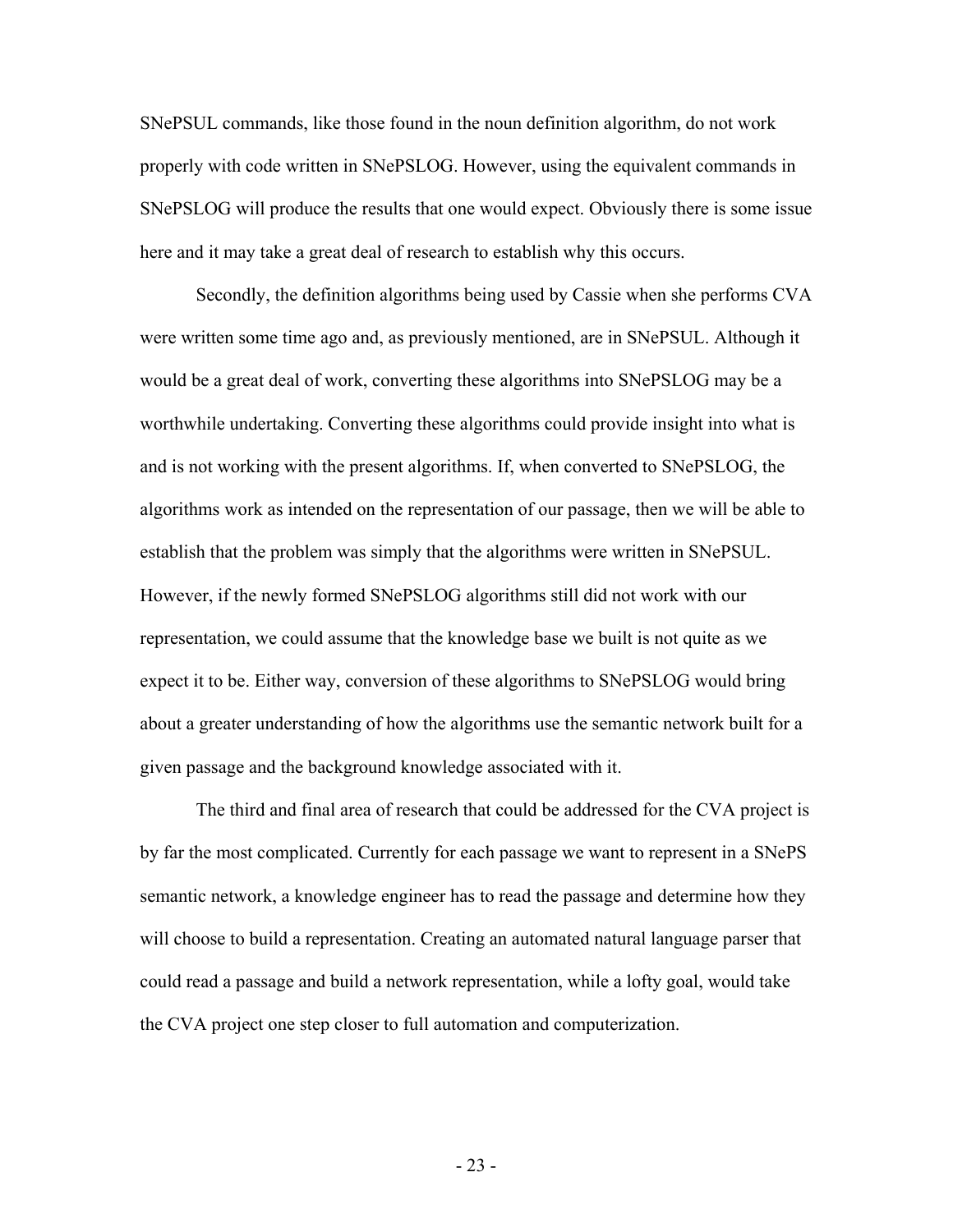## **References Cited**

cse.buffalo.edu "CVA Project Description" December 12 2006

http://www.cse.buffalo.edu/~rapaport/CVA/cvadescription.html

Kelake.org "Mental Models for Producers and other more ordinary folk" December 12 2006

http://www.kelake.org/articles/mentalmodel/index.html

Soomka.com "Nadsat Dictionary" December 12 2006

http://soomka.com/nadsat.html

Wikipedia.org "Nadsat" December 12 2006

http://en.wikipedia.org/wiki/Nadsat

Wikipedia.org "SNePS" December 12 2006

http://en.wikipedia.org/wiki/SNePS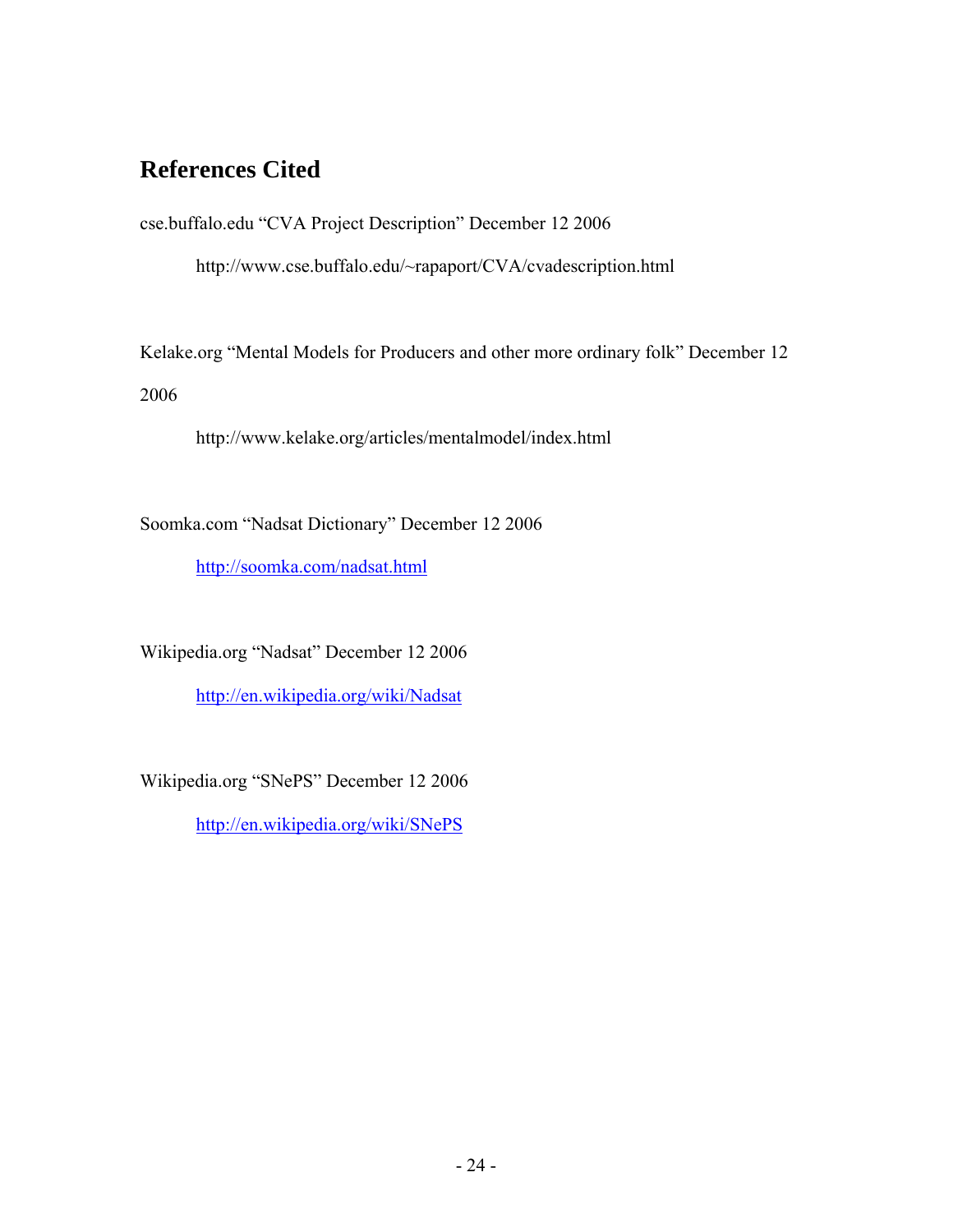## **Appendix A – SNePS Code - cantora.demo**

;====================================================================== ; FILENAME: cantora.demo ; DATE: 12/12/06 ; PROGRAMMER: Mark Zorn ;sentence ;"Then we came to a very neat like cantora with typewriters and flowers ; on the desks, and at the like chief desk the top millicent was ;sitting." ;From "A Clockwork Orange" by Anthony Burgess ;; this template version: ;; http://www.cse.buffalo.edu/~rapaport/CVA/snepslog-template- ;;2006114.demo ; Lines beginning with a semi-colon are comments. ; Lines beginning with "^" are Lisp commands. ; Lines beginning with "%" are SNePSUL commands. ; All other lines are SNePSLOG commands.  $\mathcal{L}$ ; To use this file: run SNePSLOG; at the SNePSLOG prompt (:), type: ; ; demo "cantora.demo" av  $\mathcal{L}$ ; Make sure all necessary files are in the current working directory ; or else use full path names. ; ======================================================================= ; Set SNePSLOG mode = 3 set-mode-3 ; Turn off inference tracing; this is optional. ; If tracing is desired, enter "trace" instead of "untrace": untrace inference ; Load the appropriate definition algorithm: ^(cl:load "/home/unmdue/mrzorn/CSE663/CVA/defun\_noun") ; Clear the SNePS network: clearkb ; OPTIONAL: ; UNCOMMENT THE FOLLOWING CODE TO TURN FULL FORWARD INFERENCING ON:  $\mathcal{L}$ ^(cl:load "/projects/rapaport/CVA/STN2/ff")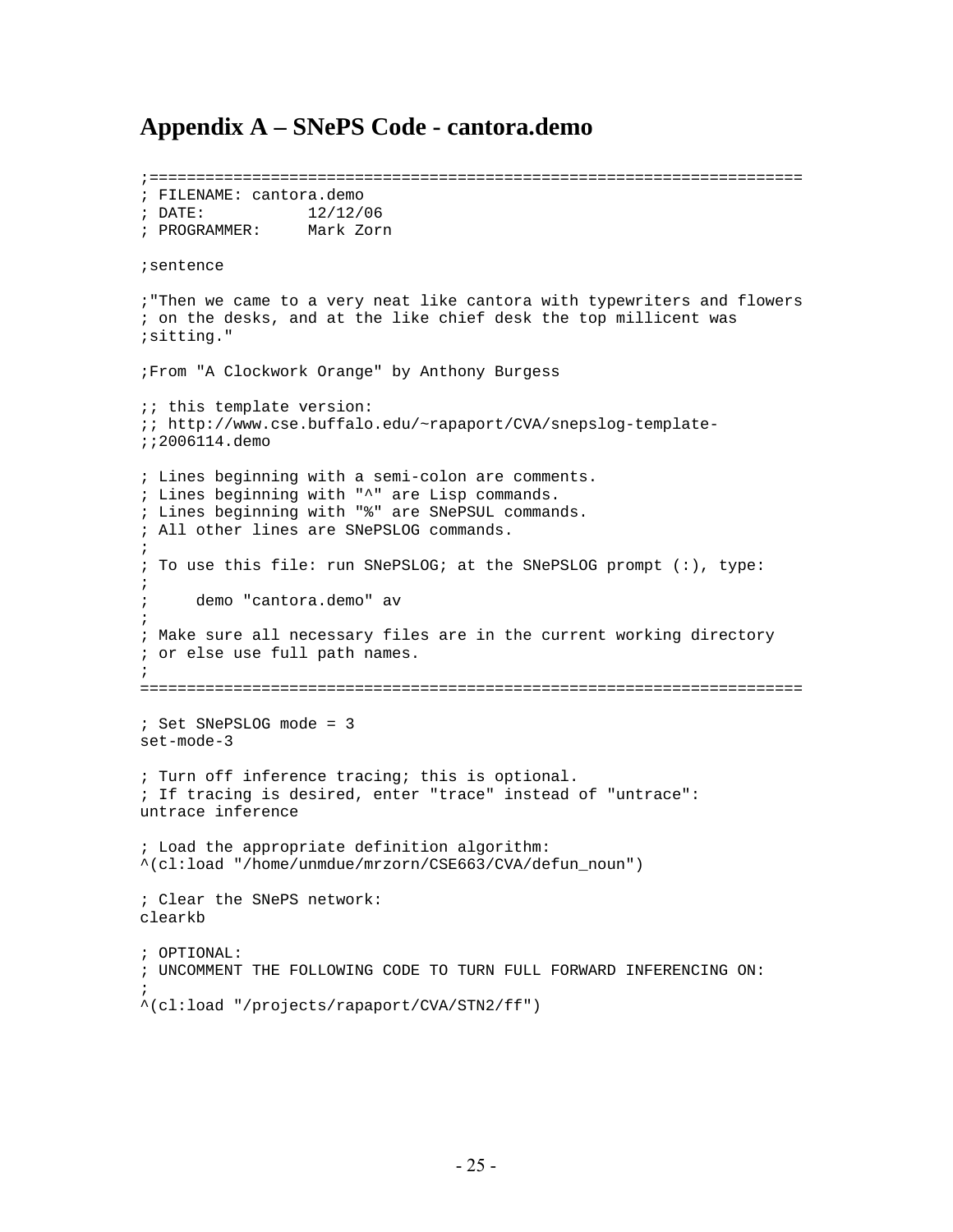```
; define frames here: 
; ===================== 
;define lex case frame 
define-frame thing-called(nil lex) 
;define object property case frame 
:[[object-property(x,y)]] = x has the property y
define-frame object-property(nil object property) 
;define member class case frame 
:[[member-class(x,y)]] = x is a member of the class ydefine-frame member-class(nil member class) 
;define agent act case frame 
:[[agent - act(x, y)]] = x does the action y
define-frame agent-act(nil agent act) 
;define object1 rel object2 case frame 
:[\text{obj1-rel-obj2}(x,y,z)]] = x is related to z by the relation y
define-frame obj1-rel-obj2(nil object1 rel object2) 
;define action object case frame 
:[ [action-object(x,y)]] = x is done on/to y
define-frame action-object(nil action object) 
;define subclass superclass case frame 
:[[subclass-superclass(x,y)]] = x is a subclass of the superclass y
define-frame subclass-superclass(nil subclass superclass) 
;define unused arc labels for the defineNoun function to work 
%(define a1 a2 a3 a4 after agent against antonym associated before 
cause 
     class direction equiv etime event from in indobj instr into lex 
location 
    manner member mode object on onto part place possessor proper-name 
     property rel skf sp-rel stime subclass superclass subset superset 
     synonym time to whole kn_cat) 
; define paths here: 
; ===================== 
; (put annotated SNePSLOG code for your paths here; 
; be sure to include both syntax and semantics; 
; consult "/projects/rapaport/CVA/mkb3.CVA/paths/snepslog-paths" 
; for the proper syntax and some suggested paths; 
; be sure to define frames above for any paths that you need here!) 
define-path class (compose class (kstar (compose subclass- ! 
superclass)))
```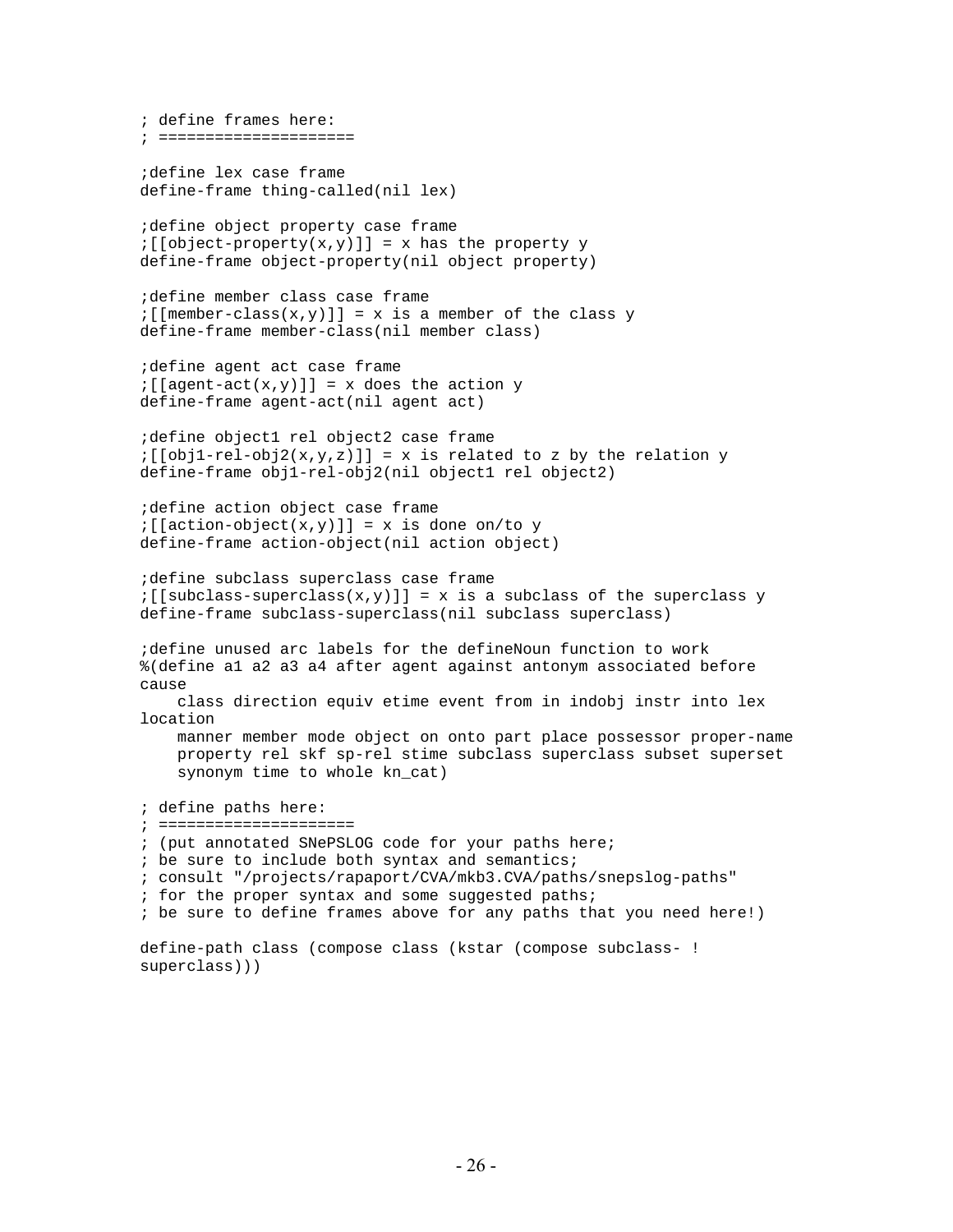```
; BACKGROUND KNOWLEDGE: 
; ===================== 
;if x contains y and z is sitting at y then x contains z 
all(x,y,z)( 
       { 
       obj1-rel-obj2(x,thing-called(contains),y), 
       agent-act(z,action-object(thing-called(sitting),y)), 
       } 
      &=> obj1-rel-obj2(x,thing-called(contains),z) 
)! 
;if x contains z and z is sitting at y then x contains y 
all(x,y,z) (
\{ obj1-rel-obj2(x,thing-called(contains),z), 
       agent-act(z,action-object(thing-called(sitting),y)), 
       } 
      &=&& obj1-rel-obj2(x,thing-called(contains),y) 
)! 
;if x contains y and z is ontop of y then x contains z 
all(x,y,z) (
\{ obj1-rel-obj2(x,thing-called(contains),y), 
       obj1-rel-obj2(z,thing-called(on),y) 
       } 
      &=> obj1-rel-obj2(x,thing-called(contains),z) 
)! 
;millicents are people 
subclass-superclass(thing-called(millicent),thing-called(people))! 
; if x is a person and y is a desk and x is sitting at y then x is
working. 
all(x,y,z) (
       { 
      member-class(x,thing-called(person)),
       agent-act(x,action-object(thing-called(sitting),y)), 
       member-class(y,thing-called(desk)) 
       } 
      &=&> agent-act(x,action-object(thing-called(work),y)) 
)!
```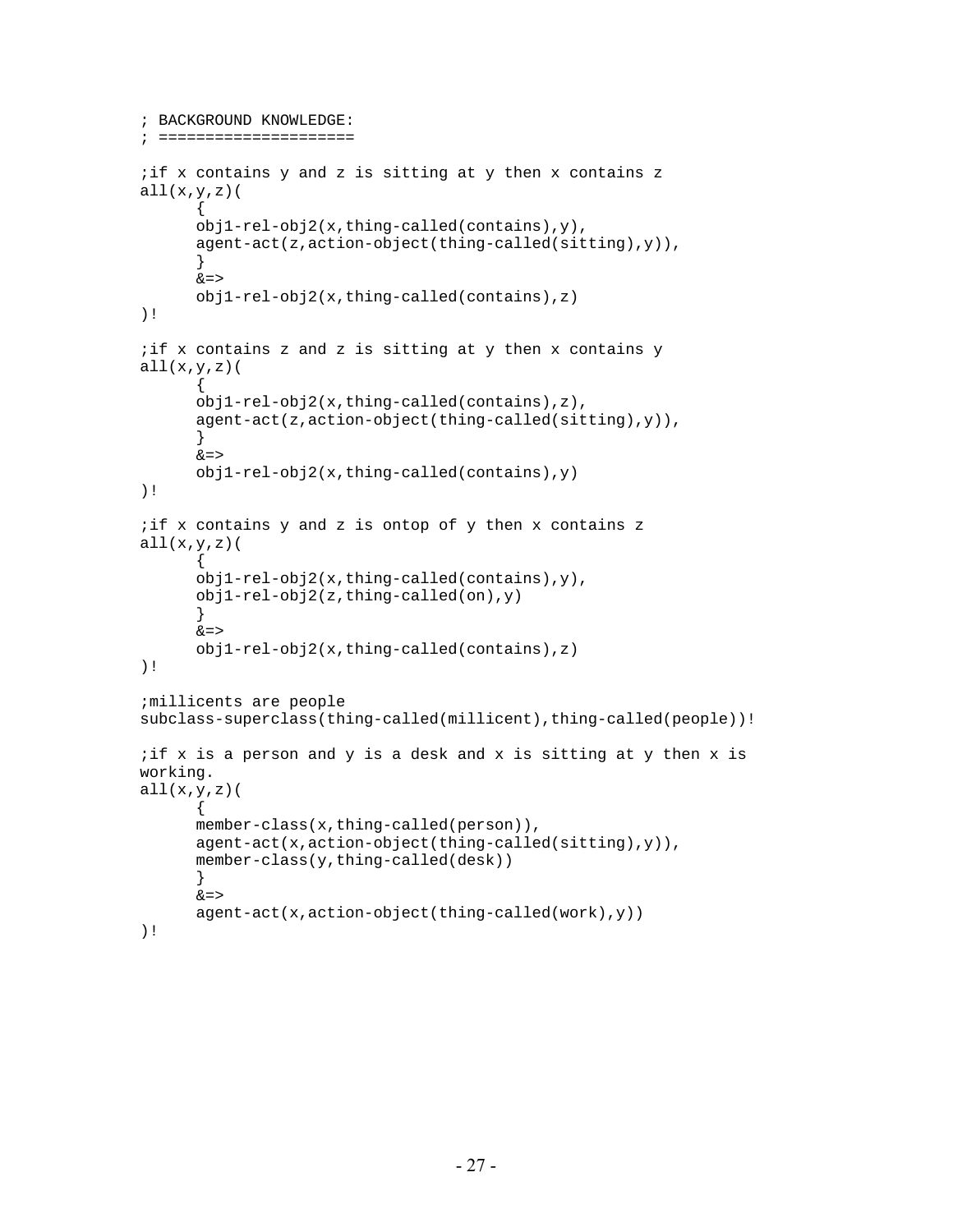```
;if x is working at y and y is a desk and x is a millicent 
iand z contains y, then z is a policestation
all(x,y,z) (
      \left\{ \right. agent-act(x,action-object(thing-called(work),y)), 
      member-class(y,thing-called(desk)),
      member-class(x,thing-called(millicent)),
       obj1-rel-obj2(z,thing-called(contains),y) 
       } 
      &=> member-class(z,thing-called(policestation)) 
)! 
;police stations are offices 
subclass-superclass(thing-called(policestation),thing-called(office))! 
;if x contains a desk and there is a typewriter on the desk 
;then the class that x is a member of, is a subclass of office 
all(x,y,z,w) (
\{ obj1-rel-obj2(x,thing-called(contains),y), 
       member-class(y, thing-called(desk)), 
       member-class(z, thing-called(typewriter)), 
       obj1-rel-obj2(z,thing-called(on),y), 
       member-class(x,w) 
       } 
      &=&> subclass-superclass(w, thing-called(office)) 
)! 
; Cassie READS THE PASSAGE: 
; ========================= 
;we came to a cantora 
agent-act(thing-called(we),action-object(thing-called(come), 
                                cantora1))! 
;cantora1 is a cantora 
member-class(cantoral,thing-called(cantora))!
;the cantora is neat 
object-property(cantora1,thing-called(neat))! 
;desk1 is a member of class desks 
member-class(desk1, thing-called(desk))! 
;desk2 is a member of class desks 
member-class(desk2, thing-called(desk))! 
;cantora contains desk 1 
obj1-rel-obj2(cantora1,thing-called(contains),desk1)! 
;cantora contains desk 2 
obj1-rel-obj2(cantora1,thing-called(contains),desk2)!
```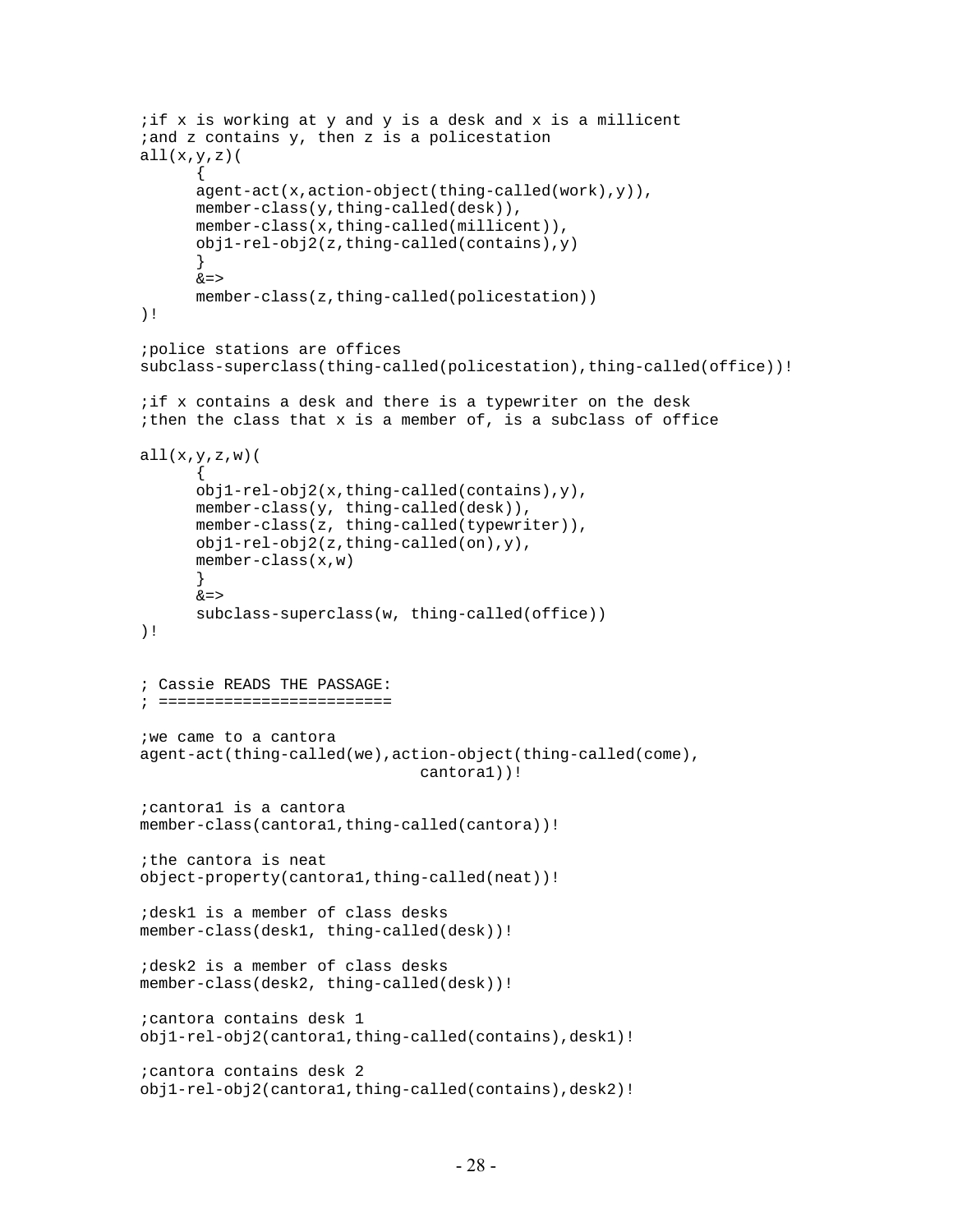;typewrite1 is a member of class typewriter member-class(typewriter1, thing-called(typewriter))! ;typewrite2 is a member of class typewriter member-class(typewriter2, thing-called(typewriter))! ;typewriter1 is on desk1 obj1-rel-obj2(typewriter1,thing-called(on),desk1)! ;typewriter2 is on desk2 obj1-rel-obj2(typewriter2,thing-called(on),desk2)! ;flowers1 is a member of class flowers member-class(flowers1, thing-called(flowers))! ;flowers2 is a member of class flowers member-class(flowers2, thing-called(flowers))! ;flowers1 is on desk1 obj1-rel-obj2(flowers1,thing-called(on),desk1)! ;flowers2 is on desk2 obj1-rel-obj2(flowers2,thing-called(on),desk2)! ;the specific chief desk member-class(chiefdesk1,thing-called(desk))! ;chiefdesk1 has the property of being the chief desk object-property(chiefdesk1,thing-called(chiefdesk))! ;the cantora contains the chief desk obj1-rel-obj2(cantora1,thing-called(contains),chiefdesk1)! ;top millicent member-class(topmillicent1,thing-called(millicent))! ;topmillicent1 has the property of being the top millicent object-property(topmillicent1,thing-called(topmillicent))! ;the top millicent was sitting at the chief desk agent-act(topmillicent1,action-object( thing-called(sitting),chiefdesk1))! ; Ask Cassie what "cantora" means: ^(snepsul::defineNoun "cantora") ;;Ask if Cassie knows if cantora is a subclass of anything. ;;snepsul find %(snepsul::find (compose superclass- ! subclass lex) cantora) ;;Ask if Cassie knows if cantora is a subclass of anything. ;;snepslog find subclass-superclass(thing-called(cantora),?x)?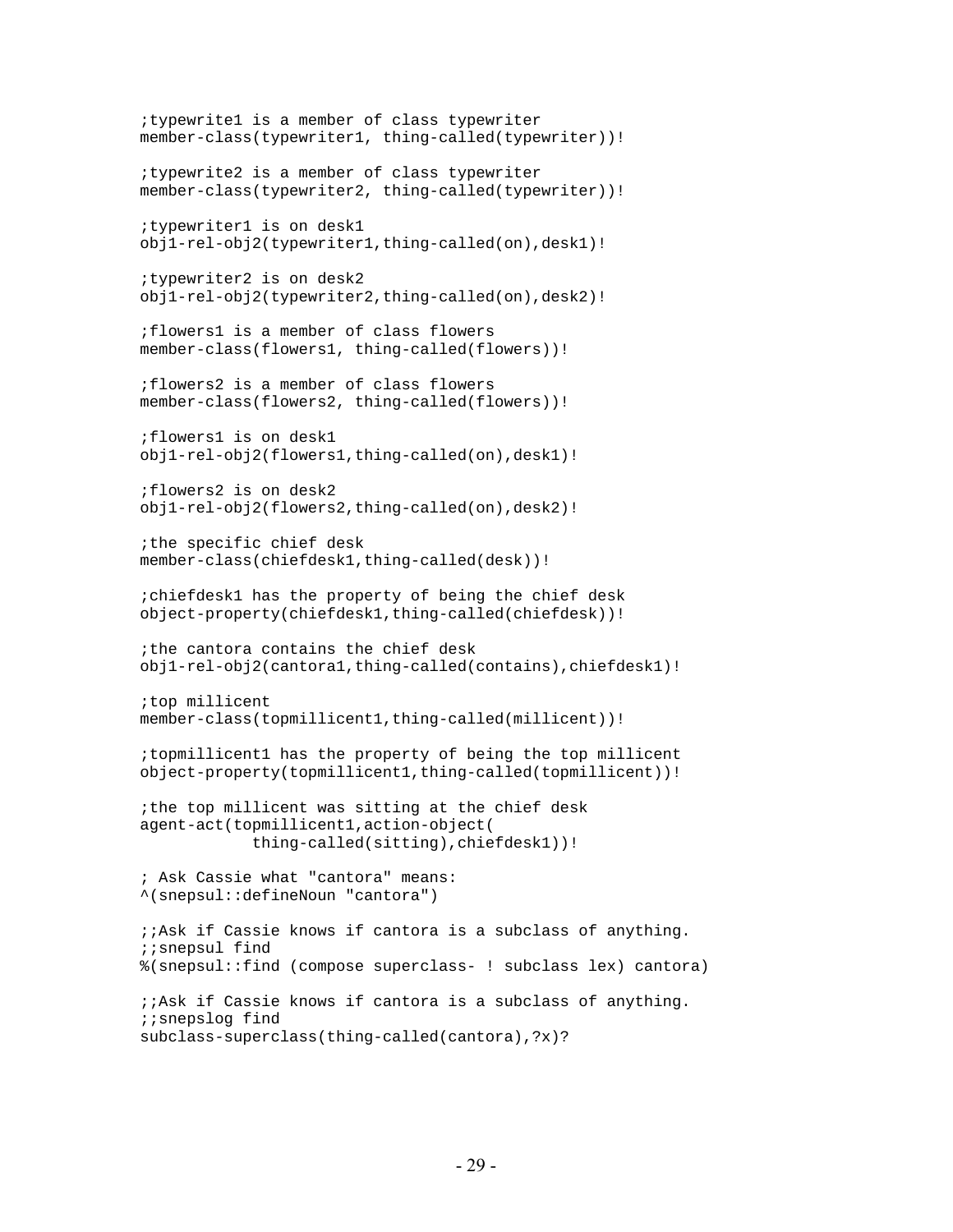## **Appendix B – SNePS Semantic Network Diagrams**

### **Background Knowledge Representation**



For all x, y, and z, if x contains y and z is sitting at y, then x contains z.



For all x, y, and z, if x contains z and z is sitting at y, then x contains y.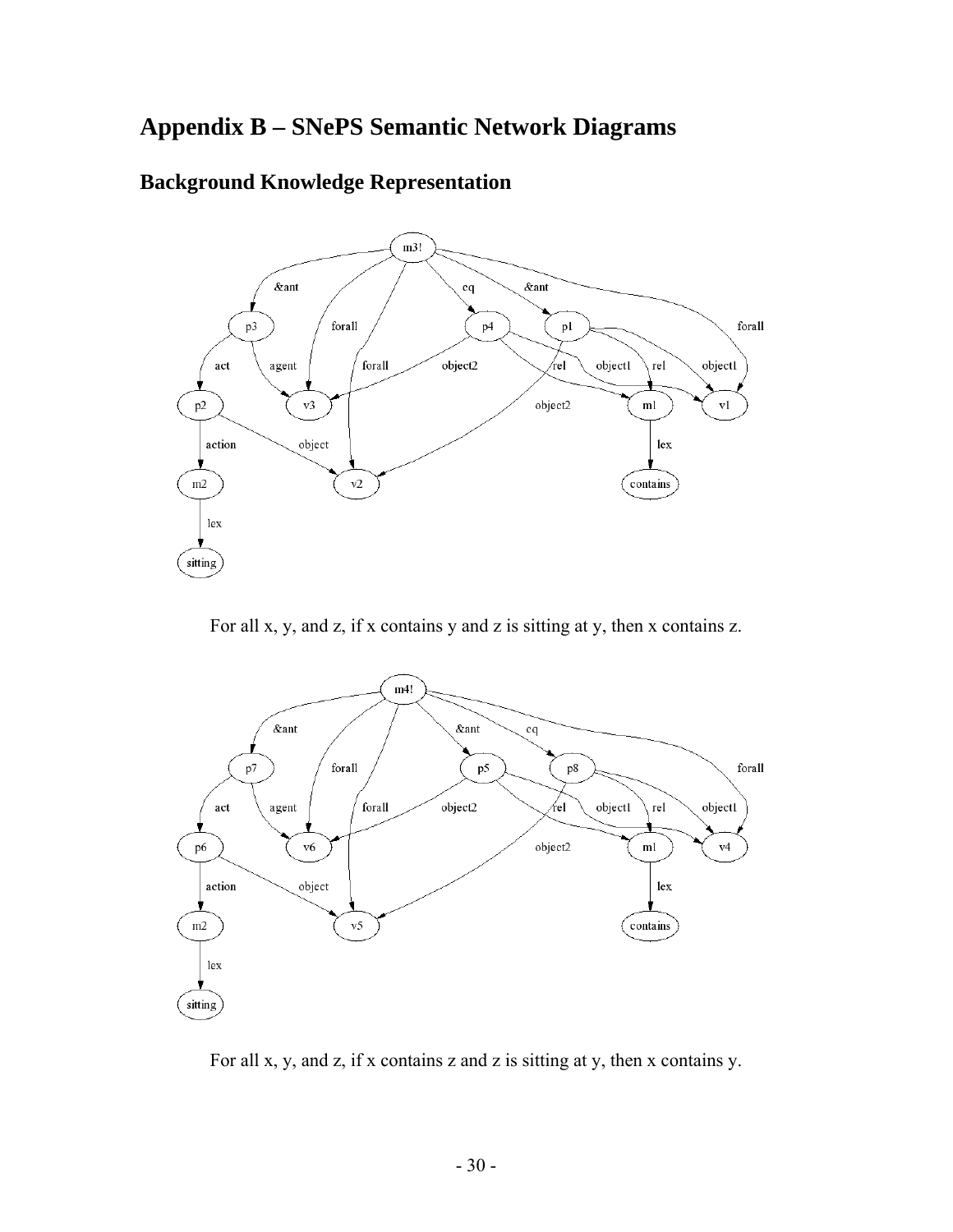

For all x, y, and z, if x contains y and z is on top of y, then x contains z.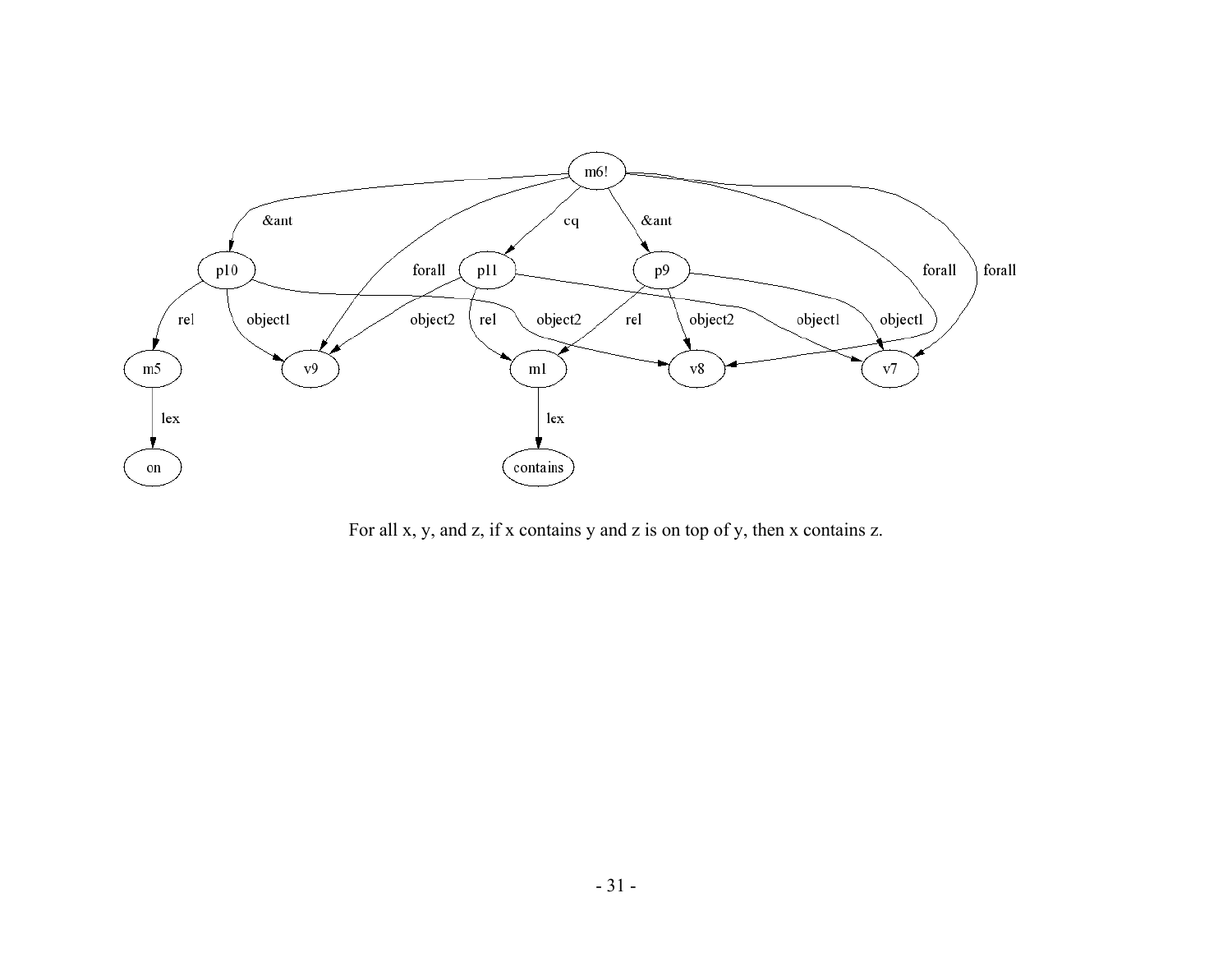

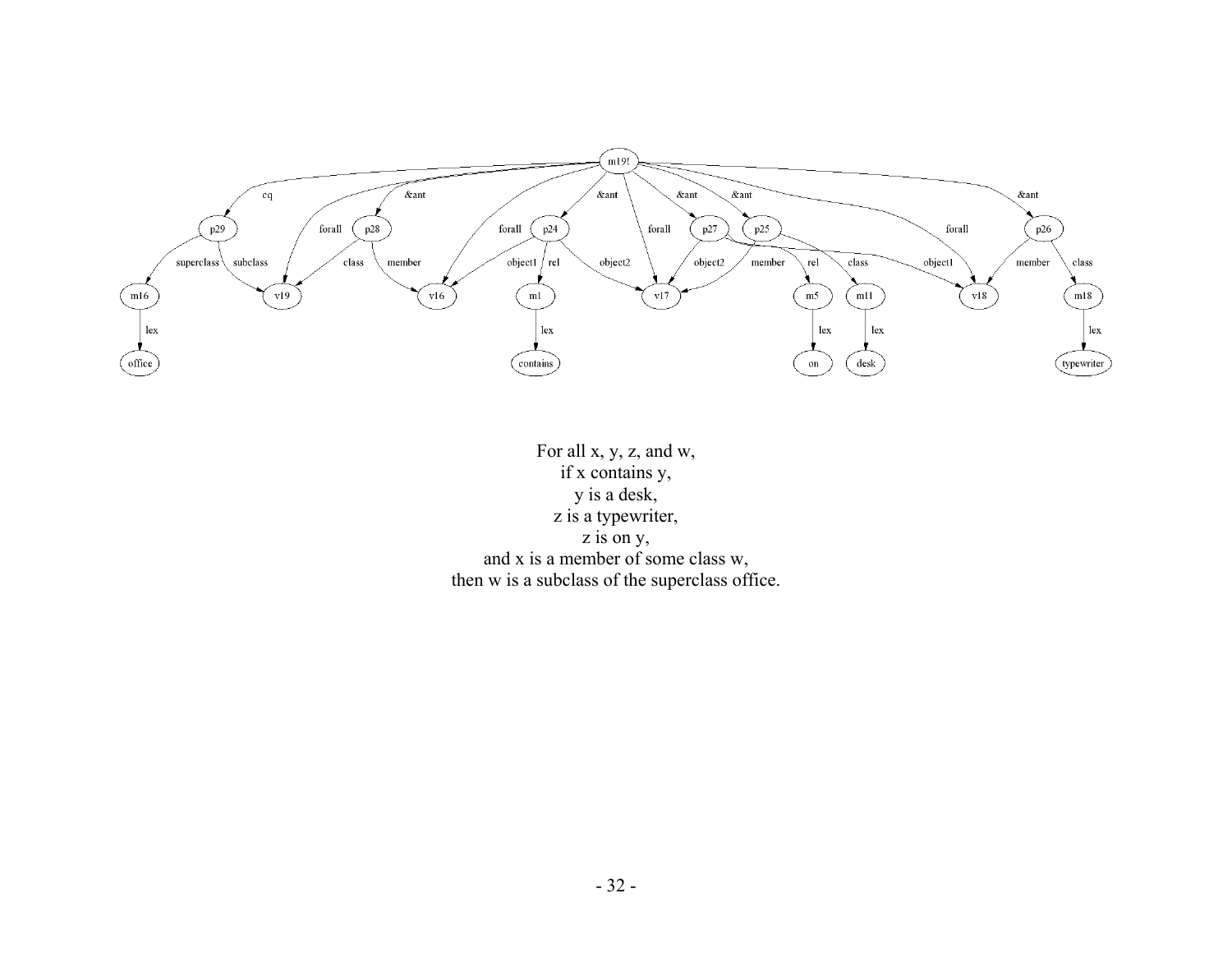# **Passage Representation**



We came to a neat cantora.



The cantora contains two desks.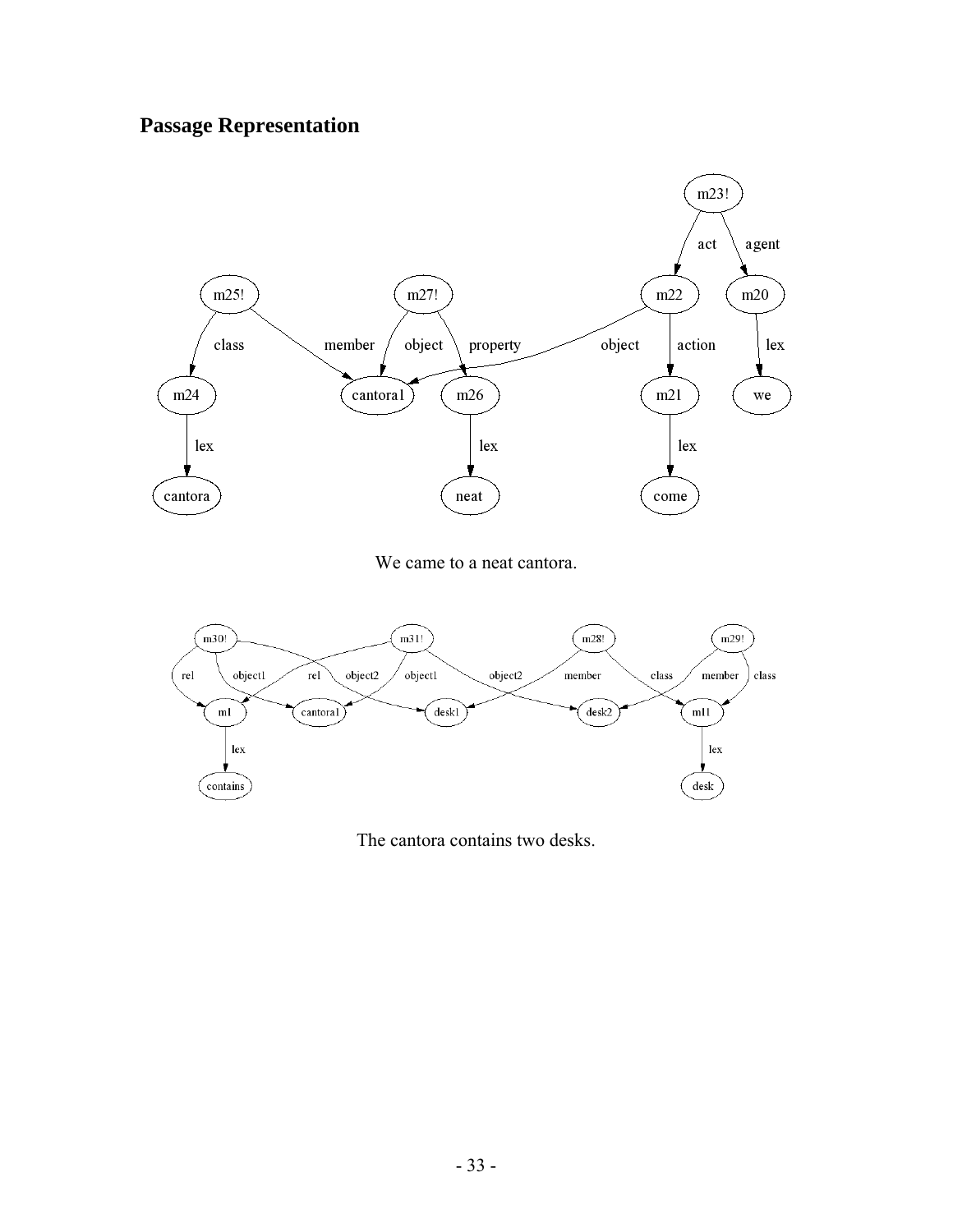

There is a typewriter on each desk.



There are flowers on each desk.



The cantora contains the chief desk.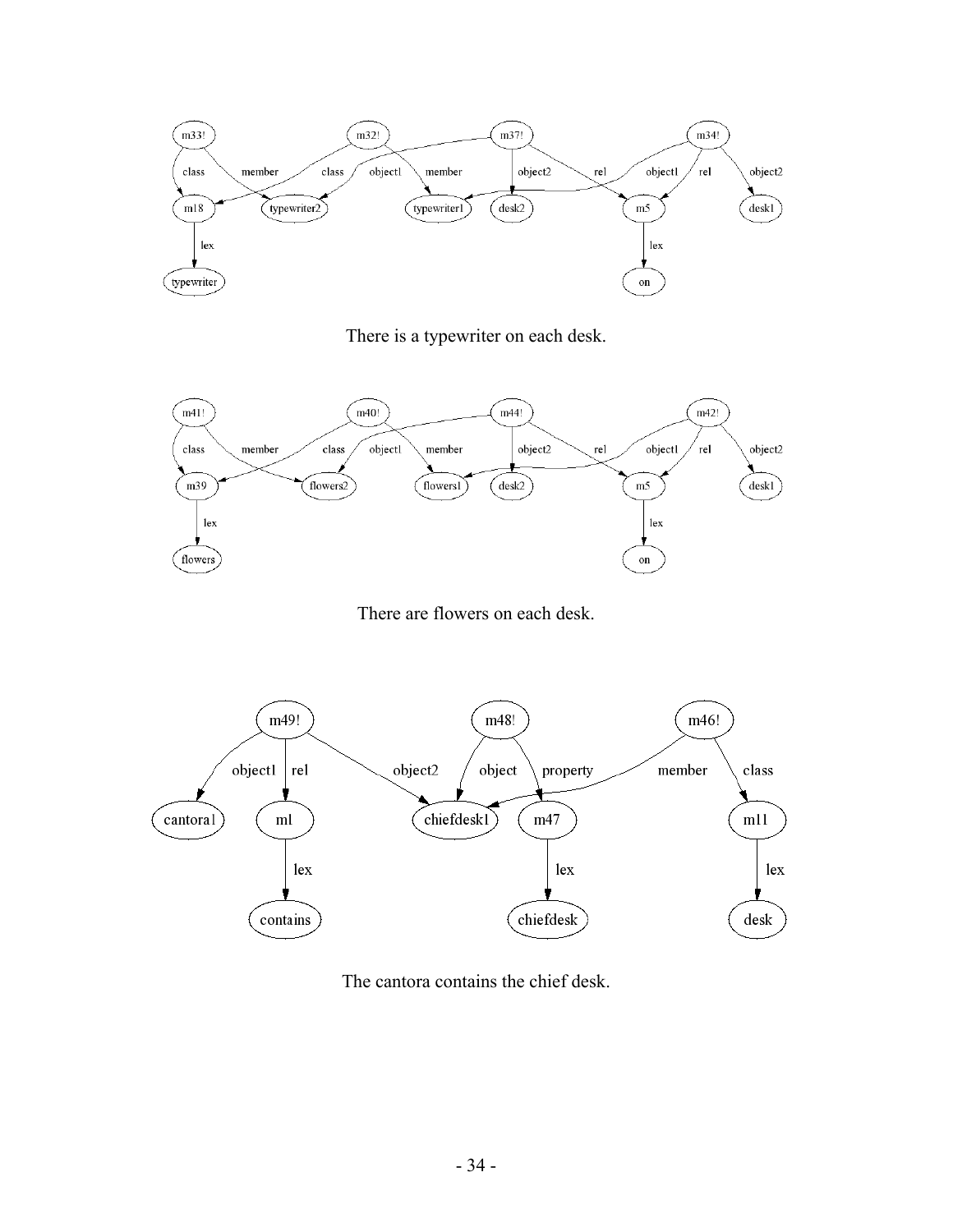







Cantora is a subclass of office.

This portion of the network is inferred by Cassie based on her background knowledge and reading of the passage. This should allow her to give the definition of office to cantora.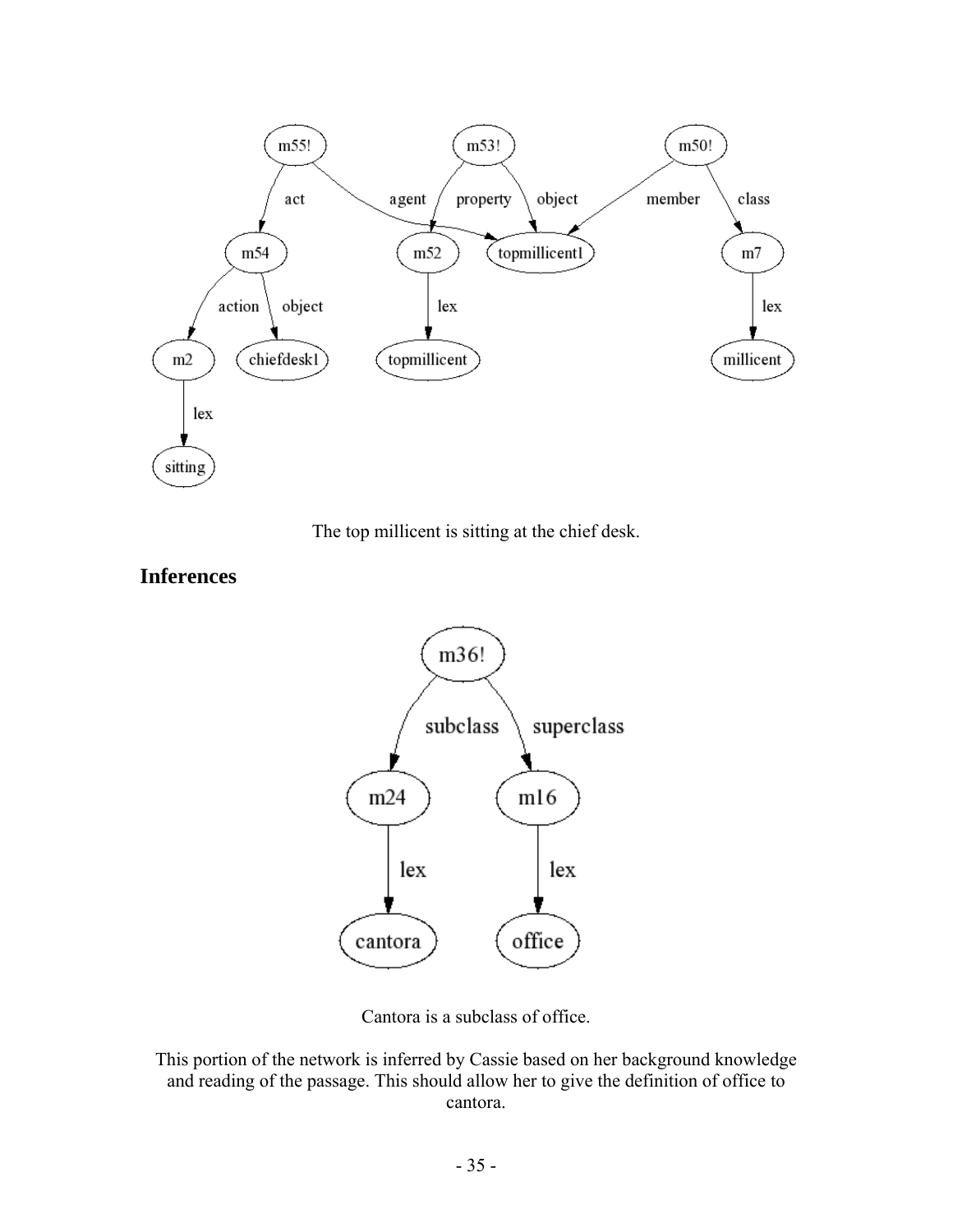### **Appendix C – Running cantora.demo**

Script started on Tue Dec 12 19:03:43 2006 pollux {~/CSE663/CVA} > acl International Allegro CL Enterprise Edition 8.0 [Solaris] (Jun 30, 2006 12:35) Copyright (C) 1985-2005, Franz Inc., Oakland, CA, USA. All Rights Reserved. This development copy of Allegro CL is licensed to: [4549] University at Buffalo ;; Optimization settings: safety 1, space 1, speed 1, debug 2. ;; For a complete description of all compiler switches given the ;; current optimization settings evaluate (explain-compiler-settings).  $;:---$ ;; Current reader case mode: :case-sensitive-lower cl-user(1): :ld /projects/shapiro/Sneps/sneps262 ; Loading /projects/shapiro/Sneps/sneps262.cl ; Loading /projects/shapiro/Sneps/Sneps262/load-sneps.lisp ; Loading ; /projects/snwiz/Install/Sneps-2.6.1/load-logicalpathnames.lisp Loading system SNePS...10% 20% 30% 40% 50% 60% 70% 80% 90% 100% SNePS-2.6 [PL:1a 2006/12/04 04:07:47] loaded. Type `(sneps)' or `(snepslog)' to get started. cl-user(2): (snepslog) Welcome to SNePSLOG (A logic interface to SNePS) Copyright (C) 1984--2004 by Research Foundation of State University of New York. SNePS comes with ABSOLUTELY NO WARRANTY! Type `copyright' for detailed copyright information. Type `demo' for a list of example applications. : demo "cantora.demo" av File /home/unmdue/mrzorn/CSE663/CVA/cantora.demo is now the source of input. The demo will pause between commands, at that time press RETURN to continue, or ? to see a list of available commands CPU time : 0.05 : ; ======================================================================= ; FILENAME: cantora.demo ; DATE: 12/12/06 ; PROGRAMMER: Mark Zorn CPU time : 0.00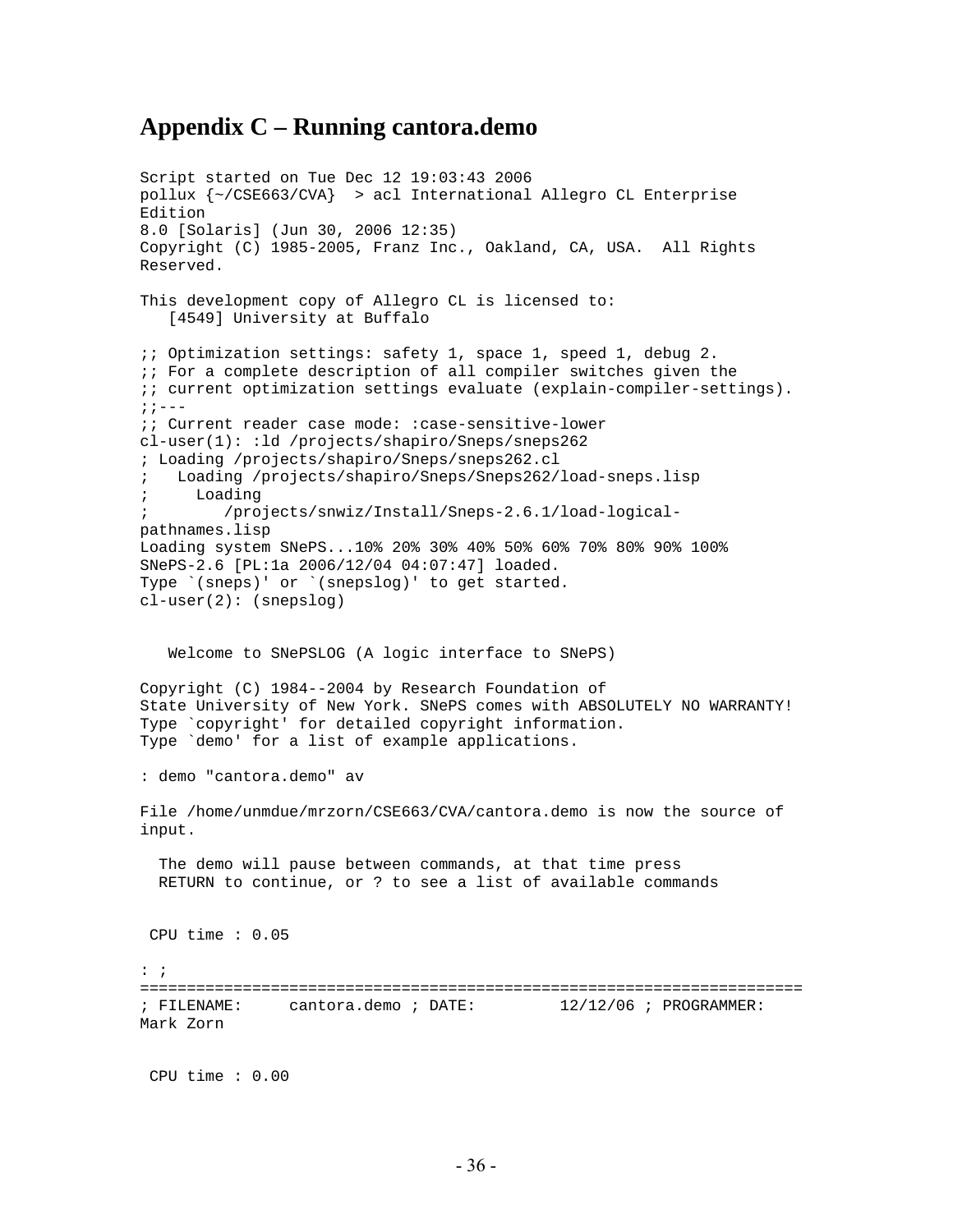: ;sentence CPU time : 0.00 : ;"Then we came to a very neat like cantora with typewriters and flowers on ;the desks, and at the like chief desk the top millicent was sitting." CPU time : 0.00 : ;From "A Clockwork Orange" by Anthony Burgess CPU time : 0.00 : *;*; this template version: ;; http://www.cse.buffalo.edu/~rapaport/CVA/snepslog-template-2006114.demo CPU time : 0.00 : ; Lines beginning with a semi-colon are comments. ; Lines beginning with "^" are Lisp commands. ; Lines beginning with "%" are SNePSUL commands. ; All other lines are SNePSLOG commands. ; ; To use this file: run SNePSLOG; at the SNePSLOG prompt (:), type: ; ; demo "cantora.demo" av ; ; Make sure all necessary files are in the current working directory ; or else use full path names. ; ======================================================================= CPU time : 0.00 : ; Set SNePSLOG mode = 3 set-mode-3 Net reset In SNePSLOG Mode 3. Use define-frame <pred> <list-of-arc-labels>. achieve(x1) will be represented by {<action, achieve>, <br/> <br/>solated, x1>} ActPlan(x1, x2) will be represented by  $\{$  <act, x1>, <plan, x2> $\}$ believe(x1) will be represented by {<action, believe>, <br/> <br/> <br/>subsection, x1>} disbelieve(x1) will be represented by  $\{\text{cation, disbelieve}\}$ , <object1, x1>} adopt(x1) will be represented by  $\{$  <action, adopt>, <object1, x1> $\}$ unadopt(x1) will be represented by  $\{\text{action, unadopt>}\},\ \text{object1, x1>}$ do-all(x1) will be represented by {<action, do-all>, <object1, x1>} do-one(x1) will be represented by {<action, do-one>, <object1, x1>} Effect(x1, x2) will be represented by  $\{\text{cat}, \text{ x1}, \text{ 4}\}$ ,  $\{\text{cf, x2}\}$ else(x1) will be represented by  $\{\text{else, x1>}\}\$ GoalPlan(x1, x2) will be represented by  $\{q\}$  and  $\{x1$ ,  $q\}$ ,  $\{x2\}$ if(x1, x2) will be represented by {<condition, x1>, <then, x2>} ifdo(x1, x2) will be represented by  $\{\langle i\rangle, x1\rangle, \langle d\vert, x2\rangle\}$ Precondition(x1, x2) will be represented by  $\{\text{sat}, \text{xt}, \text{y}, \text{c} \}$  $x2>$  $snif(x1)$  will be represented by {<action, snif>, <object1, x1>}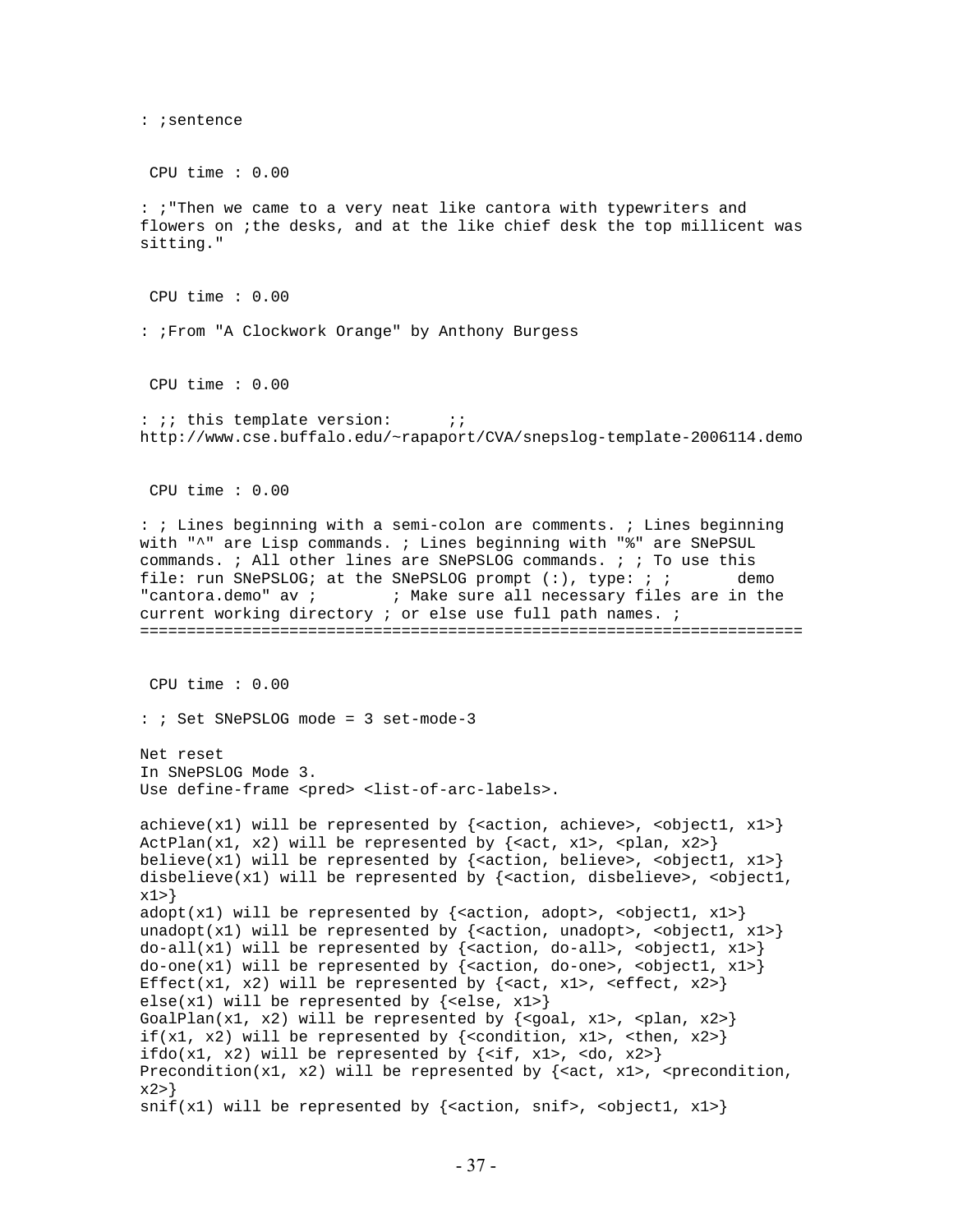sniterate(x1) will be represented by  $\{$  <action, sniterate>, <br/> <br/>soluted, x1>} snsequence(x1, x2) will be represented by  $\{\text{zaction}, \text{s}$ <object1, x1>, <object2, x2>} whendo(x1, x2) will be represented by  $\{\text{when, x1}>, \text{ do, x2} \}$ wheneverdo(x1, x2) will be represented by  $\{\text{whenever}, \text{ x1}>, \text{$ withall(x1, x2, x3, x4) will be represented by  $\{\text{section}, \text{with}\text{all}\}$ ,  $\langle \text{vars}, \text{x1} \rangle$ ,  $\langle \text{such that}, \text{x2} \rangle$ ,  $\langle \text{do}, \text{x3} \rangle$ ,  $\langle \text{else}, \text{x4} \rangle$ withsome(x1, x2, x3, x4) will be represented by  $\{\text{action}, \text{withsome}\}$ ,  $\langle \text{vars}, \text{x1} \rangle$ ,  $\langle \text{such that}, \text{x2} \rangle$ ,  $\langle \text{do}, \text{x3} \rangle$ ,  $\langle \text{else}, \text{x4} \rangle$  CPU time : 0.01 CPU time : 0.00 : ; Turn off inference tracing; this is optional. ; If tracing is desired, enter "trace" instead of "untrace": untrace inference Untracing inference. CPU time : 0.00 CPU time : 0.00 : ; Load the appropriate definition algorithm: ^(cl:load "/home/unmdue/mrzorn/CSE663/CVA/defun\_noun") t CPU time : 0.24 CPU time : 0.00 : ; Clear the SNePS network: clearkb Knowledge Base Cleared CPU time : 0.00 CPU time : 0.00 : ; OPTIONAL: ; UNCOMMENT THE FOLLOWING CODE TO TURN FULL FORWARD INFERENCING ON: ; ^(cl:load "/projects/rapaport/CVA/STN2/ff") Warning: broadcast-one-report, :operator was defined in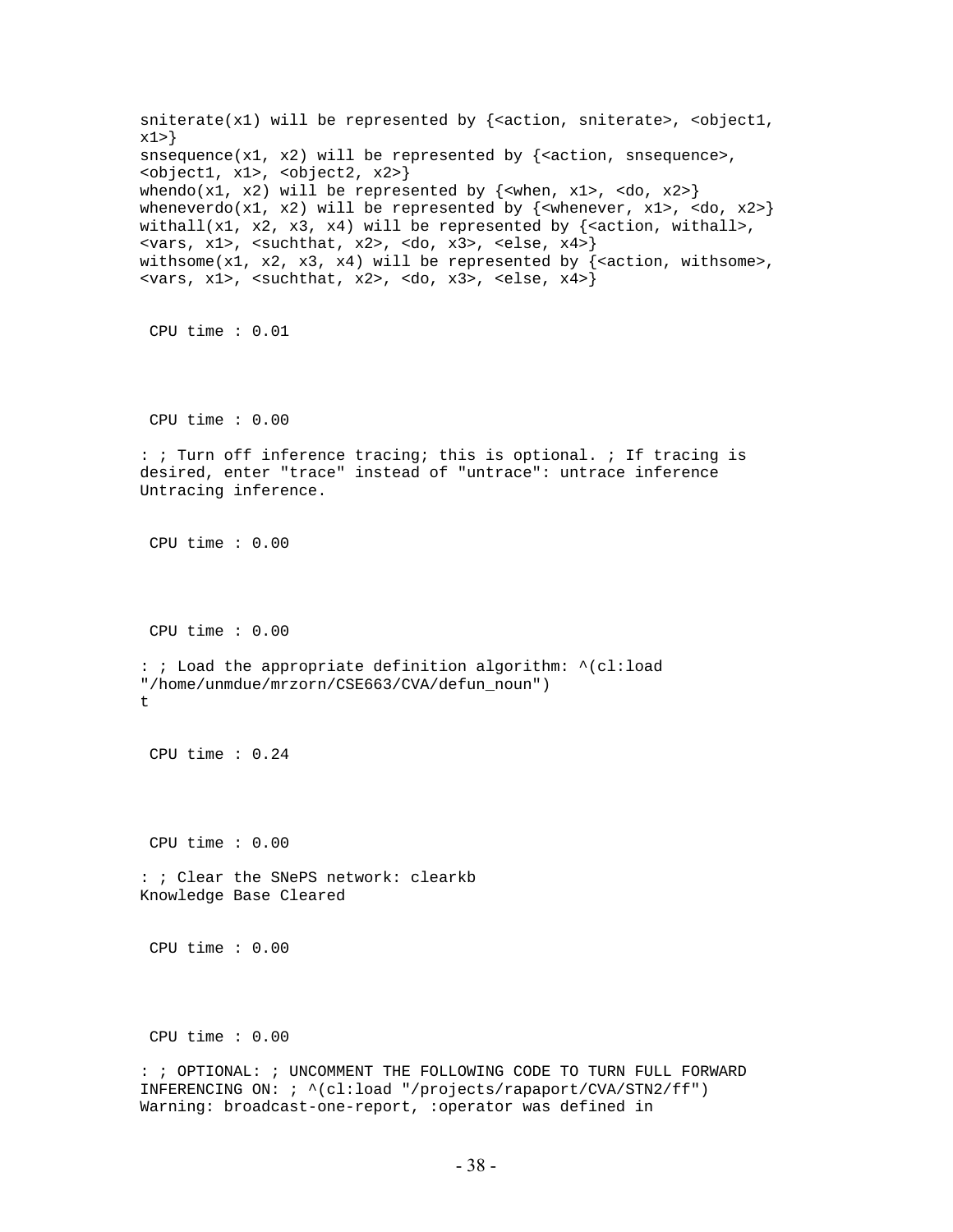/projects/snwiz/Install/Sneps-2.6.1/snip/fns/nrn-reports.lisp and is now being defined in ff.cl t CPU time : 0.01 CPU time : 0.00 : ; define frames here: ; ===================== CPU time : 0.00 : ;define lex case frame define-frame thing-called(nil lex) thing-called(x1) will be represented by  $\{\text{}\}\$  CPU time : 0.00 CPU time : 0.00 :  $define object property case frame : [[object-property(x,y)]] = x has$ the property y define-frame object-property(nil object property) object-property(x1, x2) will be represented by  $\{\text{cobject, x1>}\},\$ <property, x2>} CPU time : 0.00 CPU time : 0.00 : ;define member class case frame ;[[member-class(x,y)]] = x is a member of the class y define-frame member-class(nil member class) member-class(x1, x2) will be represented by {<member, x1>, <class, x2>} CPU time : 0.00 CPU time : 0.00 : idefine agent act case frame  $\left[\begin{bmatrix}a\end{bmatrix}\right]$  = x does the action y define-frame agent-act(nil agent act) agent-act(x1, x2) will be represented by  $\{$  <agent, x1>, <act, x2>}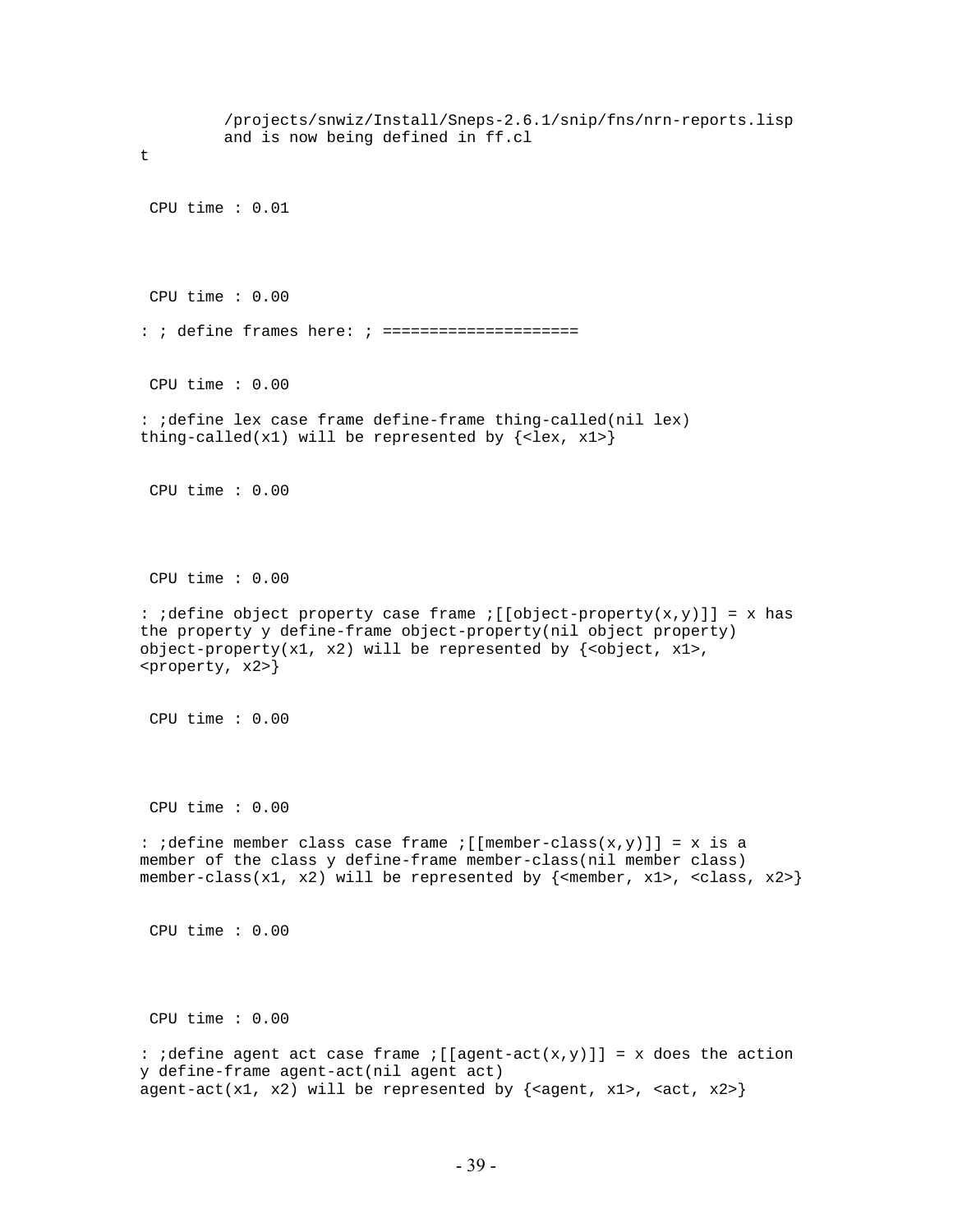```
 CPU time : 0.00 
  CPU time : 0.00 
: ;define object1 rel object2 case frame ; [[obj1-rel-obj2(x,y,z)]] = x
is related to z by the relation y define-frame obj1-rel-obj2(nil 
object1 rel object2) 
obj1-rel-obj2(x1, x2, x3) will be represented by \{\text{cobject1, x1} > , \text{y1} \}x2, <object2, x3>}
 CPU time : 0.00 
  CPU time : 0.00 
: idefine action object case frame \mathfrak{f}[[action-object(x,y)]] = x is done
on/to y define-frame action-object(nil action object) 
action-object(x1, x2) will be represented by {<action, x1>, <object,
x2>} 
  CPU time : 0.00 
  CPU time : 0.00 
: ;define subclass superclass case frame ;[[subclass-superclass(x,y)]] 
= x is a subclass of the superclass y define-frame subclass-
superclass(nil subclass superclass) 
subclass-superclass(x1, x2) will be represented by \{subclass, x1>,<superclass, x2>} 
 CPU time : 0.00 
 CPU time : 0.00 
: ;define unused arc labels for the defineNoun function to work 
%(define a1 a2 a3 a4 after agent against antonym associated before 
cause class direction equiv etime event from in indobj instr into 
lex location manner member mode object on onto part place possessor 
proper-name property rel skf sp-rel stime subclass superclass 
subset superset synonym time to whole kn_cat) 
 class is already defined. 
 member is already defined.
```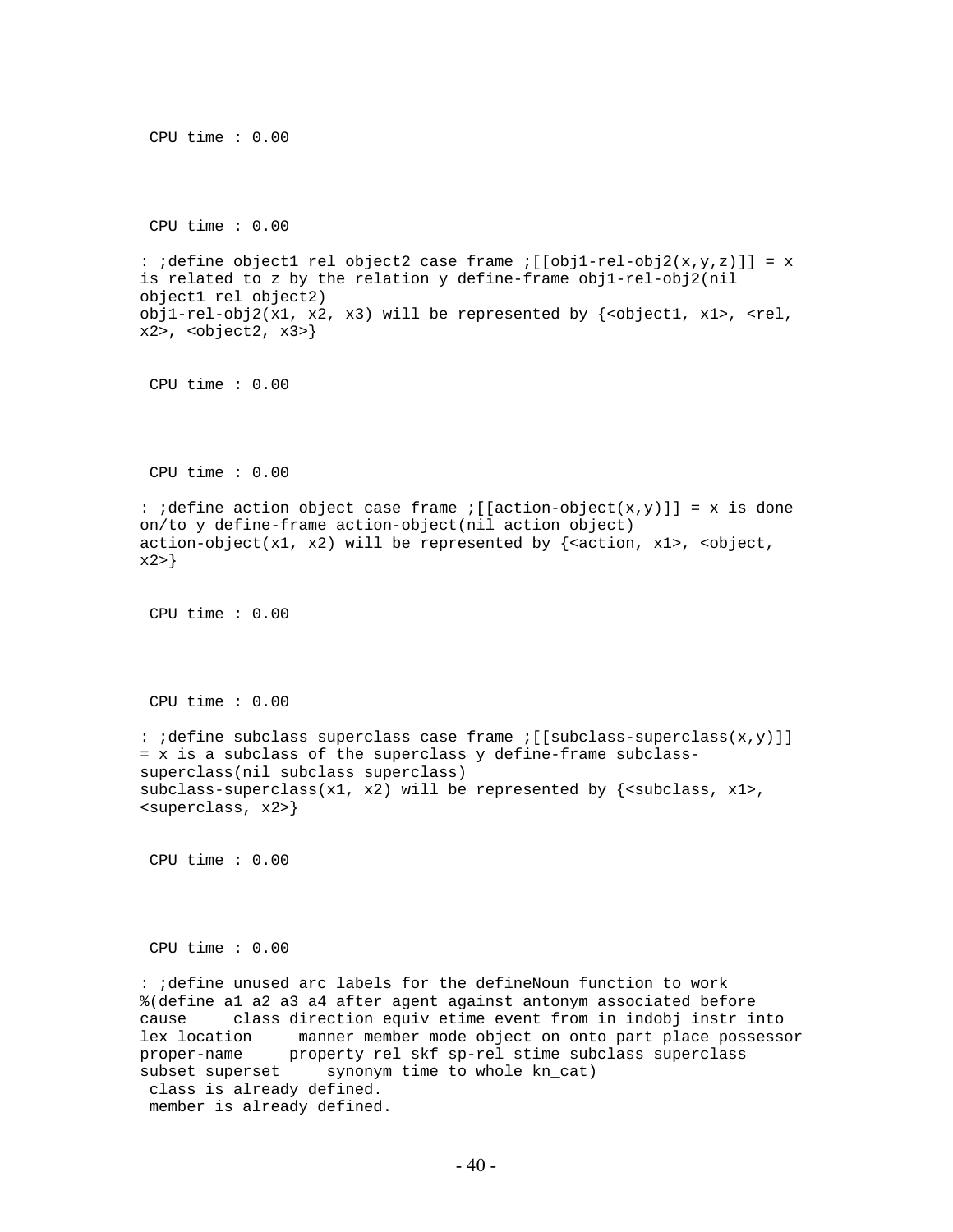CPU time : 0.00 CPU time : 0.00 : ; define paths here: ; ===================== ; (put annotated SNePSLOG code for your paths here; ; be sure to include both syntax and semantics; ; consult "/projects/rapaport/CVA/mkb3.CVA/paths/snepslogpaths" ; for the proper syntax and some suggested paths; ; be sure to define frames above for any paths that you need here!) CPU time : 0.00 : define-path class (compose class (kstar (compose subclass- ! superclass))) class implied by the path (compose class (kstar (compose subclass- ! superclass))) class- implied by the path (compose (kstar (compose superclass- ! subclass)) class-) CPU time : 0.00 CPU time : 0.00 : ; BACKGROUND KNOWLEDGE: ; ===================== CPU time : 0.00 : ; if x contains y and z is sitting at y then x contains z  $all(x,y,z)$  ( { obj1-rel-obj2(x,thing-called(contains),y), agent-<br>act(z,action-object(thing-called(sitting),y)), } &= act(z,action-object(thing-called(sitting),y)), } &=> obj1-rel-obj2(x,thing-called(contains),z) )! wff3!: all(z,y,x)({agent-act(z,action-object(thingcalled(sitting),y)),obj1-rel-obj2(x,thing-called(contains),y)  $\&=$  $\{obj1-rel-obj2(x, thing-called (contains), z)\})$  CPU time : 0.00 CPU time : 0.00 : ; if x contains z and z is sitting at y then x contains  $y \ all(x,y,z)$  ( { obj1-rel-obj2(x,thing-called(contains),z), agent-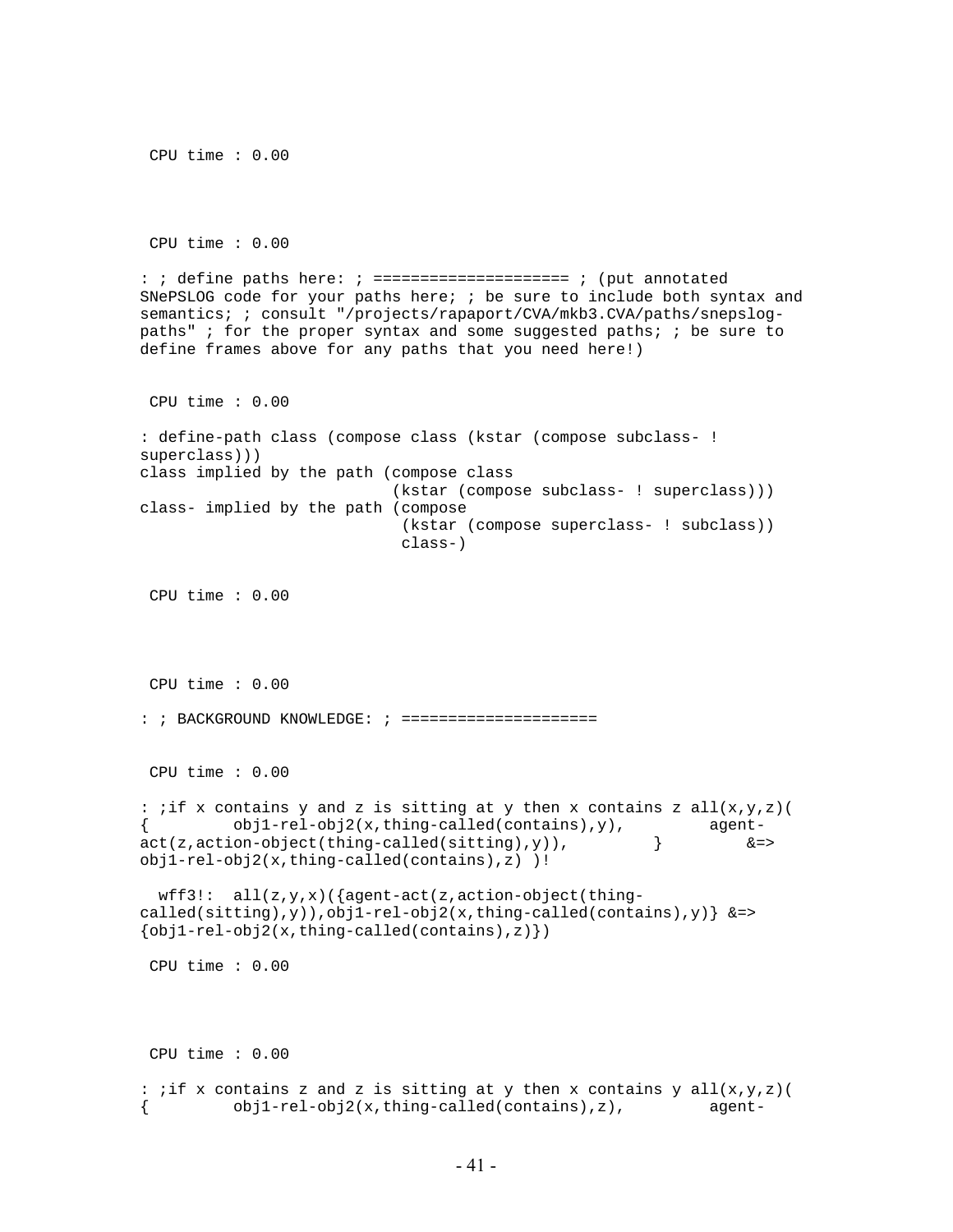```
act(z,action-object(thing-called(sitting), y), \&=&obj1-rel-obj2(x,thing-called(contains),y) )! 
 wff4: all(z,y,x)({agent-act(z,action-object(thing-
called(sitting),y)),obj1-rel-obj2(x,thing-called(contains),z) \&=\{obj1-rel-obj2(x,thing-called(contains), y)\}) CPU time : 0.00 
 CPU time : 0.00 
: ; if x contains y and z is ontop of y then x contains z all(x,y,z) (
         obj1-re1-obj2(x,thing-called(contains),y), obj1-rel-
obj2(z, thing-called(on), y) \&=> obj1-rel-
obj2(x,thing-called(contains),z) )! 
 wff6!: all(z,y,x)(\{obj1-rel-obj2(z,thing-called(on),y),obj1-rel-obj2(x, thing-called (contains), y)} &=> {obj1-re1-obj2(x, thing-called(contains),z)})
 CPU time : 0.01 
 CPU time : 0.00 
: ; millicents are people subclass-superclass(thing-
called(millicent),thing-called(people))! 
  wff9!: subclass-superclass(thing-called(millicent),thing-
called(people)) 
 CPU time : 0.00 
 CPU time : 0.00 
: ;if x is a person and y is a desk and x is sitting at y then x is 
working. all(x,y,z) ( \qquad \qquad \{ member-class(x,thing-
called(person)), agent-act(x,action-object(thing-
called(sitting), y), member-class(y,thing-called(desk))
} &=> agent-act(x,action-object(thing-called(work),y)) 
)! 
 wff13!: all(z,y,x)({member-class(y,thing-called(desk)),agent-
act(x,action-object(thing-called(sitting),y)),member-class(x,thing-
called(person)) \&=> \{aqent-act(x,action-object(thing-called(work), y)) CPU time : 0.01
```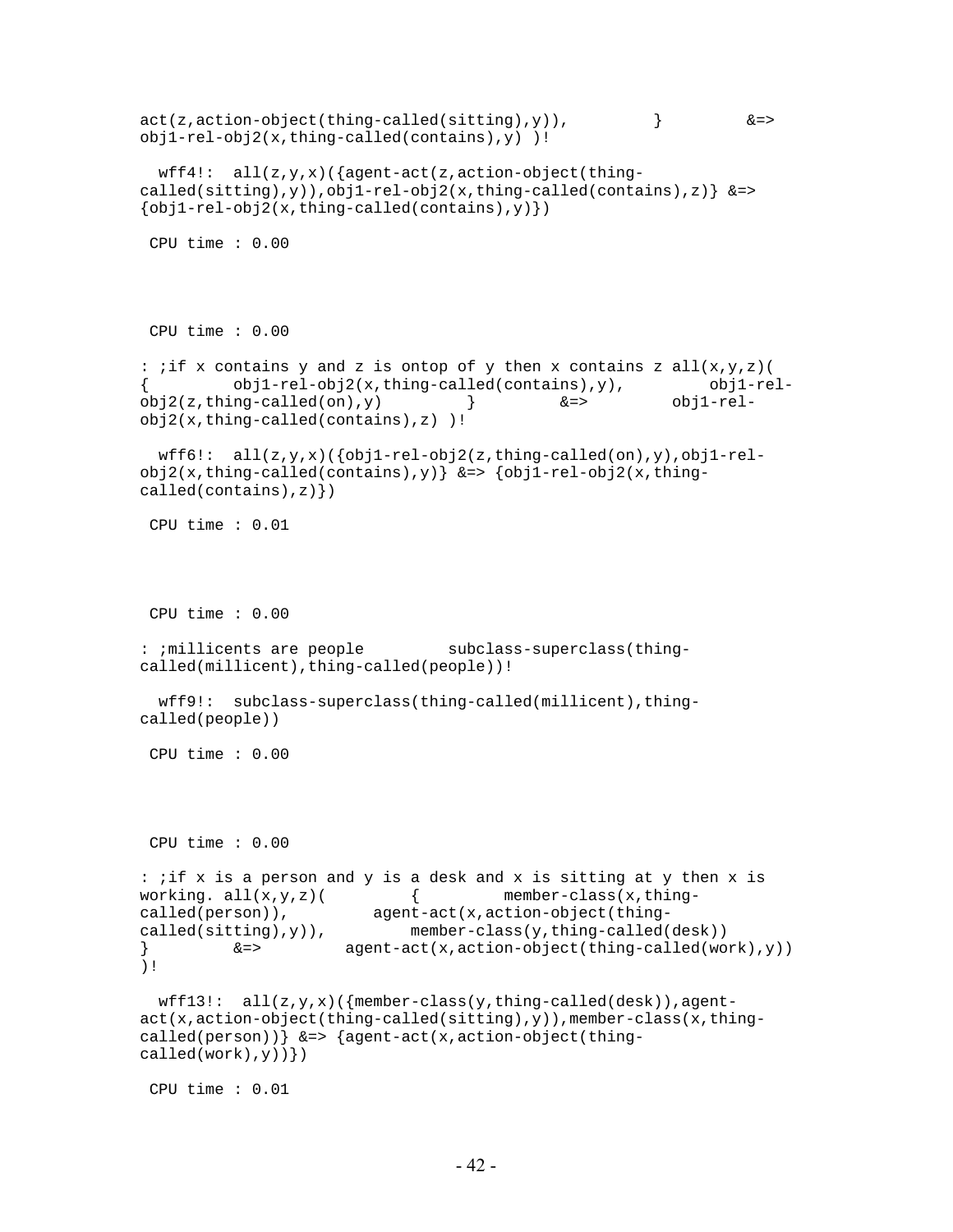```
 CPU time : 0.00 
: ; if x is working at y and y is a desk and x is a millicent ; and z
contains y, then z is a policestation all(x,y,z) {
agent-act(x,action-object(thing-called(work),y)), member-
class(y,thing-called(desk)), member-class(x,thing-
called(millicent)), obj1-rel-obj2(z,thing-called(contains),y) 
         } &=> member-class(z,thing-called(policestation)) )! 
 wff15!: all(z,y,x)({obj1-rel-obj2(z,thing-
called(contains),y),member-class(x,thing-called(millicent)),member-
class(y,thing-called(desk)),agent-act(x,action-object(thing-
called(work),y)) \&= {member-class(z,thing-called(policestation)) })
 CPU time : 0.06 
 CPU time : 0.00 
: ;police stations are offices subclass-superclass(thing-
called(policestation),thing-called(office))! 
  wff17!: subclass-superclass(thing-called(policestation),thing-
called(office)) 
 CPU time : 0.00 
 CPU time : 0.00 
: ; if x contains a desk and there is a typewriter on the desk ; then
the class that x is a member of, is a subclass of office 
 CPU time : 0.00 
: all(x,y,z,w) ( obj1-rel-obj2(x,thing-called (contains), y), member-class(y, thing-called(desk)),
member-class(z, thing-called(typewriter)), obj1-rel-
obj2(z, thing-called(on), y), member-class(x,w) }
&=> subclass-superclass(w, thing-called(office)) )! 
 wff19: all(w,z,y,x)({member-class(x,w),obj1-rel-obj2(z,thing-
called(on),y),member-class(z,thing-called(typewriter)),member-
```
CPU time : 0.00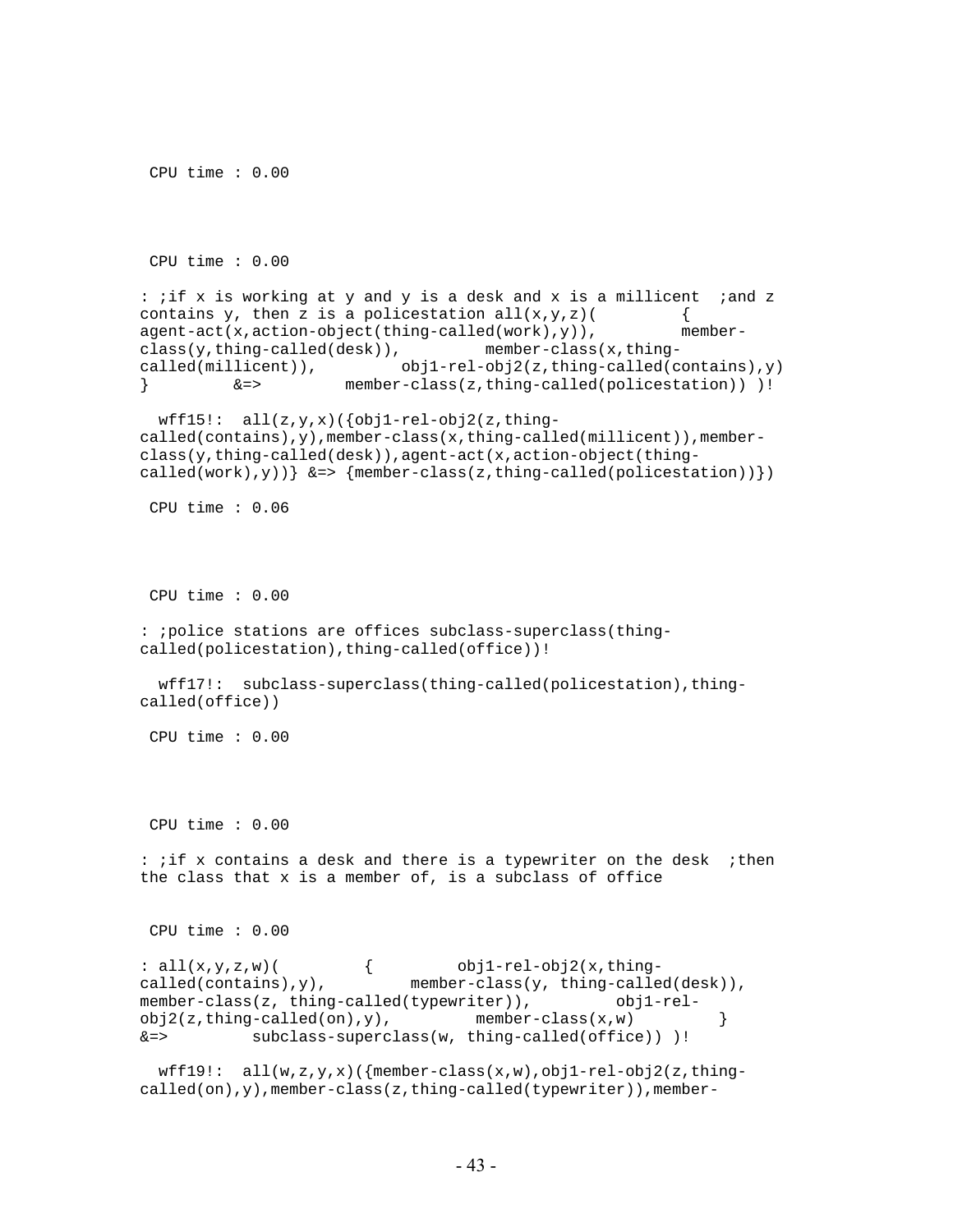class(y,thing-called(desk)),obj1-rel-obj2(x,thing-called(contains),y)}  $&=> \{subclass-superclass(w, thing-called(offace))\})$  CPU time : 0.06 CPU time : 0.00 CPU time : 0.00 : ; Cassie READS THE PASSAGE: ; ========================= CPU time : 0.00 : ;we came to a cantora agent-act(thing-called(we),action-object(thingcalled(come), cantora1))! wff23!: agent-act(thing-called(we),action-object(thingcalled(come),cantora1)) CPU time : 0.01 CPU time : 0.00 : ;cantora1 is a cantora member-class(cantora1,thing-called(cantora))! wff25!: member-class(cantora1,thing-called(cantora)) CPU time : 0.01 CPU time : 0.00 : ;the cantora is neat object-property(cantora1,thing-called(neat))! wff27!: object-property(cantora1,thing-called(neat)) CPU time : 0.00 CPU time : 0.00 : ;desk1 is a member of class desks member-class(desk1, thingcalled(desk))!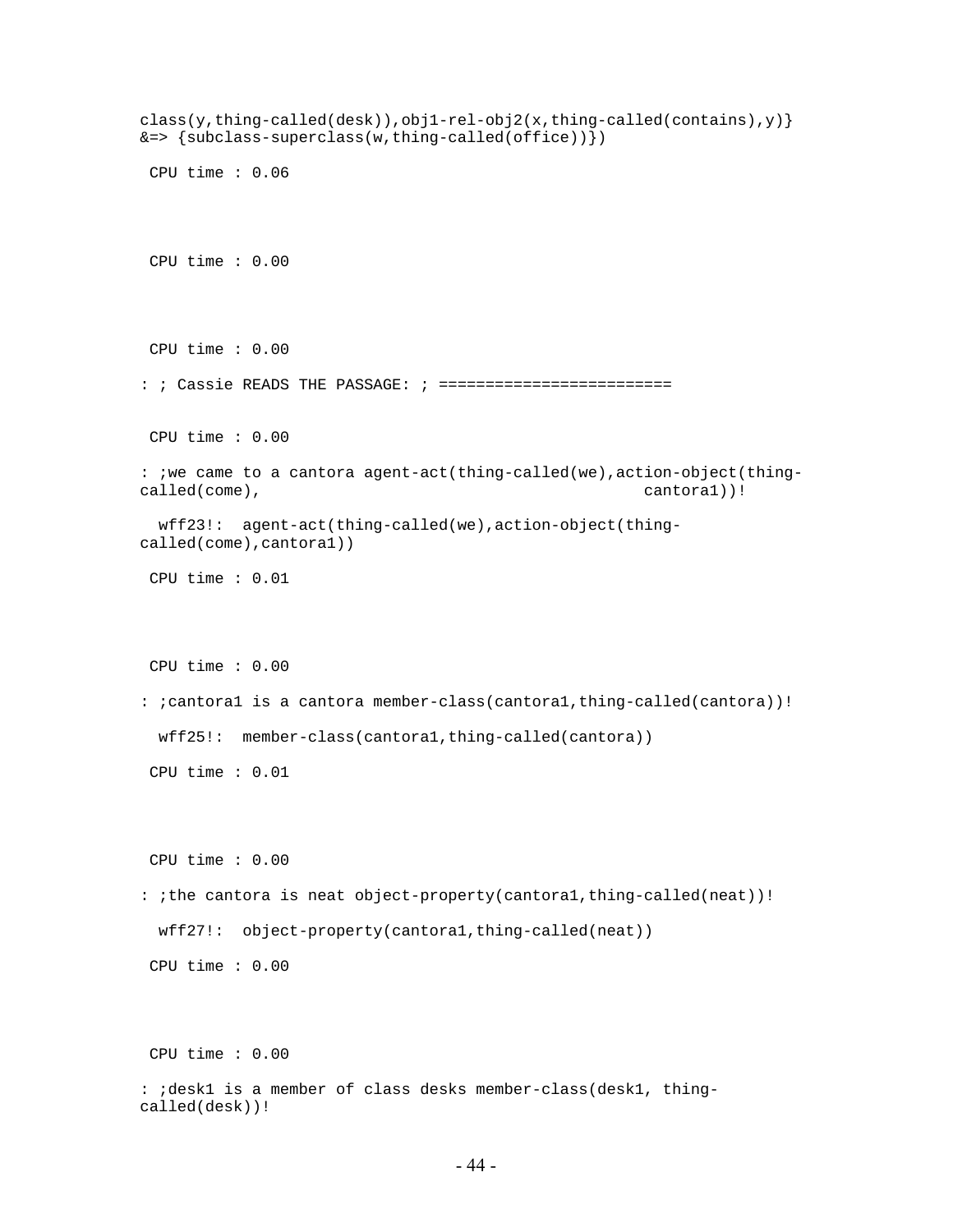```
 wff28!: member-class(desk1,thing-called(desk)) 
 CPU time : 0.01 
 CPU time : 0.00 
: ;desk2 is a member of class desks member-class(desk2, thing-
called(desk))! 
  wff29!: member-class(desk2,thing-called(desk)) 
 CPU time : 0.05 
 CPU time : 0.00 
: ;cantora contains desk 1 obj1-rel-obj2(cantora1,thing-
called(contains),desk1)! 
  wff30!: obj1-rel-obj2(cantora1,thing-called(contains),desk1) 
 CPU time : 0.02 
 CPU time : 0.00 
: ;cantora contains desk 2 obj1-rel-obj2(cantora1,thing-
called(contains),desk2)! 
  wff31!: obj1-rel-obj2(cantora1,thing-called(contains),desk2) 
 CPU time : 0.01 
 CPU time : 0.00 
: ;typewrite1 is a member of class typewriter member-class(typewriter1, 
thing-called(typewriter))! 
  wff32!: member-class(typewriter1,thing-called(typewriter)) 
 CPU time : 0.01 
 CPU time : 0.00
```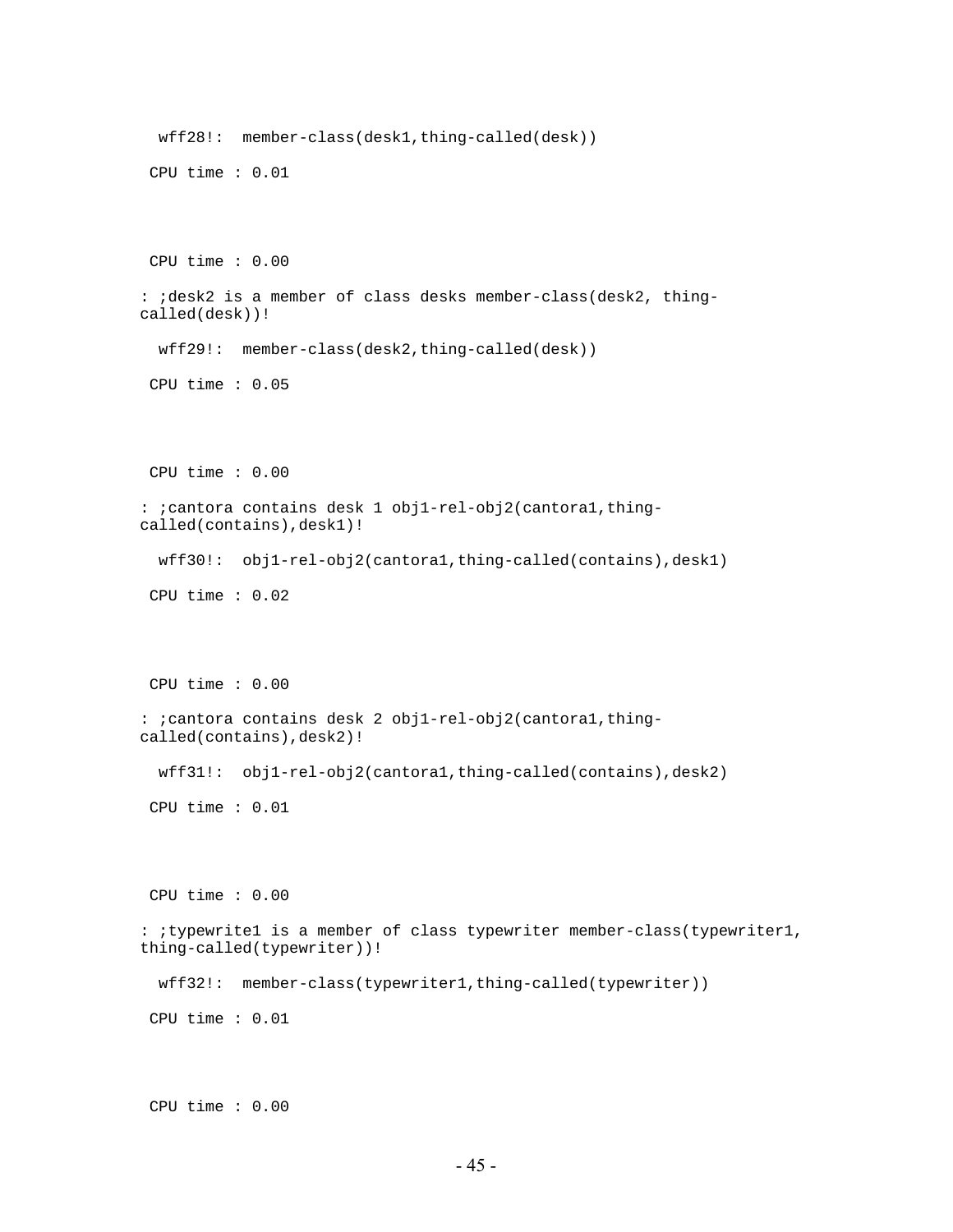```
: ;typewrite2 is a member of class typewriter member-class(typewriter2, 
thing-called(typewriter))! 
  wff33!: member-class(typewriter2,thing-called(typewriter)) 
  CPU time : 0.01 
 CPU time : 0.00 
: ;typewriter1 is on desk1 obj1-rel-obj2(typewriter1,thing-
called(on),desk1)! 
  wff36!: subclass-superclass(thing-called(cantora),thing-
called(office)) 
  wff35!: obj1-rel-obj2(cantora1,thing-called(contains),typewriter1) 
  wff34!: obj1-rel-obj2(typewriter1,thing-called(on),desk1) 
 CPU time : 0.07 
 CPU time : 0.00 
: ;typewriter2 is on desk2 obj1-rel-obj2(typewriter2,thing-
called(on),desk2)! 
  wff38!: obj1-rel-obj2(cantora1,thing-called(contains),typewriter2) 
  wff37!: obj1-rel-obj2(typewriter2,thing-called(on),desk2) 
  wff36!: subclass-superclass(thing-called(cantora),thing-
called(office)) 
 CPU time : 0.03 
 CPU time : 0.00 
: ;flowers1 is a member of class flowers member-class(flowers1, thing-
called(flowers))! 
  wff40!: member-class(flowers1,thing-called(flowers)) 
 CPU time : 0.00 
 CPU time : 0.00 
: ;flowers2 is a member of class flowers member-class(flowers2, thing-
called(flowers))!
```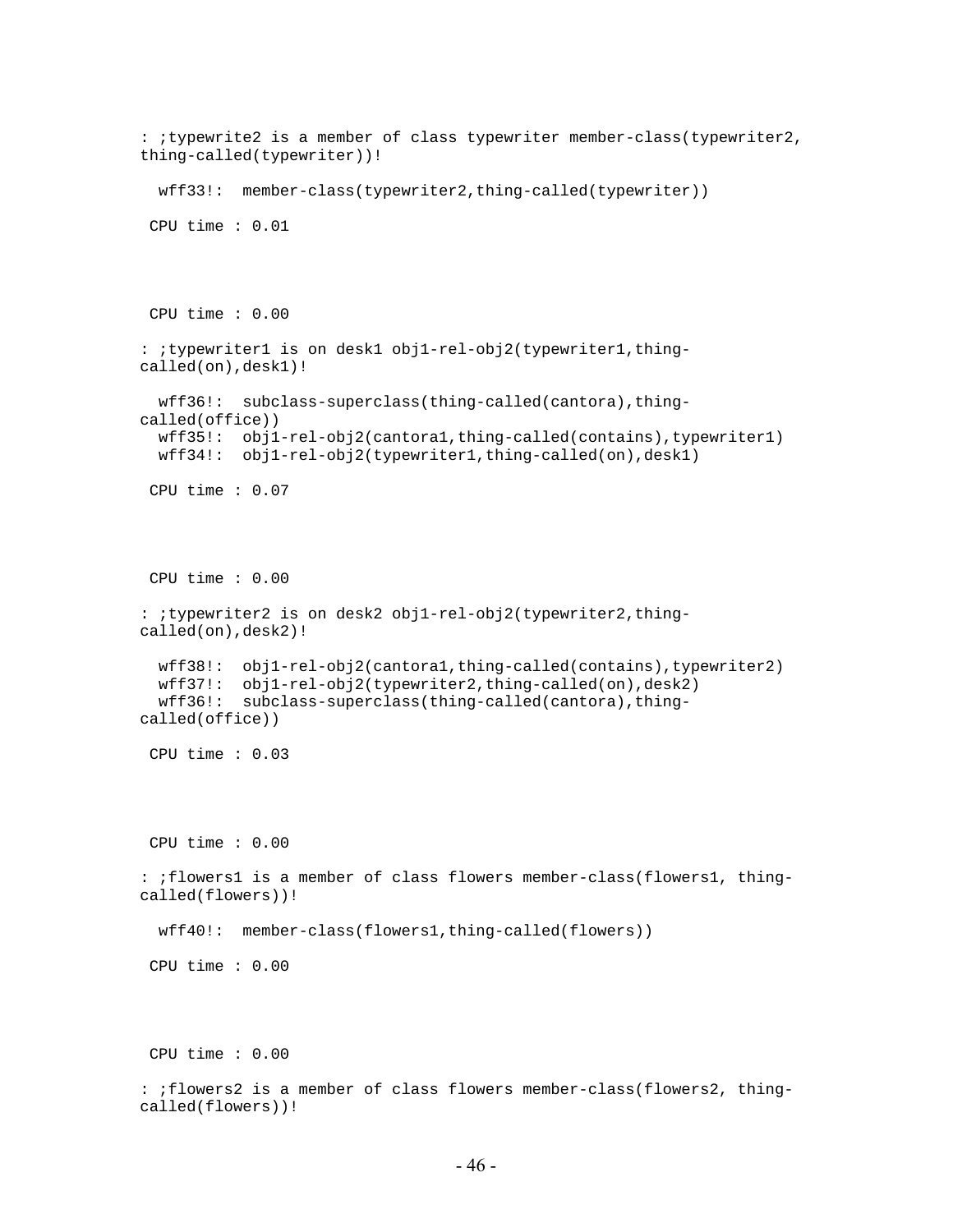```
 wff41!: member-class(flowers2,thing-called(flowers)) 
  CPU time : 0.00 
 CPU time : 0.00 
: ;flowers1 is on desk1 obj1-rel-obj2(flowers1,thing-called(on),desk1)! 
  wff43!: obj1-rel-obj2(cantora1,thing-called(contains),flowers1) 
  wff42!: obj1-rel-obj2(flowers1,thing-called(on),desk1) 
 CPU time : 0.02 
 CPU time : 0.00 
: ;flowers2 is on desk2 obj1-rel-obj2(flowers2,thing-called(on),desk2)! 
  wff45!: obj1-rel-obj2(cantora1,thing-called(contains),flowers2) 
  wff44!: obj1-rel-obj2(flowers2,thing-called(on),desk2) 
  CPU time : 0.04 
 CPU time : 0.00 
: ;the specific chief desk member-class(chiefdesk1,thing-called(desk))! 
  wff46!: member-class(chiefdesk1,thing-called(desk)) 
 CPU time : 0.01 
 CPU time : 0.00 
: ;chiefdesk1 has the property of being the chief desk object-
property(chiefdesk1,thing-called(chiefdesk))! 
  wff48!: object-property(chiefdesk1,thing-called(chiefdesk)) 
 CPU time : 0.01 
 CPU time : 0.00
```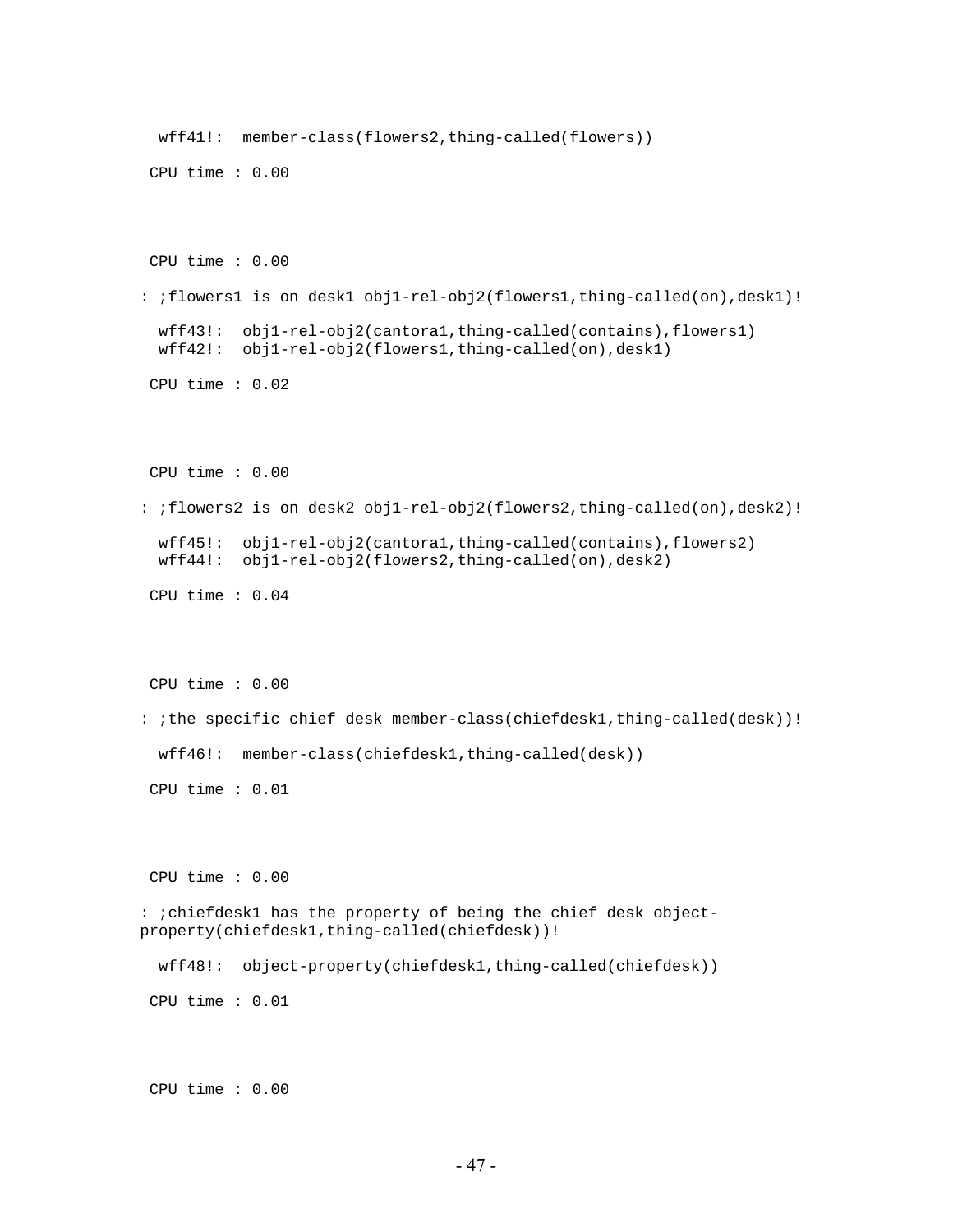```
: ;the cantora contains the chief desk obj1-rel-obj2(cantora1,thing-
called(contains),chiefdesk1)! 
  wff49!: obj1-rel-obj2(cantora1,thing-called(contains),chiefdesk1) 
 CPU time : 0.02 
 CPU time : 0.00 
: ;top millicent member-class(topmillicent1,thing-called(millicent))! 
  wff51!: member-class(topmillicent1,thing-called(people)) 
  wff50!: member-class(topmillicent1,thing-called(millicent)) 
  CPU time : 0.02 
 CPU time : 0.00 
: ;topmillicent1 has the property of being the top millicent object-
property(topmillicent1,thing-called(topmillicent))! 
  wff53!: object-property(topmillicent1,thing-called(topmillicent)) 
 CPU time : 0.00 
 CPU time : 0.00 
: ;the top millicent was sitting at the chief desk agent-
act(topmillicent1,action-object( thing-
called(sitting),chiefdesk1))! 
  wff56!: obj1-rel-obj2(cantora1,thing-called(contains),topmillicent1) 
  wff55!: agent-act(topmillicent1,action-object(thing-
called(sitting),chiefdesk1)) 
  wff49!: obj1-rel-obj2(cantora1,thing-called(contains),chiefdesk1) 
 CPU time : 0.06 
 CPU time : 0.00 
: ; Ask Cassie what "cantora" means: ^(snepsul::defineNoun "cantora") 
 Definition of cantora: nil 
 CPU time : 0.05
```